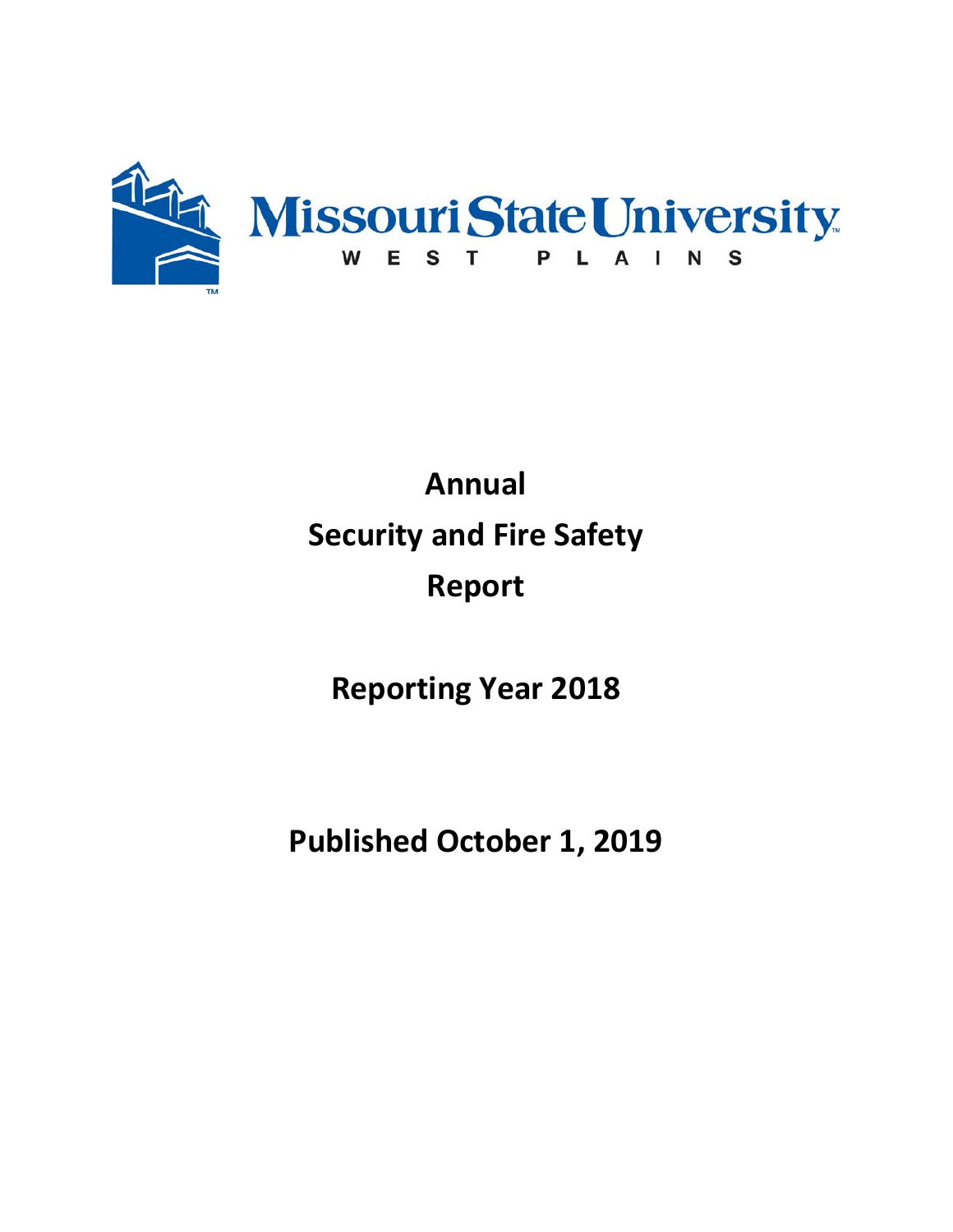# **Missouri State University - West Plains**

# **2019 COMBINED ANNUAL SECURITY REPORT & FIRE SAFETY REPORT**

# **Introduction**

This report is provided in compliance with the Jeanne Clery Disclosure of Campus Security Policy and Crime Statistics Act, as amended. It provides students and employees of Missouri State University - West Plains ("University") with information on: the University's security arrangements, policies and procedures; programs that provide education on such things as drug and alcohol abuse, awareness of various kinds of sex offenses, and the prevention of crime generally; and procedures the University will take to notify the campus community in the event of an emergency. Its purpose is to provide students and employees with information that will help them make informed decisions relating to their own safety and the safety of others. The campus locations included in this report are West Plains, Mt. Grove (Shannon Hall), and Dalian as they pertain to the University.

# **Policy for Preparing the Annual Report**

This report is prepared by the Scott Schneider in cooperation with local law enforcement authorities and includes information provided by them as well as by the University's campus security authorities and various other elements of the University. Each year an e-mail notification is made to all enrolled students and employees that provides the website link to access this report. Prospective students and employees are also notified of the report's availability. Hard copies of the report may also be obtained at no cost by contacting Scott Schneider, Kellett Hall, 128 Garfield Ave. West Plains, MO 65775 417-255- 7255.

The University is committed to taking the actions necessary to provide a safe and secure working/learning environment for all students and staff. As a member of the campus community, you can feel safe and comfortable knowing that security procedures are in place that represent best practices in the field and are constantly tested and re-evaluated for their effectiveness.

# **General Safety and Security Policies**

#### **Campus Security Personnel & Relationship with Local Law Enforcement**

The University does not have a campus security or police department.

The University has a close working relationship with local law enforcement agencies, including the West Plains Police Department (MOU for Law Enforcement on incidents for sexual assault, domestic violence, dating violence, and/or stalking) for the West Plains Campus.

There is not a Missouri State University public safety officer assigned to the West Plains campus. All crimes occurring on campus, on non-campus property owned by the University or on nearby public property should be reported immediately to the Director of Business and Support Services. The number to contact is 417-255-7258.

#### **Campus Security Authorities**

The University has designated certain officials to serve as campus security authorities. Reports of criminal activity can be made to these officials. They in turn will ensure that the crimes are reported for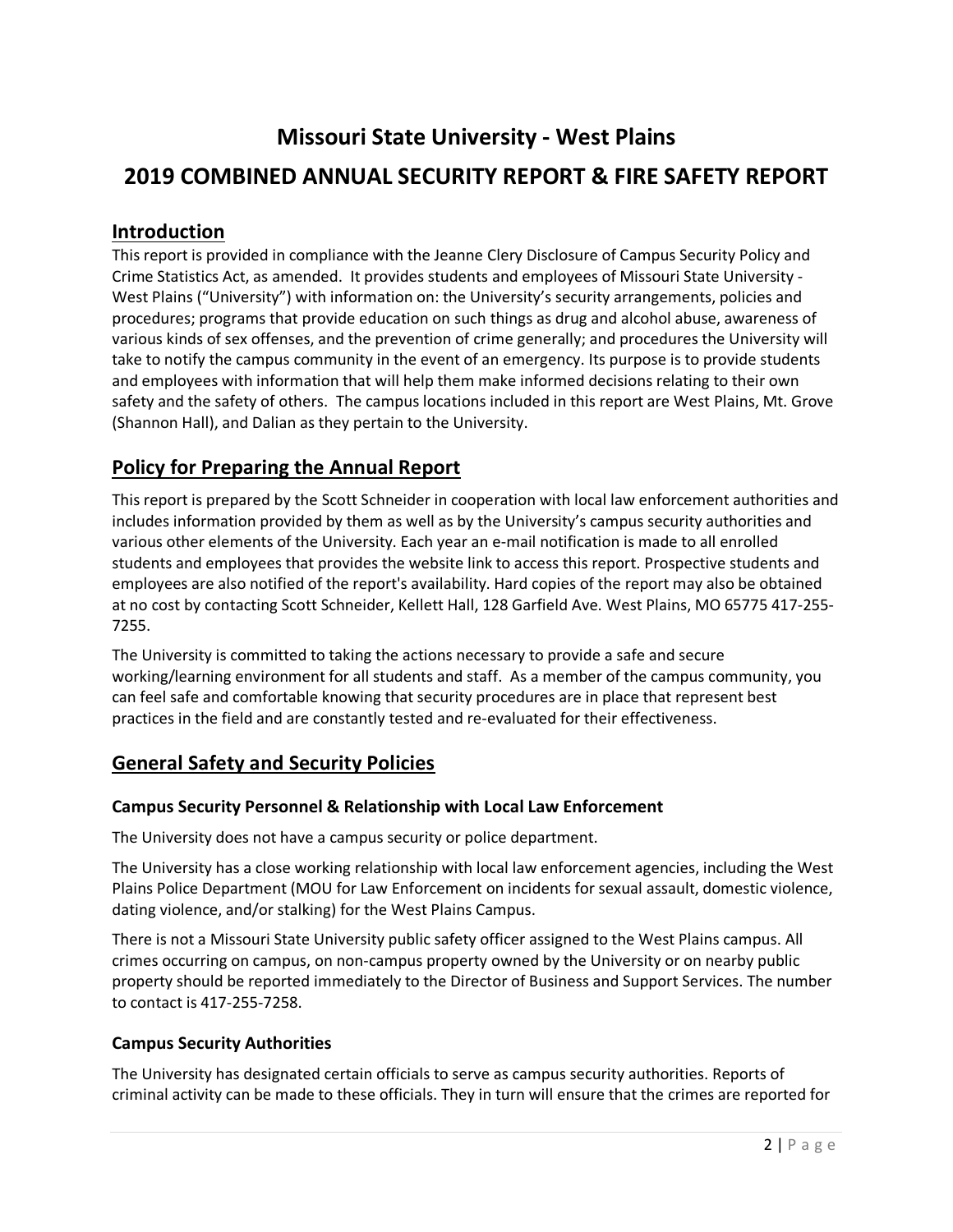collection as part of the University's annual report of crime statistics. The campus security authorities to whom the University would prefer that crimes be reported are listed below.

- Residence Life Manager at 417-256-1870
- Coordinator of Student Life at 417-255-7233
- Deputy Title IX Coordinator at 417-255-7964
- Chancellor at 417-255-7900
- Dean of Student Services at 417-255-7225
- Director, Business and Support Services at 417-255-7258

#### **Reporting a Crime or Emergency**

The University encourages accurate and prompt reporting of all criminal actions, emergencies, or other incidents occurring on campus, on other property owned by the University, or on nearby public property to the appropriate administrator and appropriate police agencies. Such a report is encouraged even when the victim of a crime elects not to make a report or is unable to do so.

Any individual at Missouri State University-West Plains who is a victim of or observes any criminal activity should report the incident immediately to the Office of Student Life & Development, Dean of Student Services, Director of Business and Support Services and/or contact 911. Forms are available in the Offices of Student Life & Development, Dean of Student Services, or Director of Business and Support Services and online at

[https://cm.maxient.com/reportingform.php?MissouriStateUniv&layout\\_id=15](https://cm.maxient.com/reportingform.php?MissouriStateUniv&layout_id=15) for ease in reporting incidents. A written report is required by Missouri State University-West Plains for every incident reported to the University. The Office of Student Life & Development will tabulate the reports for statistical data on the number and types of crimes occurring on campus. The statistical data on campus crime will be disseminated to faculty, staff, students, and others who may inquire.

Conduct which may include criminal activity can also be reported to the Grizzly House and Grizzly Lofts Resident Assistants, Coordinator of Student Life & Development, the Dean of Student Services, the Director of Business and Support Services, or those individuals designated as a Campus Security Authority (CSA) for the purpose of accessing services available from those or other University offices. Individuals will be encouraged to report any criminal activity to the West Plains Police Department.

Emergencies (e.g., medical, fire, crime, etc.) should be reported via 911. If needed, public telephones are available in campus facilities for this purpose. Non-emergency safety concerns should be reported to the Coordinator of Student Life & Development (417) 255-7233 or the Director of Business and Support Services (417) 255-7258.

#### **Confidential Reporting**

The University will protect the confidentiality of victims. Only those with a need to know the identity for purposes of investigating the crime, assisting the victim or disciplining the perpetrator will know the victim's identity.

Pursuant to the University's sexual misconduct policy, when an employee who is not a confidential resource becomes aware of alleged misconduct under that policy (including, but not limited to, dating violence, domestic violence, sexual assault, and stalking), the employee is responsible for reporting that information, including the status of the parties if known, to the Title IX Coordinator. A victim of other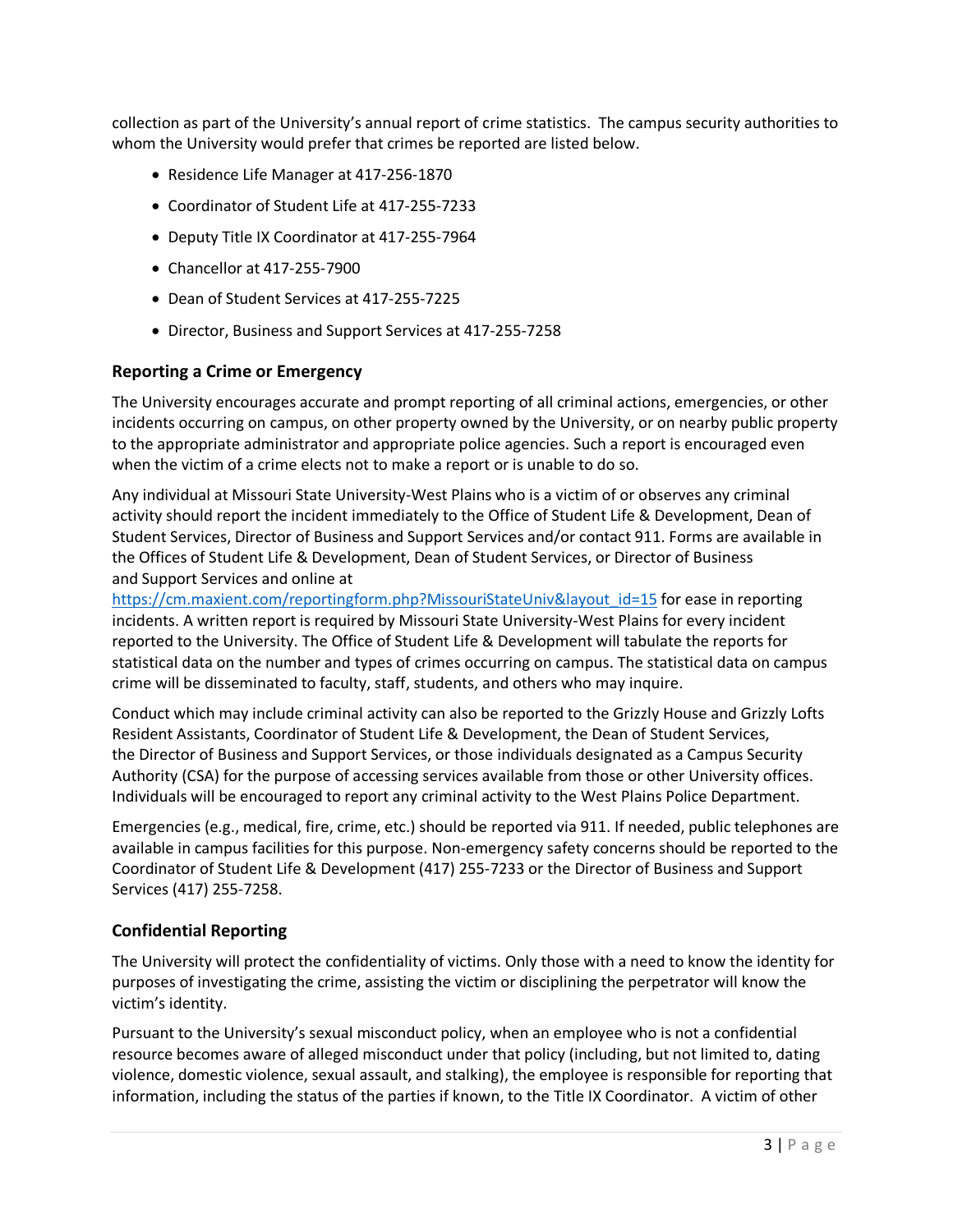types of crimes (e.g., aggravated assault, burglary, etc.) who does not want to pursue action within the University disciplinary system or the criminal justice system is nevertheless encouraged to make a confidential report to a campus security authority. Upon the victim's request, a report of the details of the incident can be filed with the University without revealing the victim's identity. Such a confidential report complies with the victim's wishes, but still helps the University take appropriate steps to ensure the future safety of the victim and others. With such information, the University can keep an accurate record of the number of incidents involving members of the campus community, determine where a pattern of crime may be developing and alert the community as to any potential danger. These confidential reports are counted and disclosed in the annual crime statistics for the University.

The University encourages its professional counselors, if and when they deem it appropriate, to inform the person they are counseling to report crimes on a voluntary, confidential basis for inclusion in the annual report of crime statistics. The University does not have pastoral counselors on staff.

# **Security of and Access to Campus Facilities**

Missouri State University-West Plains administration buildings, student service facilities, and academic buildings are open to the public during regular business hours. Physical Plant employees secure academic, administration, and service buildings when they are not in use and only unlock them during the weekend as needed. An Evening Safety employee, sometimes a student employee, monitors the campus during evening hours Sunday through Thursday during the fall and spring semesters. The employee provides a campus "presence," is available to provide some acts of assistance to campus community members, and monitors the campus for safety considerations (e.g., indoor and outdoor lighting). The employee contacts the Director of Business and Support Services or the West Plains Police Department, if necessary, and completes a daily log which is reviewed by the Director of Business and Support Services. Unless a building is specifically opened after hours for authorized use, all buildings or facilities other than the residence hall are off limits to students after closing hours.

Doors remain locked after hours to prevent unwanted visitors in campus buildings.

All classroom doors have the capability to be locked from inside the classroom without the use of a key.

#### **Campus Operating Hours**

Physical Plant staff will be on site during approved events to ensure that the facility is open when needed and closed after the event. Excluding University holidays, Physical Plant staff members are available from Monday through Friday from 7 a.m. to midnight, Saturday from 8:00 am to 5:00 pm.

#### **On-Campus Residence Hall**

The University's residence hall (Grizzly House and Grizzly Lofts) access system permits residents to enter the building at all times but limits the entrance of non-residents. Resident Assistants (RAs) reside in and are on duty in the Grizzly House and Grizzly Lofts. The Residence Life Manager, to whom the RAs report, resides in close proximity to campus. Guests are welcome in the residence hall; however, each guest must be accompanied at all times by the resident who serves as the guest's host. All overnight guests must be approved by all residents of the room or suite.

#### **Security Considerations in the Maintenance of Facilities**

Maintenance personnel regularly check to ensure pathways are well lit and that egress lighting is working in hallways and stairwells.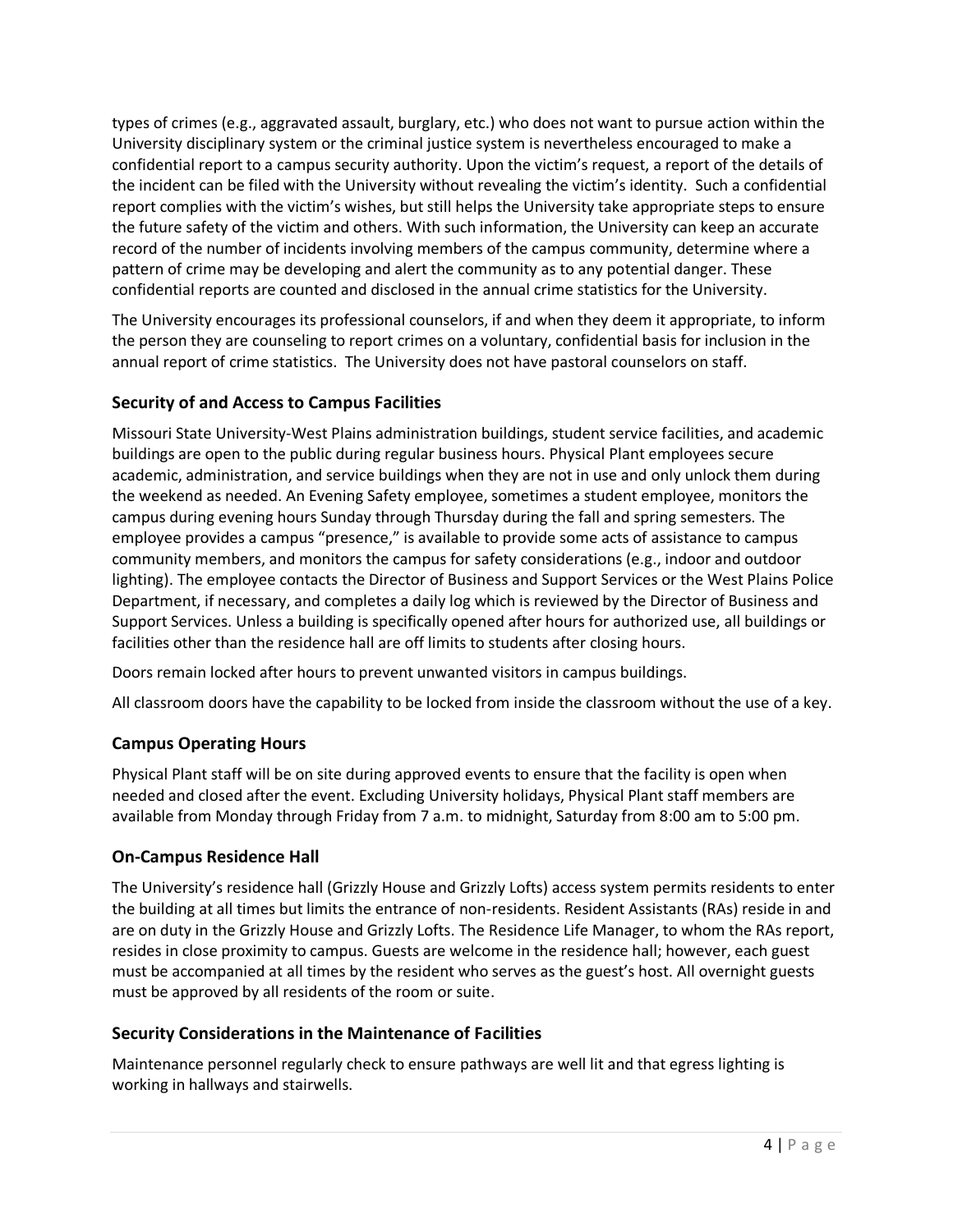Doors remain locked after hours to help prevent unwanted visitors in campus buildings.

# **Educational Programs Related to Security Awareness and Prevention of Criminal Activity**

The University seeks to enhance the security of its campus and the members of the campus community by periodically presenting educational programs to inform students and employees about campus security procedures and practices, to encourage students and employees to be responsible for their own security and the security of others and to inform them about the prevention of crimes. These programs are discussed below.

During Student Advisement and Registration (STAR), parents and students are briefed on campus safety, and students are encouraged to verify the accuracy of their contact information in the Missouri State Alert system. In addition, University employees and students are expected to take an active role in their personal safety and security. Everyone is expected to function responsibly concerning his or her own personal safety as well as toward the security of their possessions. Individuals should not allow themselves to be found or placed in a situation which leaves them vulnerable to possible bodily harm. They should also secure their personal possessions and keep them safe from theft or damage by others at all times. The University encourages students and employees to contact the Director of Business and Support Services to discuss information of this nature, as well any other matters related to the University's campus security procedures and practices.

The campus safety webpage contains links to informational resources that cover personal safety in the event of a hostile intruder that is available to any student or employee. Additional group training is provided to the residence hall assistants (RAs) specific to individual safety and best practices they can implement that provide personal safety information to residents.

# **Monitoring Off Campus Locations of Recognized Student Organizations**

The University does not have any officially recognized student organizations with off campus locations and therefore does not monitor or record criminal conduct occurring at such locations.

# **Disclosure of the Outcome of a Crime of Violence or Non-Forcible Sex Offense**

Upon written request, the University will disclose to the alleged victim of a crime of violence (as that term is defined in section 16 of title 18, United States Code), or a non-forcible sex offense, the report on the results of any disciplinary proceeding conducted by the University against a student who is the alleged perpetrator of such crime or offense. If the alleged victim is deceased as a result of such crime or offense, the next of kin of such victim shall be treated as the alleged victim for purposes of the paragraph.

The previous paragraph does not apply to victims of dating violence, domestic violence, sexual assault, or stalking because under the Violence Against Women Act both the accused and accuser in these cases are given the results without the need to make a written request.

# **Drug and Alcohol Policy**

The unlawful possession, use, or distribution of alcohol is prohibited on university property, in conjunction with university activities, and in conjunction with student organization events. This includes violation of the Missouri law prohibiting possession or use of alcohol by persons under 21 years of age and violation of all other state and federal laws regulating use, possession or distribution of alcohol and other drugs. "University activities" include those activities that are planned, promoted, or sponsored by a university department or other university subdivision. "University property" includes university owned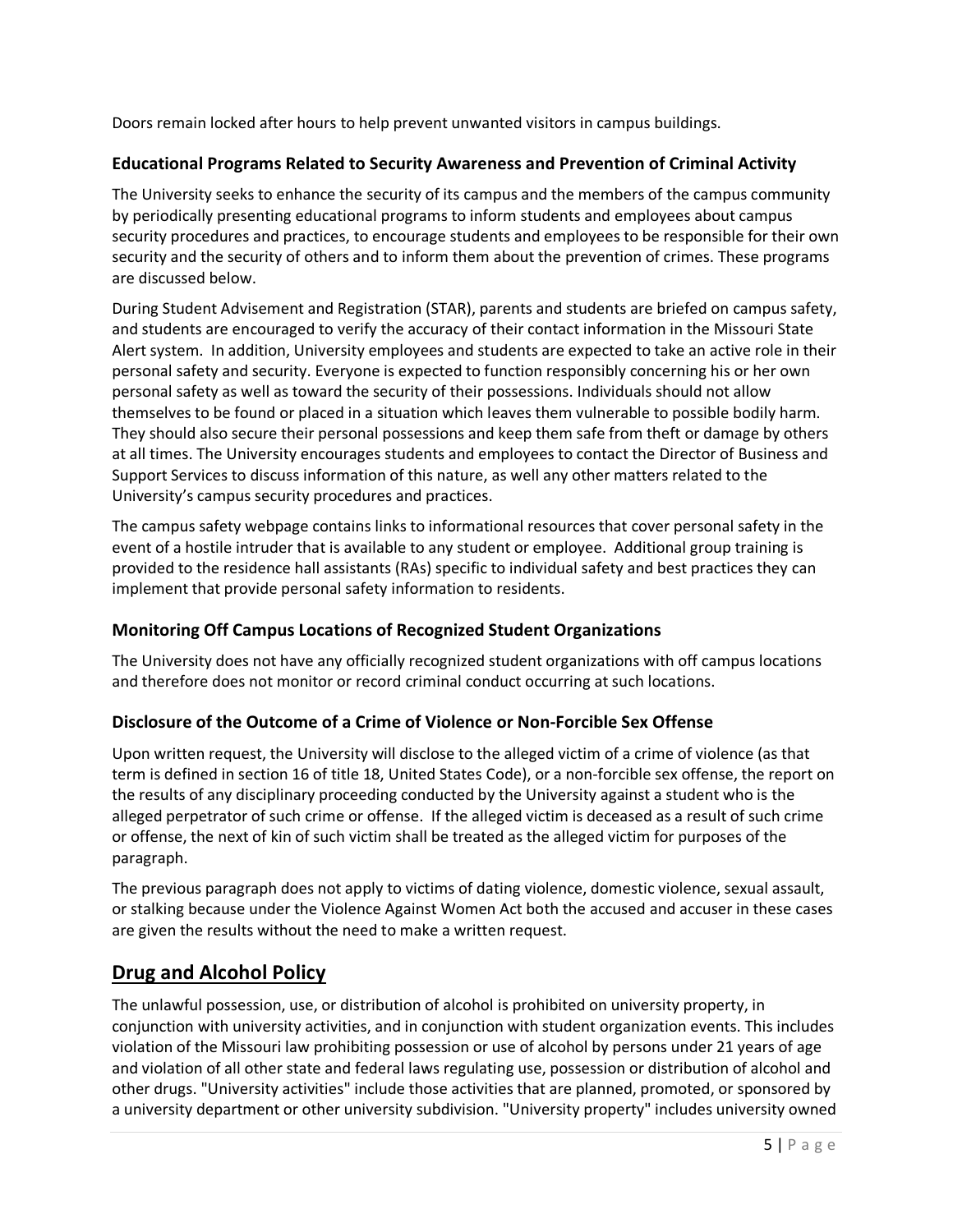or leased land, facilities, vehicles, and equipment. Use of alcohol on university property, at university activities or at the activities of university "sponsored" student organizations, which are recognized student organizations that are advised by a university employee as part of that employee's job description and funded in some manner through university funds, is permitted only if specifically authorized by the Board of Governors, or its delegate, in accordance with state law.

Those employees, students, or visitors who are under 21 years of age and who use, sell or who are in the possession of alcoholic beverages are subject to the penalties of this State's underage drinking laws.

The University also enforces federal and state drug laws. The possession, sale, manufacture or distribution of illegal drugs is prohibited on campus or as any part of the University's activities. Violators of the University's policies or federal and state laws regarding illegal drugs will be subject to disciplinary action and possibly criminal prosecution.

### **Drug and Alcohol Abuse Prevention Program**

The University has a drug abuse and prevention program and conducts a biennial review of this program to evaluate its effectiveness. More information about the program, including the University's drug and alcohol policies, can be located at:

Code of Student Rights and Responsibilities: <https://wp.missouristate.edu/studentlife/code.htm>

Employee Handbook:<https://www.missouristate.edu/human/staffhandbook/Chapter2.htm>

University Alcohol Policy: [https://www.missouristate.edu/policy/Op11\\_01\\_UniversityAlcoholPolicy.htm](https://www.missouristate.edu/policy/Op11_01_UniversityAlcoholPolicy.htm)

Alcohol and Other Drug Abuse Prevention Program:

Missouri State University-West Plains is committed to providing a healthy and safe learning environment for its students. Abuse of drugs and alcohol disrupts this environment and interferes with the academic and personal development of the student, and personal and professional development of University employees. Standards regarding the use of drugs/alcohol must support local and state laws. Furthermore, policies should reflect and encourage abstinence and low risk consumption of alcohol as acceptable choices and should actively discourage heavy and high-risk consumption of alcoholic beverages. Policies can minimize the potential risks to the health and safety of members of the University community, but every member of the University community has a responsibility to prevent the illegal use of drugs or high-risk use of alcohol.

Missouri State University-West Plains recognizes that university students are adults. The University's role is to assist students with every available resource to help them develop satisfying lifestyles to equip them for a better quality of life; nonetheless, it cannot and should not stand in the place of a parent. University students, as citizens of this community, of this state, and of the nation are, like any other adults, expected to be aware of and to abide by pertinent laws and University regulations. On the presumption that these expectations will be carried out, the University will not provide staff or other resources to monitor social activities sponsored by student organizations. This will be the responsibility of officers and advisors.

Concomitant with the expectations that the students will conduct themselves at all times as responsible adults is the understanding that, as adults, students may be subject to civil liability resulting from violation of the law. Such liability may exist independently of any disciplinary action taken by the University for violation of its regulations (which includes violation of pertinent laws). The University is required by the Drug Free Schools and Communities Act Amendments of 1989 to adopt and implement a program to prevent the use of illicit drugs and the abuse of alcohol by students and employees. This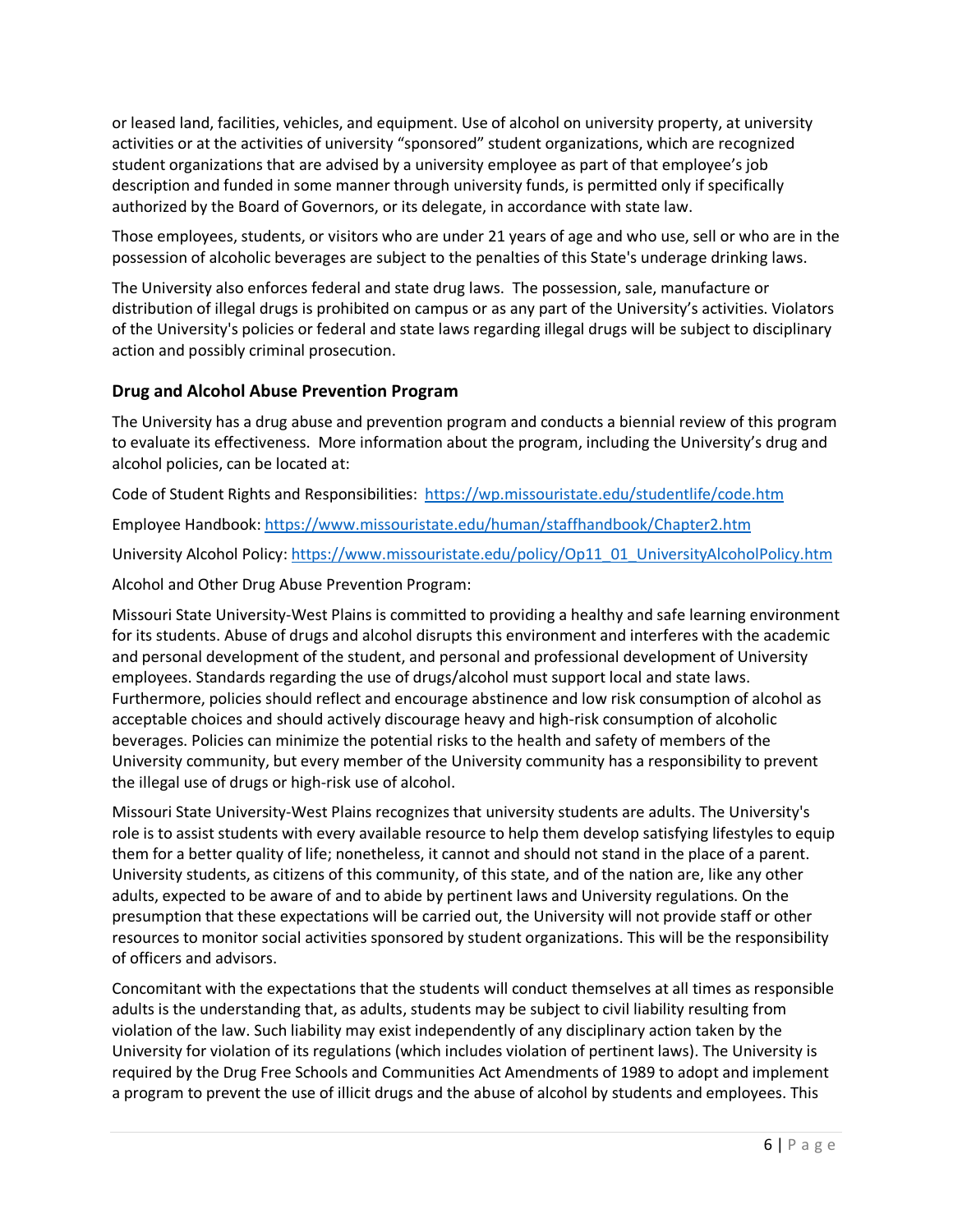program, described herein, is distributed annually to every student and employee of the University. Additional copies of the policy can be obtained from the Office of Student Life and Development, 128 Garfield, West Plains, MO 65775.

Information related to the biennial review of the University's drug and alcohol abuse prevention program may be obtained by contacting the Dean of Student Services of the West Plains campus at (417) 255-7255.

# **Policies, Procedures, and Programs Related to Dating Violence, Domestic Violence, Sexual Assault, and Stalking**

Consistent with applicable laws, the University prohibits dating violence, domestic violence, sexual assault, and stalking. The University's policy used to address complaints of this nature, as well as the procedures for filing, investigating and resolving complaints, may be found at:

- Prohibition of Discrimination and Harassment Policy: [https://www.missouristate.edu/policy/Op1\\_02\\_8\\_Harassment.htm](https://www.missouristate.edu/policy/Op1_02_8_Harassment.htm)
- Non-Discrimination Policy Statement: [https://www.missouristate.edu/policy/G1\\_05\\_NonDiscriminationPolicy.htm](https://www.missouristate.edu/policy/G1_05_NonDiscriminationPolicy.htm)
- Complaint Procedures: [https://www.missouristate.edu/policy/Op1\\_02\\_2\\_ComplaintProcedures.htm](https://www.missouristate.edu/policy/Op1_02_2_ComplaintProcedures.htm)
- Code of Student Rights and Responsibilities[: https://wp.missouristate.edu/studentlife/code.htm](https://wp.missouristate.edu/studentlife/code.htm)
- Sex Discrimination and VAWA Offenses Policy and Investigation Procedures: [https://www.missouristate.edu/policy/Op1\\_02\\_11-sex-discrimination-and-vawa-policy-and](https://www.missouristate.edu/policy/Op1_02_11-sex-discrimination-and-vawa-policy-and-investigation-procedures.htm)[investigation-procedures.htm](https://www.missouristate.edu/policy/Op1_02_11-sex-discrimination-and-vawa-policy-and-investigation-procedures.htm)
- Prohibition of Sex Discrimination, Sexual Harassment, Sexual Assault, Dating and Domestic Violence, and Stalking[: https://www.missouristate.edu/policy/G1\\_31\\_TitleIX.htm](https://www.missouristate.edu/policy/G1_31_TitleIX.htm)

The following sections of this report discuss the University's educational programs to promote the awareness of dating violence, domestic violence, sexual assault and stalking; provides information concerning procedures students and employees should follow and the services available in the event they do become a victim of one of these offenses; and advises students and employees of the disciplinary procedures that will be followed after an allegation that one of these offenses has occurred.

# **Primary Prevention and Awareness Program:**

The University conducts a Primary Prevention and Awareness Program (PPAP) for all incoming students and new employees. The PPAP advises campus community members that the University prohibits the offenses of dating violence, domestic violence, sexual assault and stalking. They are also informed of the topics discussed below, including relevant definitions, risk reduction, and bystander intervention.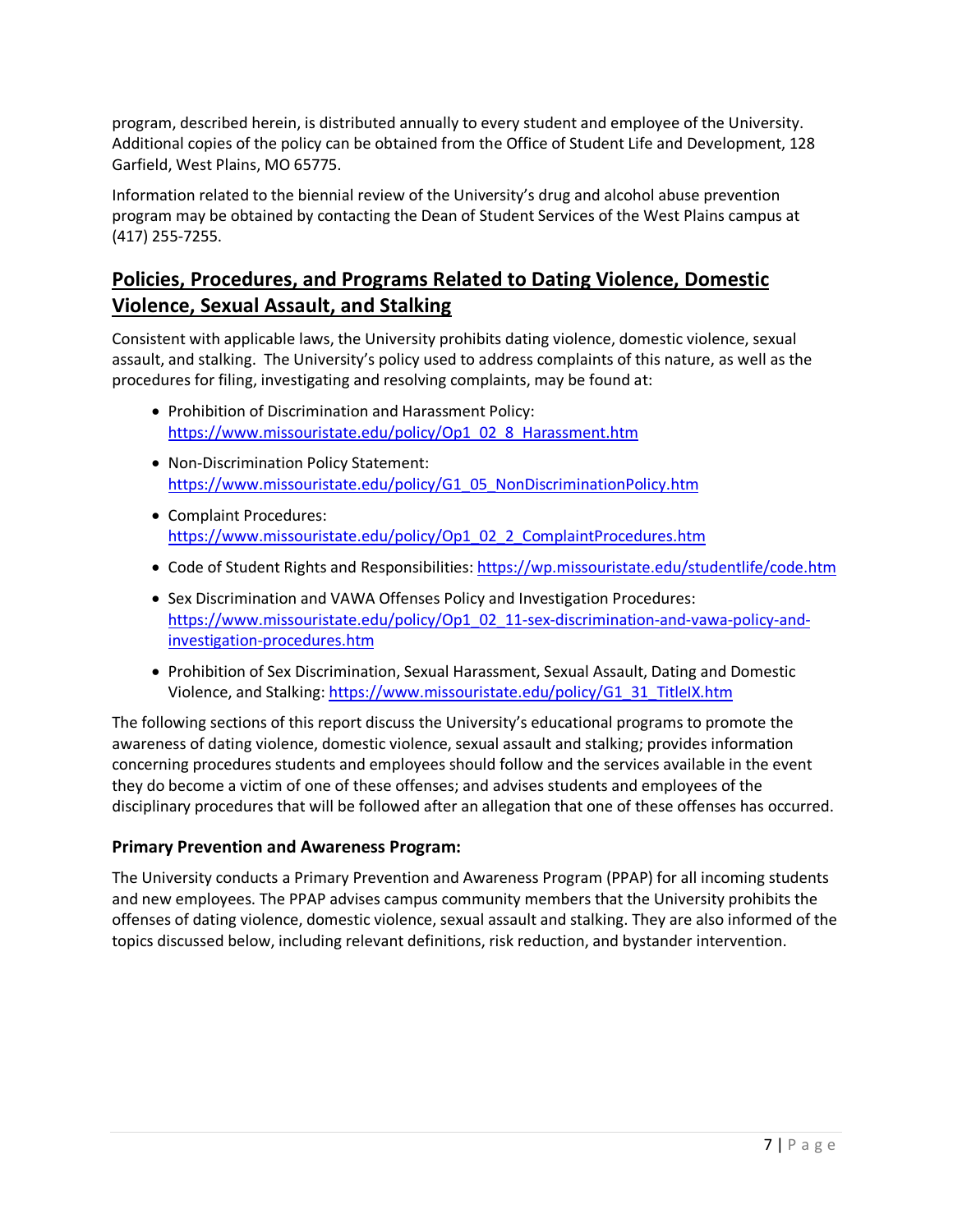# *Crime Definitions*

| <b>Crime Type</b><br>(Missouri Revised<br>Statues) | <b>Definitions</b>                                                                                                                                                                                                                                                                                                                                                                                                                                                                                                                                                                                                                                                                                                                                                                                                                                                                                                                                                                                                                                                                                                                                                                                                                                                                                                                                                                                                                                                                                                                                                                                                                                                                                                                                                                                                                                                                                                                                                                                                                                                                                                                                                                                                                                                                                                                                            |
|----------------------------------------------------|---------------------------------------------------------------------------------------------------------------------------------------------------------------------------------------------------------------------------------------------------------------------------------------------------------------------------------------------------------------------------------------------------------------------------------------------------------------------------------------------------------------------------------------------------------------------------------------------------------------------------------------------------------------------------------------------------------------------------------------------------------------------------------------------------------------------------------------------------------------------------------------------------------------------------------------------------------------------------------------------------------------------------------------------------------------------------------------------------------------------------------------------------------------------------------------------------------------------------------------------------------------------------------------------------------------------------------------------------------------------------------------------------------------------------------------------------------------------------------------------------------------------------------------------------------------------------------------------------------------------------------------------------------------------------------------------------------------------------------------------------------------------------------------------------------------------------------------------------------------------------------------------------------------------------------------------------------------------------------------------------------------------------------------------------------------------------------------------------------------------------------------------------------------------------------------------------------------------------------------------------------------------------------------------------------------------------------------------------------------|
| Dating Violence                                    | The institution has determined, based on good-faith research, that Missouri law does not<br>define the term dating violence.                                                                                                                                                                                                                                                                                                                                                                                                                                                                                                                                                                                                                                                                                                                                                                                                                                                                                                                                                                                                                                                                                                                                                                                                                                                                                                                                                                                                                                                                                                                                                                                                                                                                                                                                                                                                                                                                                                                                                                                                                                                                                                                                                                                                                                  |
| Domestic Violence                                  | Missouri's protective order statutes provide the following definitions (Mo. Rev. Stat. §<br>455.010):<br>• "Domestic violence" is abuse or stalking committed by a family or household<br>member.<br>• "Family" or "household member", [includes] spouses, former spouses, any person<br>related by blood or marriage, persons who are presently residing together or<br>have resided together in the past, any person who is or has been in a continuing<br>social relationship of a romantic or intimate nature with the victim, and anyone<br>who has a child in common regardless of whether they have been married or<br>have resided together at any time.<br>In addition, Missouri criminal statutes include various degrees of the crime "Domestic<br>Assault," as follows:<br>• Domestic Assault, First Degree (Mo. Rev. Stat. § 565.072): A person commits the<br>offense of domestic assault in the first degree if he or she attempts to kill or<br>knowingly causes or attempts to cause serious physical injury to a domestic<br>victim, as the term "domestic victim" is defined under section 565.002.<br>■ Mo Rev. Stat. § 565.002(6) indicates that a "domestic victim" is a<br>household or family member as the term "family" or "household member"<br>is defined in 455.010, including any child who is a member of the<br>household or family.<br>• Domestic Assault in the Second Degree (Mo. Rev. Stat. § 565.073): A person<br>commits the offense of domestic assault in the second degree if the act involves a<br>domestic victim, as the term "domestic victim" is defined under section 565.002,<br>and he or she: (1) Knowingly causes physical injury to such domestic victim by any<br>means, including but not limited to, use of a deadly weapon or dangerous<br>instrument, or by choking or strangulation; or (2) Recklessly causes serious<br>physical injury to such domestic victim; or (3) Recklessly causes physical injury to<br>such domestic victim by means of any deadly weapon.<br>Domestic Assault, Third Degree (Mo. Rev. Stat. § 565.074): A person commits the<br>offense of domestic assault in the third degree if he or she attempts to cause<br>physical injury or knowingly causes physical pain or illness to a domestic victim,<br>as the term "domestic victim" is defined under section 565.002. |
|                                                    | Domestic Assault in the Fourth Degree (Mo. Rev. Stat. § 565.076): A person<br>commits the offense of domestic assault in the fourth degree if the act involves a                                                                                                                                                                                                                                                                                                                                                                                                                                                                                                                                                                                                                                                                                                                                                                                                                                                                                                                                                                                                                                                                                                                                                                                                                                                                                                                                                                                                                                                                                                                                                                                                                                                                                                                                                                                                                                                                                                                                                                                                                                                                                                                                                                                              |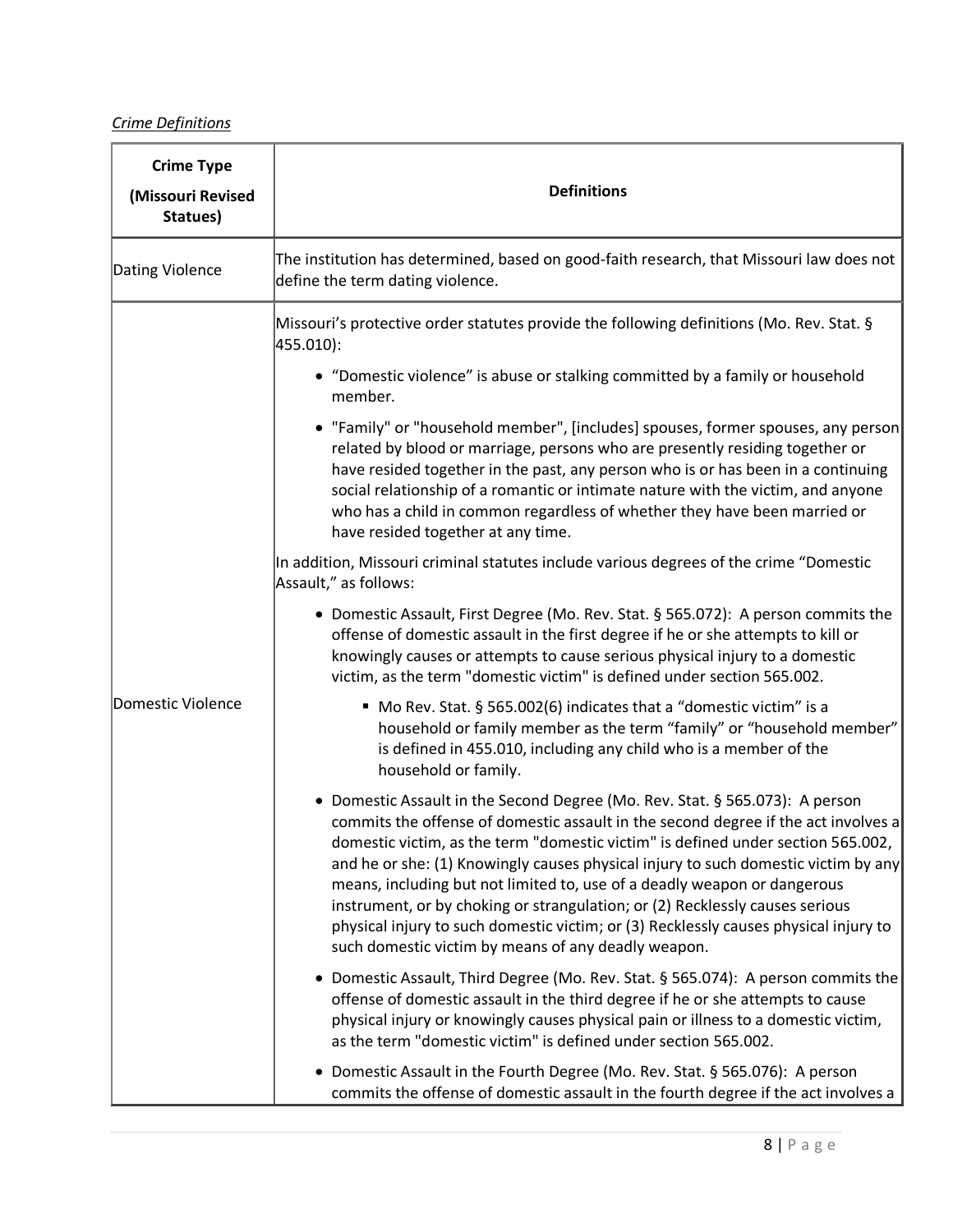| <b>Crime Type</b><br>(Missouri Revised<br>Statues) | <b>Definitions</b>                                                                                                                                                                                                                                                                                                                                                                                                                                                                                                                                                                                                                                                                                                                                                                                                                                                                                                                                                                                                                                                                                                                                                                                                                                                                                                                                                                                                                                                                                                                                                                                                                                                                                                                                                                                                                                                                                                                                                                                                                                                                                                                                                                                                                                                                                                                                                                                              |  |  |  |  |  |  |  |
|----------------------------------------------------|-----------------------------------------------------------------------------------------------------------------------------------------------------------------------------------------------------------------------------------------------------------------------------------------------------------------------------------------------------------------------------------------------------------------------------------------------------------------------------------------------------------------------------------------------------------------------------------------------------------------------------------------------------------------------------------------------------------------------------------------------------------------------------------------------------------------------------------------------------------------------------------------------------------------------------------------------------------------------------------------------------------------------------------------------------------------------------------------------------------------------------------------------------------------------------------------------------------------------------------------------------------------------------------------------------------------------------------------------------------------------------------------------------------------------------------------------------------------------------------------------------------------------------------------------------------------------------------------------------------------------------------------------------------------------------------------------------------------------------------------------------------------------------------------------------------------------------------------------------------------------------------------------------------------------------------------------------------------------------------------------------------------------------------------------------------------------------------------------------------------------------------------------------------------------------------------------------------------------------------------------------------------------------------------------------------------------------------------------------------------------------------------------------------------|--|--|--|--|--|--|--|
|                                                    | domestic victim, as the term "domestic victim" is defined under section 565.002,<br>and: (1) The person attempts to cause or recklessly causes physical injury,<br>physical pain, or illness to such domestic victim; (2) With criminal negligence the<br>person causes physical injury to such domestic victim by means of a deadly<br>weapon or dangerous instrument; (3) The person purposely places such domestic<br>victim in apprehension of immediate physical injury by any means; (4) The person<br>recklessly engages in conduct which creates a substantial risk of death or serious<br>physical injury to such domestic victim; (5) The person knowingly causes physical<br>contact with such domestic victim knowing he or she will regard the contact as<br>offensive; or (6) The person knowingly attempts to cause or causes the isolation<br>of such domestic victim by unreasonably and substantially restricting or limiting<br>his or her access to other persons, telecommunication devices or transportation<br>for the purpose of isolation.                                                                                                                                                                                                                                                                                                                                                                                                                                                                                                                                                                                                                                                                                                                                                                                                                                                                                                                                                                                                                                                                                                                                                                                                                                                                                                                                             |  |  |  |  |  |  |  |
| Stalking                                           | • Stalking, First Degree (Mo. Rev. Stat. § 565.225): A person commits the offense<br>of stalking in the first degree if he or she purposely, through his or her course of<br>conduct, disturbs or follows with the intent of disturbing another person and: (1)<br>Makes a threat communicated with the intent to cause the person who is the<br>target of the threat to reasonably fear for his or her safety, the safety of his or<br>her family or household member, or the safety of domestic animals or livestock<br>as defined in section 276.606 kept at such person's residence or on such person's<br>property. The threat shall be against the life of, or a threat to cause physical<br>injury to, or the kidnapping of the person, the person's family or household<br>members, or the person's domestic animals or livestock as defined in section<br>276.606 kept at such person's residence or on such person's property; or (2) At<br>least one of the acts constituting the course of conduct is in violation of an order<br>of protection and the person has received actual notice of such order; or (3) At<br>least one of the actions constituting the course of conduct is in violation of a<br>condition of probation, parole, pretrial release, or release on bond pending<br>appeal; or (4) At any time during the course of conduct, the other person is<br>seventeen years of age or younger and the person disturbing the other person is<br>twenty-one years of age or older; or (5) He or she has previously been found<br>guilty of domestic assault, violation of an order of protection, or any other crime<br>where the other person was the victim; or (6) At any time during the course of<br>conduct, the other person is a participant of the address confidentiality program<br>under sections 589.660 to 589.681, and the person disturbing the other person<br>knowingly accesses or attempts to access the address of the other person.<br>Stalking, Second Degree (Mo. Rev. Stat. § 565.227.1): A person commits the<br>offense of stalking in the second degree if he or she purposely, through his or her<br>course of conduct, disturbs, or follows with the intent to disturb another person.<br>• As used in the definitions of stalking above, the term "disturbs" shall mean to<br>engage in a course of conduct directed at a specific person that serves no |  |  |  |  |  |  |  |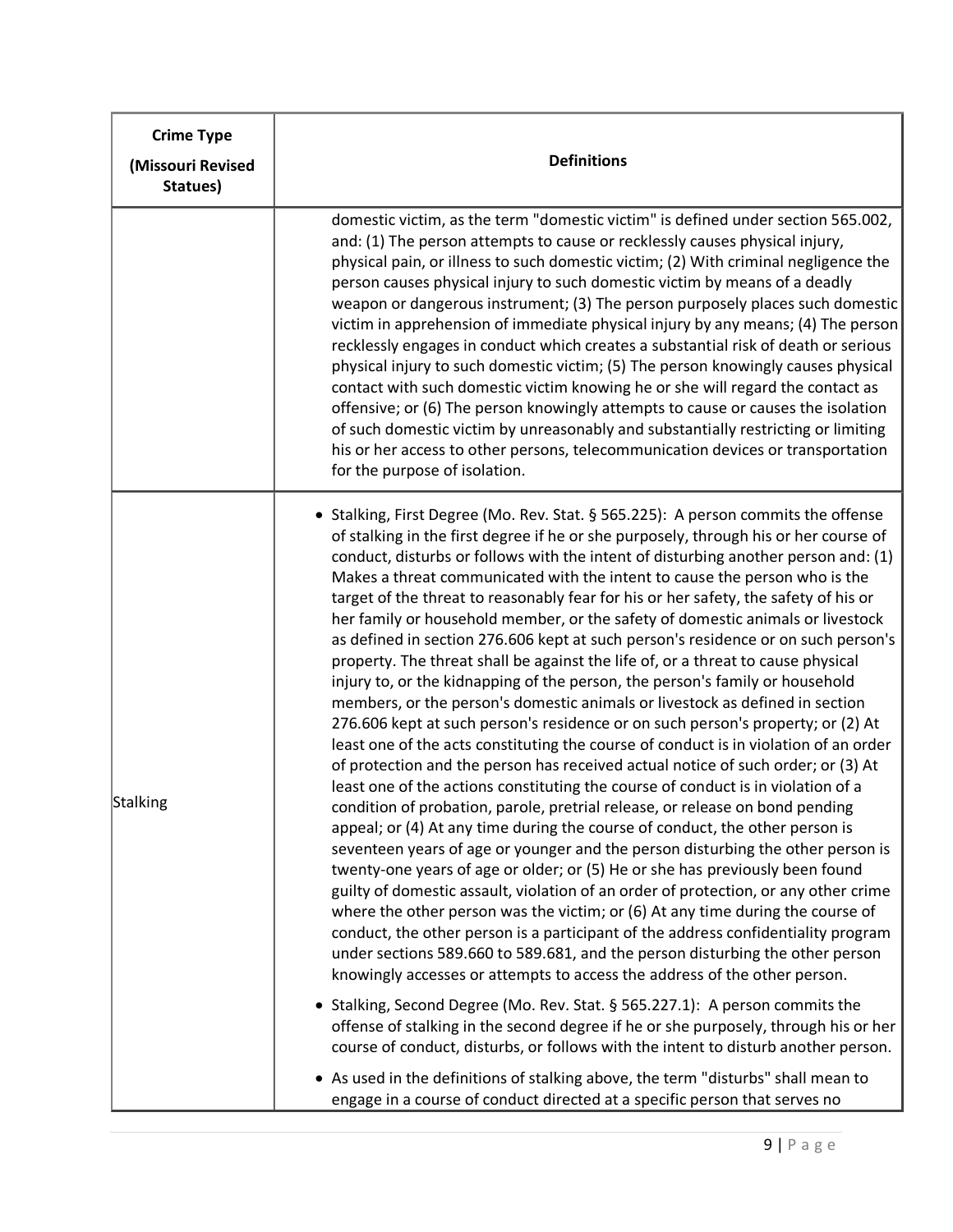| <b>Crime Type</b><br>(Missouri Revised<br>Statues) | <b>Definitions</b>                                                                                                                                                                                                                                                                                                                                                                                                                                                                                                                                                                                                                                                                                                                                                                                                                                                                                                                                                                                                                                                                                                                                                                                                                                                                                                                                                                                                                                                                                                                                                                                                                                                                                                                                                                                                                                                                                                  |  |  |  |  |  |  |  |
|----------------------------------------------------|---------------------------------------------------------------------------------------------------------------------------------------------------------------------------------------------------------------------------------------------------------------------------------------------------------------------------------------------------------------------------------------------------------------------------------------------------------------------------------------------------------------------------------------------------------------------------------------------------------------------------------------------------------------------------------------------------------------------------------------------------------------------------------------------------------------------------------------------------------------------------------------------------------------------------------------------------------------------------------------------------------------------------------------------------------------------------------------------------------------------------------------------------------------------------------------------------------------------------------------------------------------------------------------------------------------------------------------------------------------------------------------------------------------------------------------------------------------------------------------------------------------------------------------------------------------------------------------------------------------------------------------------------------------------------------------------------------------------------------------------------------------------------------------------------------------------------------------------------------------------------------------------------------------------|--|--|--|--|--|--|--|
|                                                    | legitimate purpose and that would cause a reasonable person under the<br>circumstances to be frightened, intimidated, or emotionally distressed.                                                                                                                                                                                                                                                                                                                                                                                                                                                                                                                                                                                                                                                                                                                                                                                                                                                                                                                                                                                                                                                                                                                                                                                                                                                                                                                                                                                                                                                                                                                                                                                                                                                                                                                                                                    |  |  |  |  |  |  |  |
| Sexual Assault                                     | The institution has determined, based on good-faith research, that Missouri's criminal<br>statutes do not define the term sexual assault.<br>However, Missouri's protective order statutes indicate that "sexual assault" means<br>causing or attempting to cause another to engage involuntarily in any sexual act by force,<br>threat of force, duress, or without that person's consent. (Mo. Rev. Stat. §<br> 455.010(1)(e) .                                                                                                                                                                                                                                                                                                                                                                                                                                                                                                                                                                                                                                                                                                                                                                                                                                                                                                                                                                                                                                                                                                                                                                                                                                                                                                                                                                                                                                                                                   |  |  |  |  |  |  |  |
| Rape, Fondling, Incest,<br>Statutory Rape          | For purposes of the Clery Act, the term "sexual assault" includes the offenses of rape,<br>fondling, incest, and statutory rape. These definitions under Missouri law are as follows:<br>• Rape in the First Degree (Mo. Rev. Stat. § 566.030.1): A person commits the<br>offense of rape in the first degree if he or she has sexual intercourse with another<br>person who is incapacitated, incapable of consent, or lacks the capacity to<br>consent, or by the use of forcible compulsion. Forcible compulsion includes the<br>use of a substance administered without a victim's knowledge or consent which<br>renders the victim physically or mentally impaired so as to be incapable of<br>making an informed consent to sexual intercourse.<br>• Rape in the Second Degree (Mo. Rev. Stat. § 566.030.1): A person commits the<br>offense of rape in the second degree if he or she has sexual intercourse with<br>another person knowing that he or she does so without that person's consent.<br>• Fondling: The institution has determined, based on good-faith research, that<br>Missouri law does not define the term fondling.<br>Incest (Mo. Rev. Stat. § 568.020.1): A person commits the offense of incest if he<br>or she marries or purports to marry or engages in sexual intercourse or deviate<br>sexual intercourse with a person he or she knows to be, without regard to<br>legitimacy, his or her: (1) Ancestor or descendant by blood or adoption; or (2)<br>Stepchild, while the marriage creating that relationship exists; or (3) Brother or<br>sister of the whole or half-blood; or (4) Uncle, aunt, nephew or niece of the<br>whole blood.<br>Statutory Rape, First Degree (Mo. Rev. Stat. § 566.032.1): A person commits the<br>offense of statutory rape in the first degree if he or she has sexual intercourse<br>with another person who is less than fourteen years of age. |  |  |  |  |  |  |  |
|                                                    | Statutory Rape, Second Degree (Mo. Rev. Stat. § 566.034.1): A person commits<br>the offense of statutory rape in the second degree if being twenty-one years of<br>age or older, he or she has sexual intercourse with another person who is less<br>than seventeen years of age.                                                                                                                                                                                                                                                                                                                                                                                                                                                                                                                                                                                                                                                                                                                                                                                                                                                                                                                                                                                                                                                                                                                                                                                                                                                                                                                                                                                                                                                                                                                                                                                                                                   |  |  |  |  |  |  |  |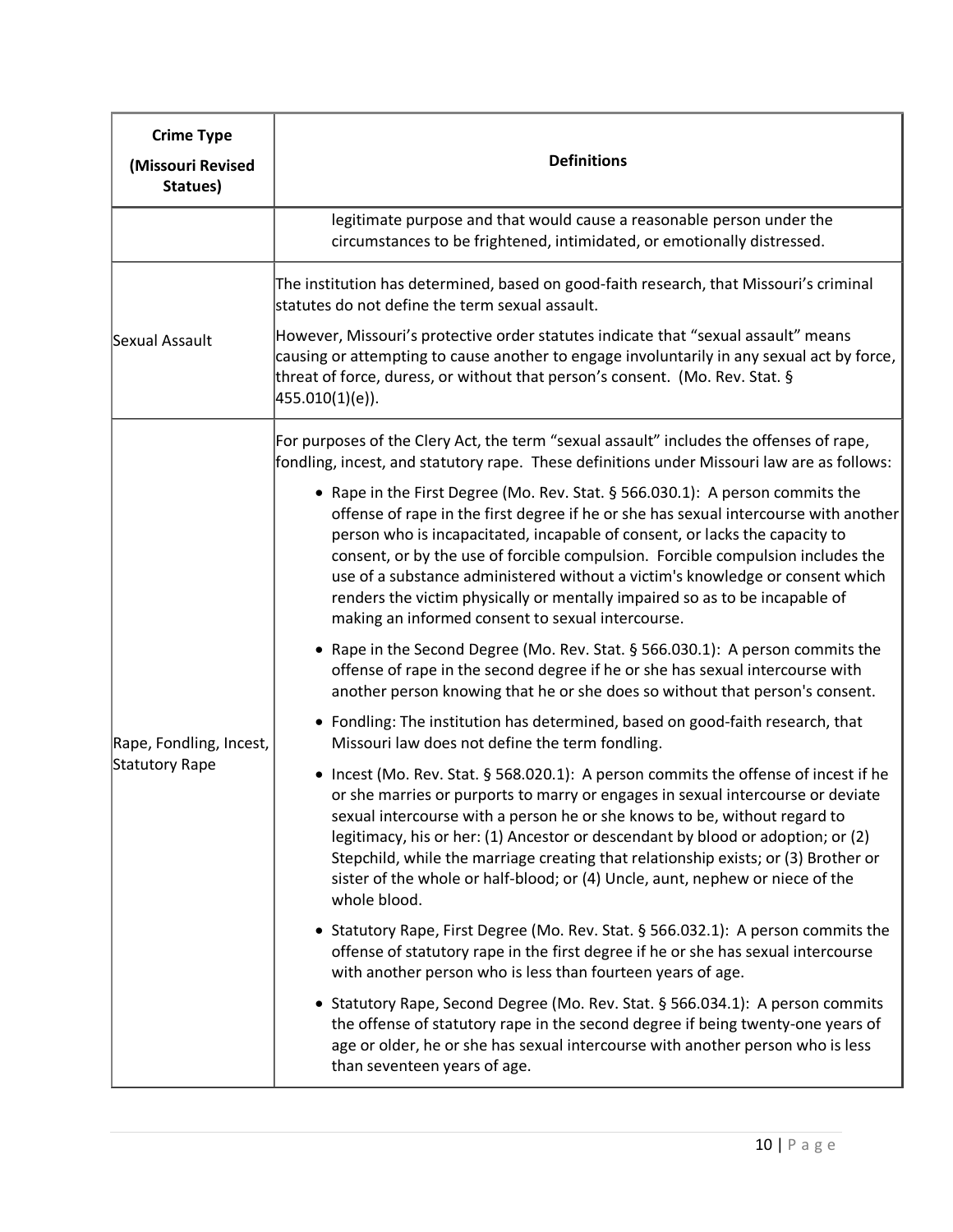| <b>Crime Type</b><br>(Missouri Revised<br>Statues) | <b>Definitions</b>                                                                                                                                                                                                                                                                                                                                                                                                                                                                                                                                                                                                                                                                                                                                                                                                                                                                                                                                                                                                                                                                                                                                                                                                                                                                                                                                                                                                                                                                                                                                                                                                                                                                                                                                                                                                                                                                                                                                                                                                                                                                                                                                                                                                                                                                                                                                                                                                                                                                                                                                    |
|----------------------------------------------------|-------------------------------------------------------------------------------------------------------------------------------------------------------------------------------------------------------------------------------------------------------------------------------------------------------------------------------------------------------------------------------------------------------------------------------------------------------------------------------------------------------------------------------------------------------------------------------------------------------------------------------------------------------------------------------------------------------------------------------------------------------------------------------------------------------------------------------------------------------------------------------------------------------------------------------------------------------------------------------------------------------------------------------------------------------------------------------------------------------------------------------------------------------------------------------------------------------------------------------------------------------------------------------------------------------------------------------------------------------------------------------------------------------------------------------------------------------------------------------------------------------------------------------------------------------------------------------------------------------------------------------------------------------------------------------------------------------------------------------------------------------------------------------------------------------------------------------------------------------------------------------------------------------------------------------------------------------------------------------------------------------------------------------------------------------------------------------------------------------------------------------------------------------------------------------------------------------------------------------------------------------------------------------------------------------------------------------------------------------------------------------------------------------------------------------------------------------------------------------------------------------------------------------------------------------|
| Other "sexual assault"<br>crimes                   | Other crimes under Missouri law that may be classified as a "sexual assault" include the<br>following:<br>• Sodomy in the First Degree (Mo. Rev. Stat. § 566.060.1): A person commits the<br>offense of sodomy in the first degree if he or she has deviate sexual intercourse<br>with another person who is incapacitated, incapable of consent, or lacks the<br>capacity to consent, or by the use of forcible compulsion. Forcible compulsion<br>includes the use of a substance administered without a victim's knowledge or<br>consent which renders the victim physically or mentally impaired so as to be<br>incapable of making an informed consent to sexual intercourse.<br>Sodomy in the Second Degree (Mo. Rev. Stat. § 566.061.1): A person commits<br>$\bullet$<br>the offense of sodomy in the second degree if he or she has deviate sexual<br>intercourse with another person knowing that he or she does so without that<br>person's consent.<br>Statutory Sodomy, First Degree (Mo. Rev. Stat. § 566.062.1): A person commits<br>$\bullet$<br>the offense of statutory sodomy in the first degree if he or she has deviate sexual<br>intercourse with another person who is less than fourteen years of age.<br>Statutory Sodomy, Second Degree (Mo. Rev. Stat. § 566.064.1): A person<br>$\bullet$<br>commits the offense of statutory sodomy in the second degree if being twenty-<br>one years of age or older, he or she has deviate sexual intercourse with another<br>person who is less than seventeen years of age.<br>Child Molestation, First Degree (Mo. Rev. Stat. § 566.067.1): A person commits<br>$\bullet$<br>the offense of child molestation in the first degree if he or she subjects another<br>person who is less than fourteen years of age to sexual contact and the offense is<br>an aggravated sexual offense.<br>• Child Molestation, Second Degree (Mo. Rev. Stat. § 566.068.1): A person<br>commits the offense of child molestation in the second degree if he or she: (1)<br>Subjects a child who is less than twelve years of age to sexual contact; or (2)<br>Being more than four years older than a child who is less than seventeen years of<br>age, subjects the child to sexual contact and the offense is an aggravated sexual<br>offense.<br>Child Molestation, Third Degree (Mo. Rev. Stat. § 566.069.1): A person commits<br>$\bullet$<br>the offense of child molestation in the third degree if he or she subjects a child<br>who is less than fourteen years of age to sexual contact. |
|                                                    | • Child Molestation, Fourth Degree (Mo. Rev. Stat. § 566.071.1): A person commits<br>the offense of child molestation in the fourth degree if, being more than four<br>years older than a child who is less than seventeen years of age, subjects the<br>child to sexual contact.<br>• Sexual Misconduct Involving a Child (Mo. Rev. Stat. § 566.083.1): A person                                                                                                                                                                                                                                                                                                                                                                                                                                                                                                                                                                                                                                                                                                                                                                                                                                                                                                                                                                                                                                                                                                                                                                                                                                                                                                                                                                                                                                                                                                                                                                                                                                                                                                                                                                                                                                                                                                                                                                                                                                                                                                                                                                                     |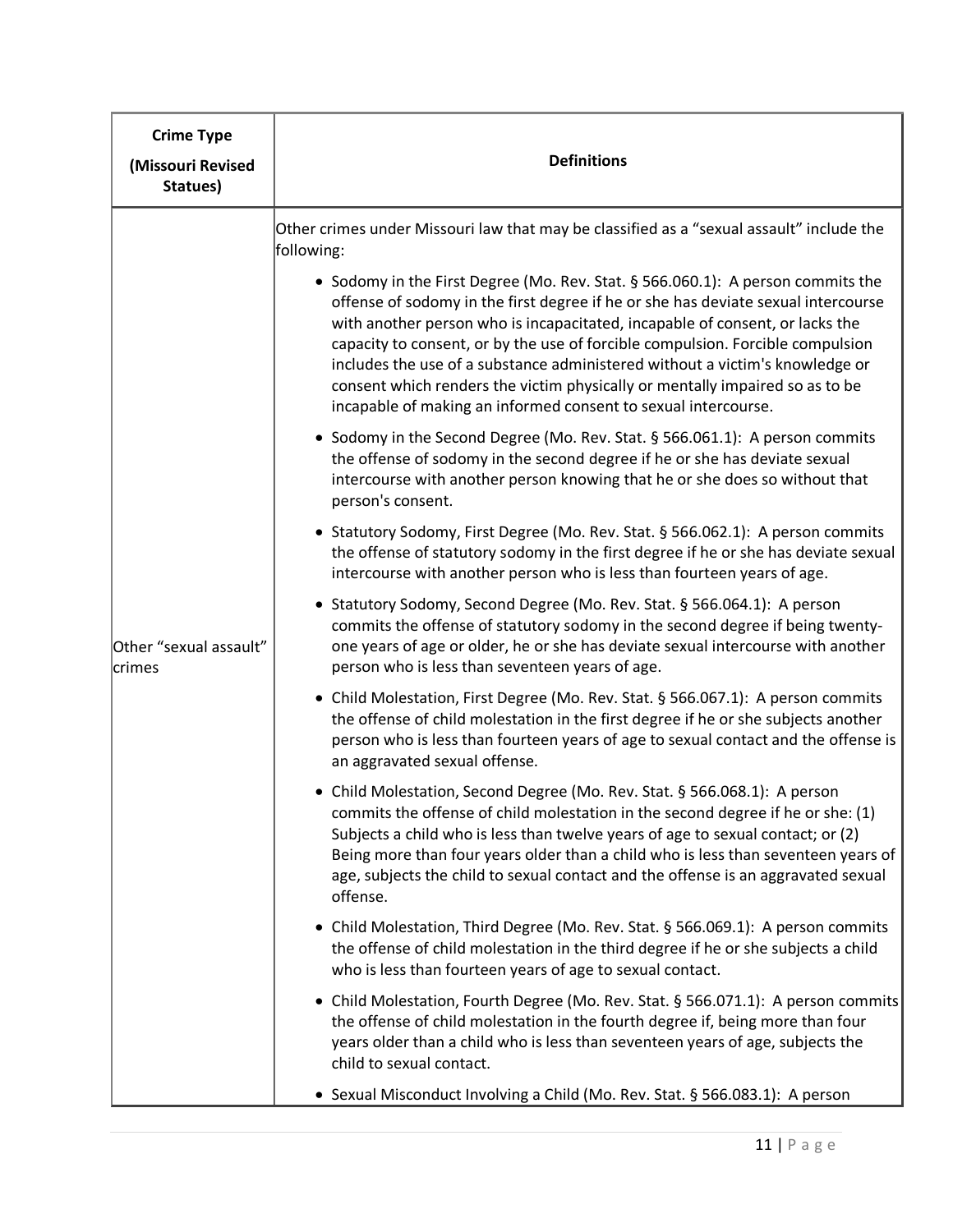| <b>Crime Type</b><br>(Missouri Revised<br>Statues)                                 | <b>Definitions</b>                                                                                                                                                                                                                                                                                                                                                                                                                                                                                                                                                                                                                                                                                                                                                                                                                                                                                                                                                                                                      |  |  |  |  |  |  |  |
|------------------------------------------------------------------------------------|-------------------------------------------------------------------------------------------------------------------------------------------------------------------------------------------------------------------------------------------------------------------------------------------------------------------------------------------------------------------------------------------------------------------------------------------------------------------------------------------------------------------------------------------------------------------------------------------------------------------------------------------------------------------------------------------------------------------------------------------------------------------------------------------------------------------------------------------------------------------------------------------------------------------------------------------------------------------------------------------------------------------------|--|--|--|--|--|--|--|
|                                                                                    | commits the offense of sexual misconduct involving a child if such person: (1)<br>Knowingly exposes his or her genitals to a child less than fifteen years of age<br>under circumstances in which he or she knows that his or her conduct is likely to<br>cause affront or alarm to the child; (2) Knowingly exposes his or her genitals to a<br>child less than fifteen years of age for the purpose of arousing or gratifying the<br>sexual desire of any person, including the child; (3) Knowingly coerces or induces<br>a child less than fifteen years of age to expose the child's genitals for the purpose<br>of arousing or gratifying the sexual desire of any person, including the child; or $(4)$<br>Knowingly coerces or induces a child who is known by such person to be less than<br>fifteen years of age to expose the breasts of a female child through the internet<br>or other electronic means for the purpose of arousing or gratifying the sexual<br>desire of any person, including the child. |  |  |  |  |  |  |  |
|                                                                                    | • Sexual Misconduct, First Degree (Mo. Rev. Stat. § 566.093.1): A person commits<br>the offense of sexual misconduct in the first degree if such person: (1) Exposes his<br>or her genitals under circumstances in which he or she knows that his or her<br>conduct is likely to cause affront or alarm; (2) Has sexual contact in the presence<br>of a third person or persons under circumstances in which he or she knows that<br>such conduct is likely to cause affront or alarm; or (3) Has sexual intercourse or<br>deviate sexual intercourse in a public place in the presence of a third person.                                                                                                                                                                                                                                                                                                                                                                                                              |  |  |  |  |  |  |  |
|                                                                                    | • Second Degree Sexual Misconduct (Mo. Rev. Stat. § 566.095.1): A person<br>commits the offense of sexual misconduct in the second degree if he or she<br>solicits or requests another person to engage in sexual conduct under<br>circumstances in which he or she knows that such request or solicitation is likely<br>to cause affront or alarm.                                                                                                                                                                                                                                                                                                                                                                                                                                                                                                                                                                                                                                                                     |  |  |  |  |  |  |  |
|                                                                                    | • Sexual Abuse in the First Degree (Mo. Rev. Stat. § 566.100.1): A person commits<br>the offense of sexual abuse in the first degree if he or she subjects another<br>person to sexual contact when that person is incapacitated, incapable of consent,<br>or lacks the capacity to consent, or by the use of forcible compulsion.                                                                                                                                                                                                                                                                                                                                                                                                                                                                                                                                                                                                                                                                                      |  |  |  |  |  |  |  |
|                                                                                    | • Sexual Abuse, Second Degree (Mo. Rev. Stat. § 566.101.1): A person commits the<br>offense of sexual abuse in the second degree if he or she purposely subjects<br>another person to sexual contact without that person's consent.                                                                                                                                                                                                                                                                                                                                                                                                                                                                                                                                                                                                                                                                                                                                                                                     |  |  |  |  |  |  |  |
| Consent (as it relates<br>to sexual activity)<br>(Mo. Rev. Stat. §<br> 556.061(14) | Consent or lack of consent may be expressed or implied. Assent does not constitute<br>consent if: (a) It is given by a person who lacks the mental capacity to authorize the<br>conduct charged to constitute the offense and such mental incapacity is manifest or<br>known to the actor; or (b) It is given by a person who by reason of youth, mental disease<br>or defect, intoxication, a drug-induced state, or any other reason is manifestly unable or<br>known by the actor to be unable to make a reasonable judgment as to the nature or<br>harmfulness of the conduct charged to constitute the offense; or (c) It is induced by<br>force, duress or deception.                                                                                                                                                                                                                                                                                                                                             |  |  |  |  |  |  |  |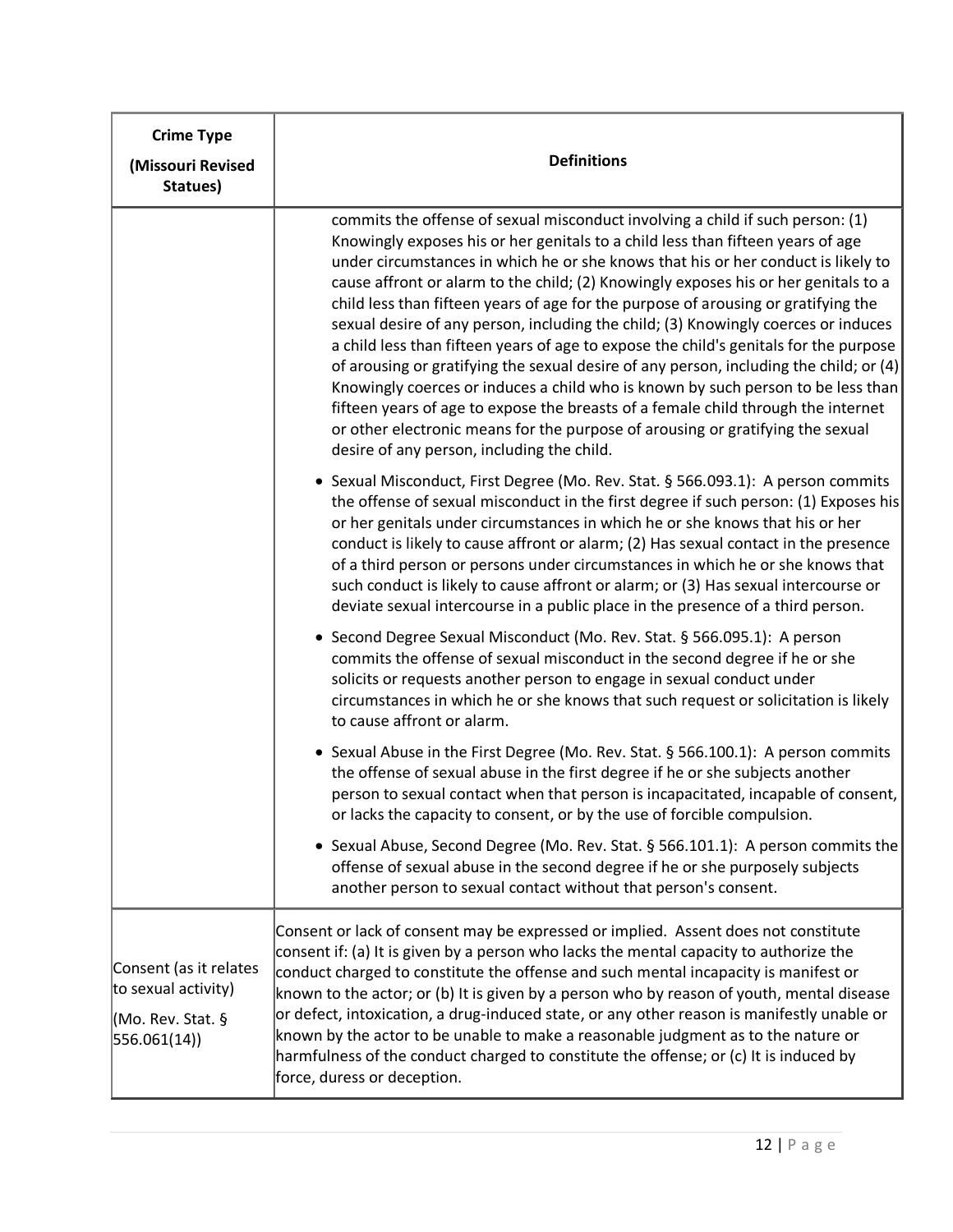#### *University Definition of Consent*

In addition to the definition of consent under state law, the institution uses the following definition of consent in its sexual misconduct policies for the purpose of determining whether sexual violence (including sexual assault) has occurred:

**Consent** is the agreement or permission expressed through affirmative, voluntary words or actions that are mutually understandable to all parties involved, to engage in a specific act at a specific time. Consent if given for a specific sexual act at a specific time can be withdrawn at any time. Consent cannot be coerced or compelled by duress, threat, force or deception. Consent cannot be given by someone who, for any reason, cannot understand the facts, nature, extent or implications of the sexual situation occurring, including, but not limited to, those who are under the legal age of consent, asleep, unconscious, mentally or physically impaired through the effects of drugs or alcohol, or mentally impaired due to an intellectual or other disability. Consent cannot be assumed based on silence, the absence of "no" or "stop," the existence of a prior or current relationship, or prior sexual activity.

#### *Risk Reduction*

If you find yourself in an uncomfortable sexual situation, these suggestions may help you reduce your risk:

- Decide ahead of time how you will get home and with whom
- Keep track of your drink (whether alcoholic or not)
- Stay with the crowd
- Communicate clearly verbally and with body language
- Don't ignore signs of trouble

If you find yourself in the position of being the initiator of sexual behavior, these suggestions may help you to reduce your risk of being accused of sexual assault or another sexual crime:

- Communicate clearly verbally and with body language
- Not everyone who wants to flirt or kiss wants to have sex
- Purposely getting someone drunk so that they can't resist is a crime
- Being drunk is not a defense to your behavior
- Asking repeatedly in hopes of getting a different answer is coercive
- Drunk, drugged or sleeping people CANNOT consent

It is also important to be aware of the warning signs of an abusive person. Some examples include:

- Insults, humiliation, name-calling, threats
- Pattern of unwanted texting, phone calls, emails, messaging; monitoring social network sites, stealing passwords
- Intimidation, isolation, threats (including threats of suicide), withholding affection, destroying property
- Interfering with income or ability to work, controlling finances
- Unwanted touch, nonconsensual sex, controlling sexual situations or access to contraception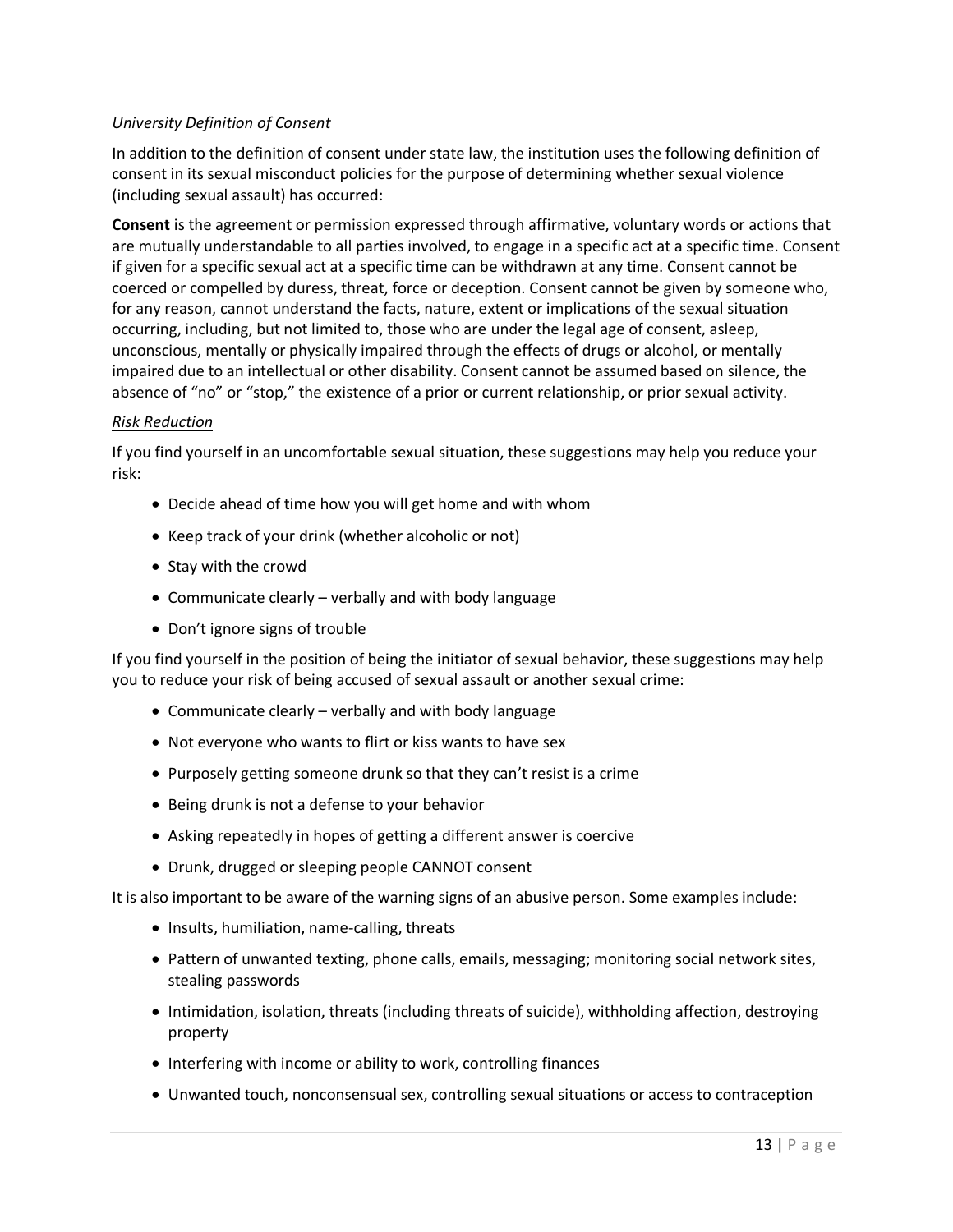• Slapping, shoving, hitting, kicking, strangling

#### *Bystander Intervention*

In addition to reporting incidents to appropriate authorities, below are some ways in which individuals can take safe and positive steps to prevent harm and intervene when there is a risk of dating violence, domestic violence, sexual assault, or stalking against another person.

- Green Dot[: https://www.missouristate.edu/greendot/](https://www.missouristate.edu/greendot/)
- Be a GOOD friend and a savvy bystander
- Don't leave your friend
- Don't ignore signs of trouble
- Be protective
- BELIEVE
- Get help
- Be SUPPORTIVE in the short and long term
- Don't hesitate to contact the police or other authorities.
- Counterintuitive behavior of victims is normal

#### *Other Information Covered by the PPAP*

The PPAP also provides information on possible sanctions and protective measures that may be imposed following a determination that an offense of dating violence, domestic violence, sexual assault, or stalking has occurred, an explanation of the disciplinary procedures that will be followed when one of these offenses is alleged, the rights of the parties in such a proceeding, available resources, and other pertinent information. Much of this information is set forth in the upcoming sections of this security report.

#### **Ongoing Prevention and Awareness Campaign:**

The University also conducts an Ongoing Prevention and Awareness Campaign (OPAC) aimed at all students and employees. This campaign covers the same material as provided in the PPAP but is intended to increase the understanding of students and employees on these topics and to improve their skills for addressing the offenses of dating violence, domestic violence, sexual assault and stalking.

#### **PPAP and OPAC Programming Methods:**

The PPAP and OPAC are carried out in a variety of ways, using a range of strategies, and, as appropriate, targeting specific audiences throughout the University. Methods include, but are not limited to: online presentations, distribution of written materials, periodic email blasts, and guest speakers. Past programming and currently planned programming include the following:

Title IX presentation for students.

Green Dot Instructor Training.

Green Dot student presentations.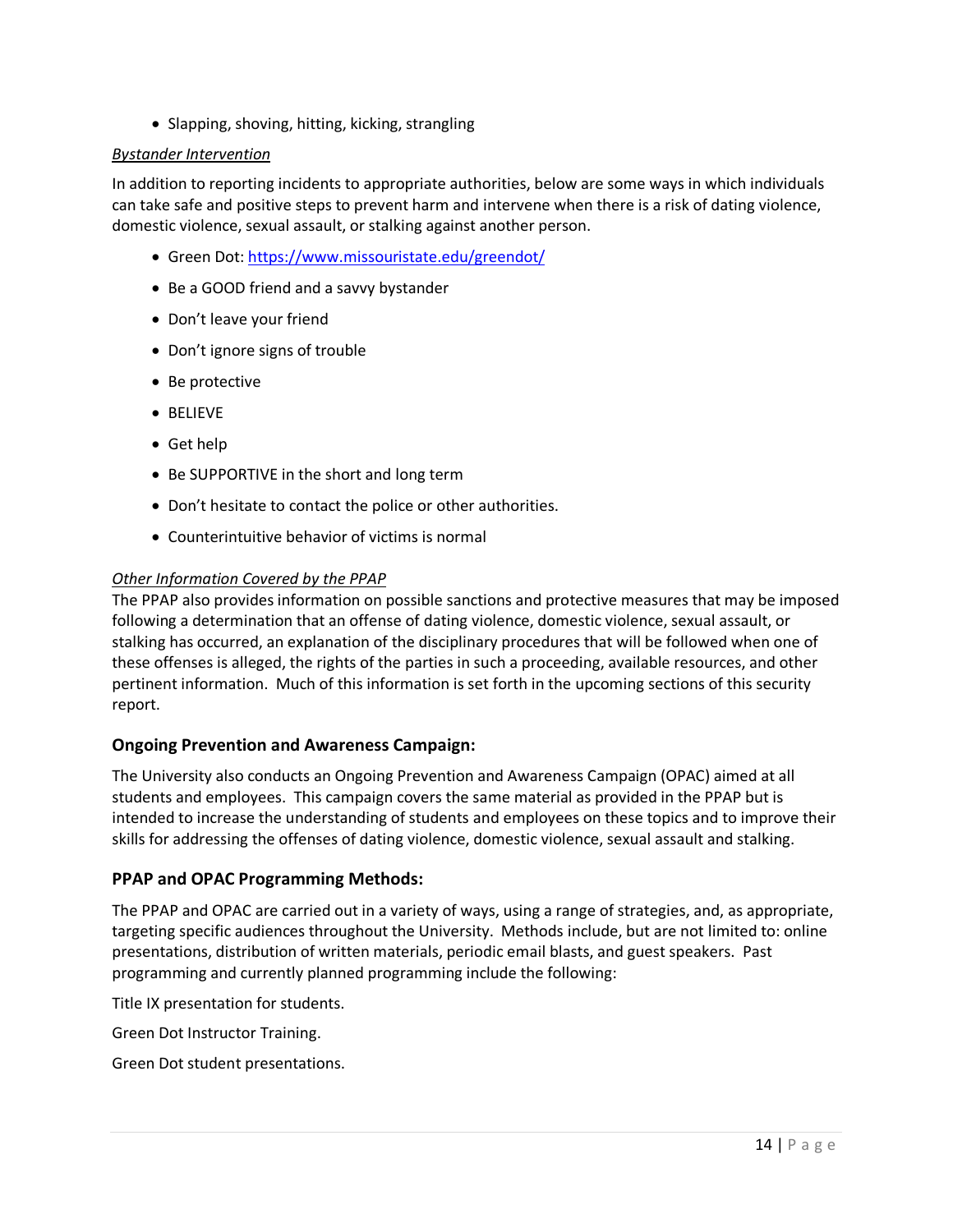# **Procedures to Follow if You are a Victim of Dating Violence, Domestic Violence, Sexual Assault, or Stalking:**

If you are a victim of a sexual assault, domestic violence, dating violence, or stalking, go to a safe place and call 911. At the earliest opportunity, you should also contact the University's Title IX Coordinator, Jill Patterson, at (417) 836-8506.

Victims will be notified in writing of the procedures to follow, including:

- 1. To whom and how the alleged offense should be reported (contact the Title IX Coordinator or refer to the other resources listed in this report).
- 2. The importance of preserving evidence that may be necessary to prove the offense in a criminal proceeding or disciplinary action or to obtain a protective order.
- 3. The victim's options regarding notification to law enforcement, which are: (a) the option to notify either on-campus or local police; (b) the option to be assisted by campus security authorities in notifying law enforcement if the victim so chooses (the institution is obligated to comply with such a request if it is made); and (c) the option to decline to notify such authorities.
- 4. Where applicable, the rights of victims and the institution's responsibilities regarding orders of protection, no-contact orders, restraining orders, or similar lawful orders issued by a criminal, civil, or tribal court.

#### *Preservation of Evidence & Forensic Examinations*

Victims of physical assault are advised to not remove clothing items worn during or following an assault, as they frequently contain valuable fiber, hair, and fluid evidence. Don't bathe or wash, or otherwise clean the environment in which the assault occurred. You can obtain a forensic examination at Ozarks Medical Center 1100 Kentucky Avenue (417) 255-9111.

Completing a forensic examination does not require you to file a police report, but having a forensic examination will help preserve evidence in case you decide at a later date to file a police report.

Victims are also advised to retain evidence in electronic formats (e.g., text messages, emails, photos, social media posts, screenshots, etc.). Such evidence is valuable in all situations, and it may be the only type of evidence available in instances of stalking.

#### *Security/Law Enforcement & How to Make a Police Report*

- Director of Business and Support Services (417) 255-7258
- West Plains Police Department (417) 256-2244 Howell County Sheriff's Office (417) 256-2544
- To make a police report, a victim should contact the local police agency listed above either by phone or in-person. The victim should provide as much information as possible, including name, address, and when and what occurred, to the best of the victim's ability.

#### *Information about Legal Protection Orders*

In Missouri, victims may obtain an Adult Order of Protection, which provides protective relief for victims of domestic violence, stalking, or sexual assault. Information about Adult Orders of Protection may be found at: [http://www.courts.mo.gov/page.jsp?id=533.](http://www.courts.mo.gov/page.jsp?id=533)

A protection order may be obtained by filing a petition with the court. Courts can issue two types of orders: (1) Ex Parte Orders, which act as a temporary emergency order to protect a victim, for up to 15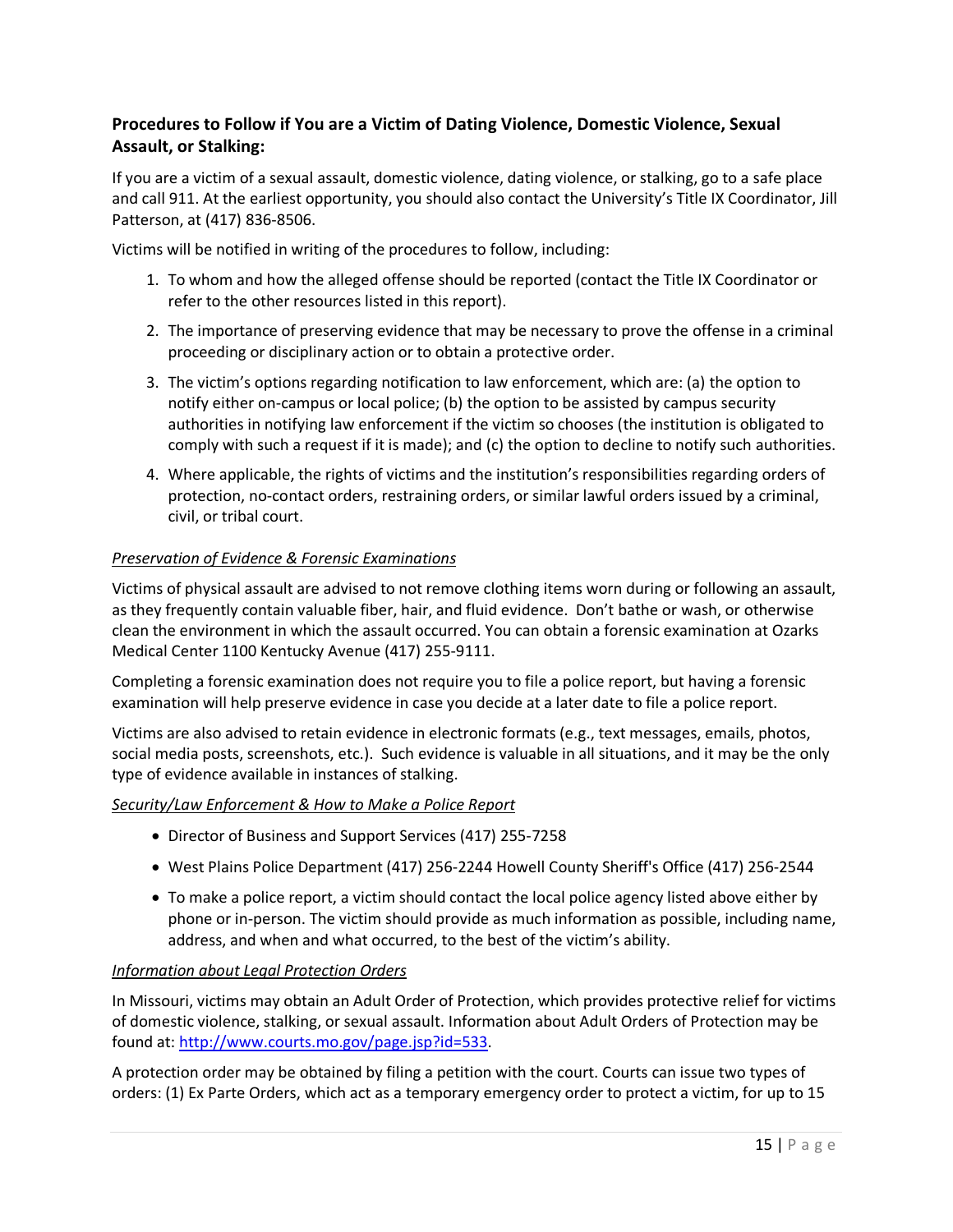days, until a court hearing, and (2) Full Orders of Protection, which may be issued for up to one year. Additional information about the orders may be found at: [http://www.courts.mo.gov/file.jsp?id=69655.](http://www.courts.mo.gov/file.jsp?id=69655)

#### Howell County

- A Petition for Order of Protection should be filed for in the 37th Circuit of Howell County's West Plains Courthouse. The address is: 222 Courthouse, West Plains, Missouri 65775. The phone number is 417-256-3741. More information is available here: [https://www.courts.mo.gov/page.jsp?id=1653.](https://www.courts.mo.gov/page.jsp?id=1653)
- Information about obtaining an Order of Protection in Howell County can be found here: [https://www.courts.mo.gov/page.jsp?id=533.](https://www.courts.mo.gov/page.jsp?id=533)
- The circuit court clerk's office can provide the necessary forms and may assist in completing the forms. Forms may also be found online at: [http://www.courts.mo.gov/file.jsp?id=537.](http://www.courts.mo.gov/file.jsp?id=537) A victim should be prepared to present documentation and/or other forms of evidence when filing for an order of protection.

#### Wright County

- The Associate Circuit Judge of Wright county in the 44th Judicial Circuit is the Judge primarily responsible for the handling of Petitions for orders of protection for adults and children filed in the county. If that Judge is unavailable to consider the petition according to the procedure set out in the "Guidelines for Judicial Availability for Orders of Protection" published by the Supreme Court and pursuant to Section 455.030.4 R.S.Mo. The Circuit Judge and the Associate Circuit Judges in the circuit shall all have concurrent jurisdiction over all Petitions for orders of protection for adults and children filed in the circuit.
- Information about obtaining an Order of Protection in Wright County can be found here: <http://www.courts.mo.gov/file.jsp?id=69655>
- The circuit court clerk's office can provide the necessary forms and may assist in completing the forms. Forms may also be found online at: [http://www.courts.mo.gov/file.jsp?id=537.](http://www.courts.mo.gov/file.jsp?id=537) A victim should be prepared to present documentation and/or other forms of evidence when filing for an order of protection.

Victims may contact local domestic violence and sexual assault advocates for assistance in obtaining a protection order.

When a protection order is granted, it is enforceable statewide. If you have obtained a protection order and need it to be enforced in your area, you should contact the local police department.

The institution will also enforce any temporary restraining order or other no contact order against the alleged perpetrator from a criminal, civil, or tribal court. Any student or employee who has a protection order or no contact order should notify the Title IX Coordinator and provide a copy of the restraining order so that it may be kept on file with the institution and can be enforced on campus, if necessary. Upon learning of any orders, the institution will take all reasonable and legal action to implement the order.

• The institution does not issue legal orders of protection. However, as a matter of institutional policy, the institution may impose a no-contact order between individuals in appropriate circumstances. The institution may also issue a "no trespass warning" if information available leads to a reasonable conclusion that an individual is likely to cause harm to any member of the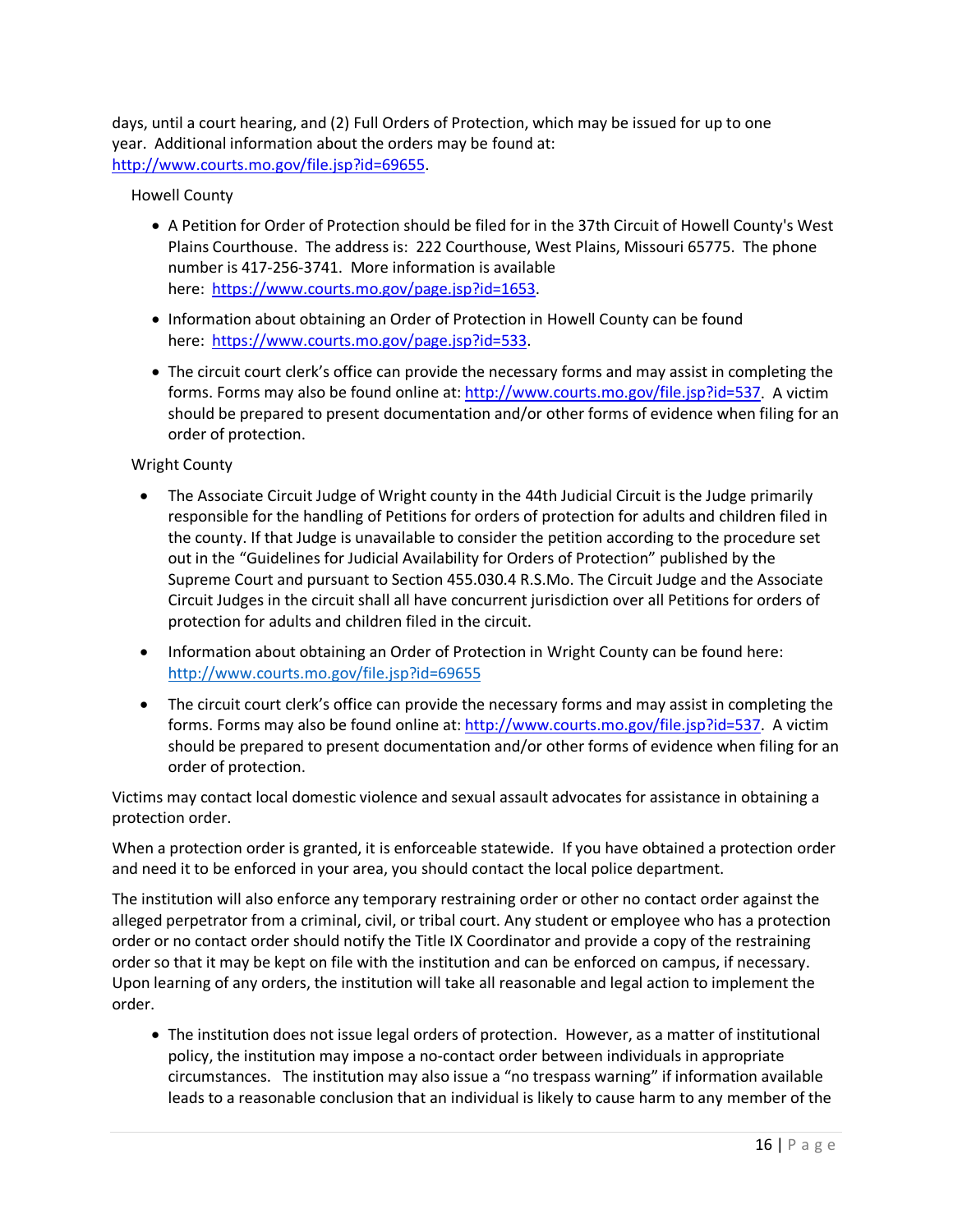campus community. A person found to be in violation of a No Trespass Warning may be arrested and criminally charged.

#### **Available Victim Services:**

Victims will be provided written notification about existing counseling, health, mental health, victim advocacy, legal assistance, visa and immigration assistance, student financial aid, and other services available to them, both within the University and in the surrounding community. Those services include:

Missouri State University - West Plains provides information to students and employees concerning existing counseling, health, mental health, victim advocacy, legal assistance, visa and immigration assistance, student financial aid, and other services available for victims as outlined in the Title IX policy. The contacts below can provide additional information concerning these matters.

#### **Important Missouri State University-West Plains contact information**

| Office                                                                  | <b>Phone Number</b> |
|-------------------------------------------------------------------------|---------------------|
| Office of the Dean of Student Services                                  | (417) 255-7255      |
| Human Resources                                                         | (417) 255-7265      |
| Deputy Title IX Coordinator                                             | (417) 255-7966      |
| Missouri State University-West Plains Safety Coordinator (417) 255-7258 |                     |
| Missouri State University Title IX Coordinator                          | (417) 836-8506      |

#### **Other Sources of Counseling, advocacy and support off campus**

| <b>Off-Campus Organization</b>              | <b>Phone Number</b> |
|---------------------------------------------|---------------------|
| West Plains Police Department 911 or        | (417) 256-2244      |
| Mt. Grove Police Department                 | (417) 926-5181      |
| <b>Ozarks Medical Center</b>                | (417) 256-9111      |
| <b>OMC Behavioral Health Care</b>           | (800) 356-5395      |
| Comprehensive Consulting & Counseling, LLC. | (417) 293-3907      |

#### **Accommodations and Protective Measures:**

The University will provide written notification to victims about options for, and available assistance in, changing academic, living, transportation, and working situations or protective measures. If victims request these accommodations or protective measures and they are reasonably available the University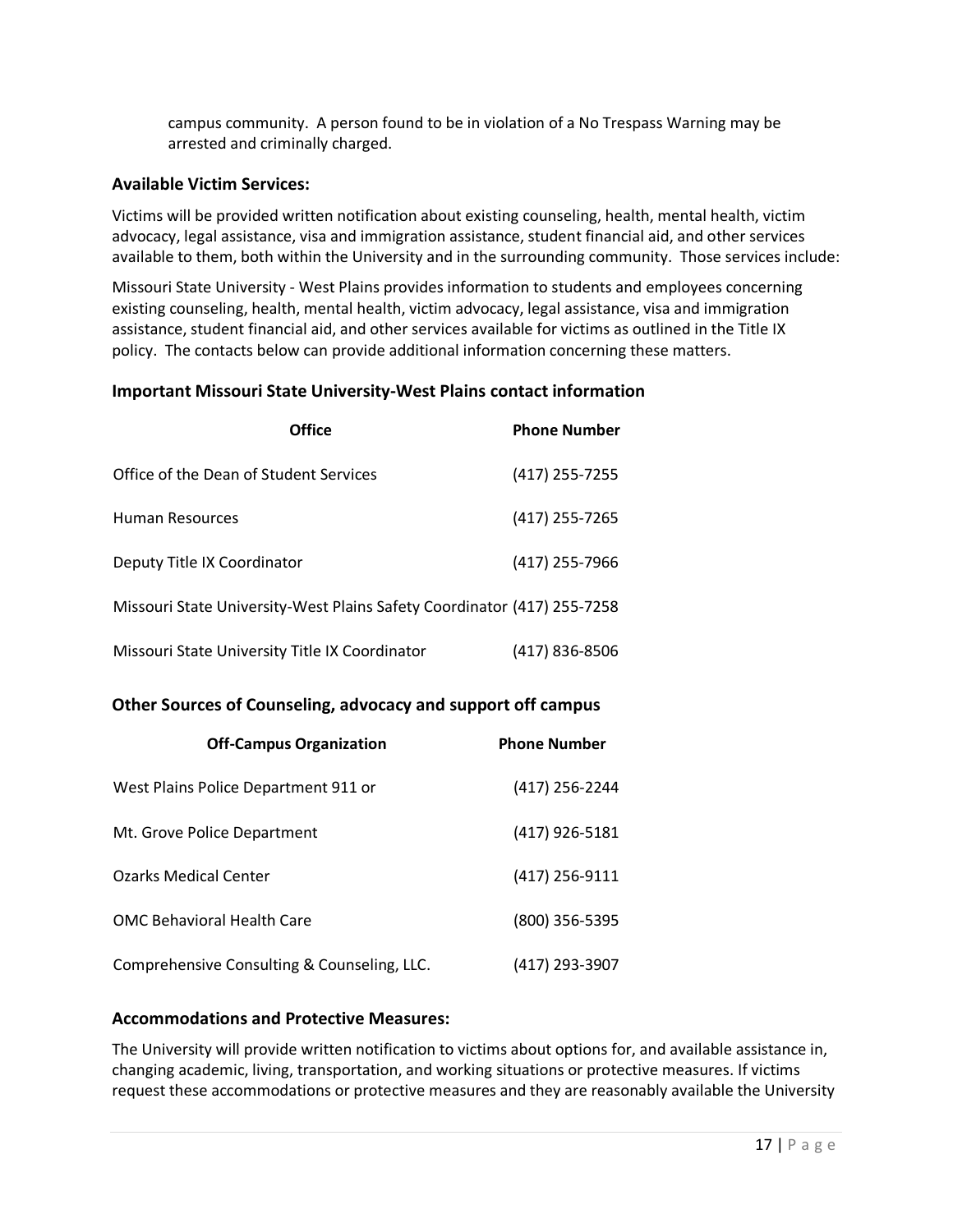is obligated to provide them, regardless of whether the victim chooses to report the crime to campus security or local law enforcement.

Requests for accommodations or protective measures should be made to the Title IX Coordinator at (417) 836-8506, and the Title IX Coordinator is responsible for deciding what, if any, accommodations or protective measures will be implemented.

When determining the reasonableness of such a request, the University may consider, among other factors, the following:

- The specific need expressed by the complainant.
- The age of the students involved.
- The severity or pervasiveness of the allegations
- Any continuing effects on the complainant
- Whether the complainant and alleged perpetrator share the same class or job location.
- Whether other judicial measures have been taken to protect the complainant (e.g., civil protection orders).

The University will maintain as confidential any accommodations or protective measures provided a victim to the extent that maintaining confidentiality would not impair the University's ability to provide them. However, there may be times when certain information must be disclosed to a third party in order to implement the accommodation or protective measure. Such decisions will be made by the University considering the surrounding circumstances, and disclosures of this nature will be limited so that only the information necessary to implement the accommodation or protective measure is provided. In the event it is necessary to disclose information about a victim in order to provide an accommodation or protective order, the University will inform the victim of that necessity prior to the disclosure, including which information will be shared, with whom it will be shared and why.

#### **Procedures for Disciplinary Action:**

Allegations of domestic violence, dating violence, sexual assault or stalking will be processed through the institution's Title IX Policy on Sexual Assault, Stalking and Other Forms of Sexual Misconduct. Information about the Title IX Coordinator and Title IX Investigator are found below. Reports should be filed with the Title IX Coordinator.

**Title IX Coordinator** Jill Patterson (417)836-8506

Email: [JillPatterson@MissouriState.edu](mailto:JillPatterson@MissouriState.edu)

**Title IX Investigator** Ashley Reece [\(417\)836-8510](tel:417-836-8510)

Email: [AshleyReece@MissouriState.edu](mailto:AshleyReece@MissouriState.edu)

An electronic form available at<http://www.missouristate.edu/titleix/file-a-complaint.htm> can also be used to file a report.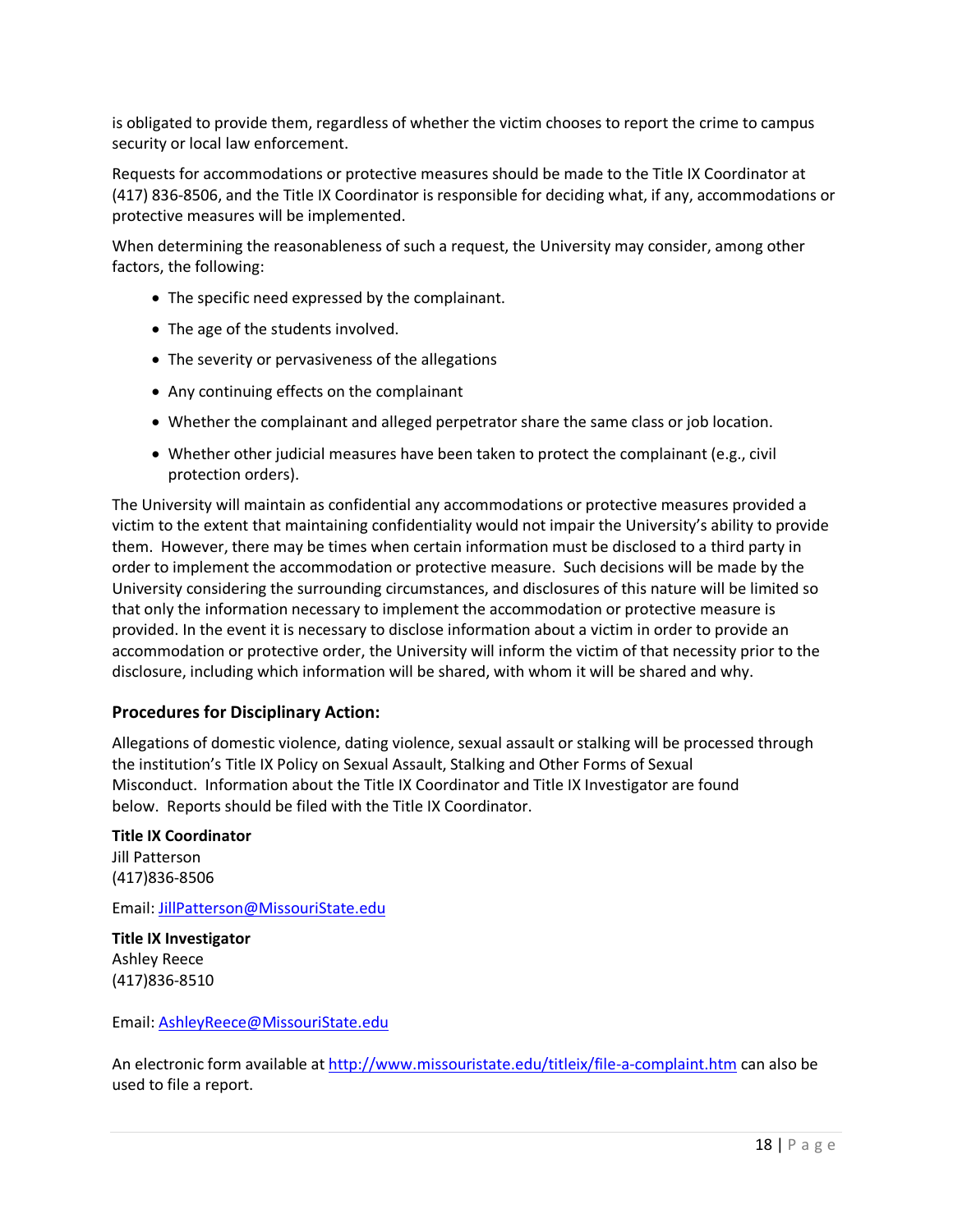Upon receipt of a report of a potential Title IX violation, the Title IX Coordinator may open a formal case file and assign the investigation to either the Title IX Coordinator or a Title IX Investigator to lead the investigation. The Title IX Coordinator and/or Title IX Investigator designee will analyze the complaint and notify the respondent that a complaint has been filed. The procedures that will be utilized are based on the status of the respondent, with each type being outlined below.

# **Student**

If the Respondent is a student, the University will follow the adjudication process outlined in the Article VI of the Student Code of Rights and Responsibilities.

#### **Article VI: Conduct Adjudication Process**

The development of self-discipline is a goal of education, and the conduct process is intended to be educational in nature. The conduct adjudication process described herein is designed to further the educational process; therefore, it is not comparable to, or a substitute for, jurisprudence under a criminal code. Therefore, formal rules of process, procedure and/or technical rules of evidence, such as are applied in criminal or civil court, are not used in the student conduct adjudication process. The conduct adjudication process outlined below is designed to balance the rights and responsibilities of the student accused of wrongdoing with the rights of the University community, including but not limited to, the complaining student, other students, faculty, staff and the public.

- 6.1 Any member of the University community may file a complaint against any student or student organization for alleged violations of this Code. The complaint may be prepared in writing or notice may be given in another manner and directed to the Dean of Student Services, who has been given responsibility for the administration of the University conduct system. Any complaint should be submitted as soon as is reasonably possible after the event takes place, but in any case, no longer than twelve (12) months from the date the person knew or should have known of the alleged violation. In most cases, students will not undergo more than one conduct process within the University for the same incident.
- 6.2 Violations of Code Policies (other than violations of G1.31): After receiving an incident report or other indication of Code violations, the dean of student services, or their designee, may proceed as follows:
	- a. Conducts an investigation of the allegations, or other validation of the allegations received.
	- b. If appropriate, sends a charge letter indicating:
		- The sections of the Code or other University policies allegedly violated
		- Date, time, and place the alleged violation occurred (if available)
		- A concise summary of the alleged violation
		- A list of witnesses (to be supplemented later if necessary)

A date, time and location for the respondent to meet with the dean of student services. The respondent's class schedule shall be consulted; the respondent may request an alternative date and time to meet within the deadline listed in the charge letter. The decision to alter the meeting time and date is at the discretion of the dean of student services.

6.3 Alleged Violations of G1.31 Title IX Policy/Code Article IV Section 20: If the complaint is an alleged violation of the Title IX Policy, the dean of student services will forward the complaint to the Title IX office for review and investigation subject to the Title IX policy. After completing an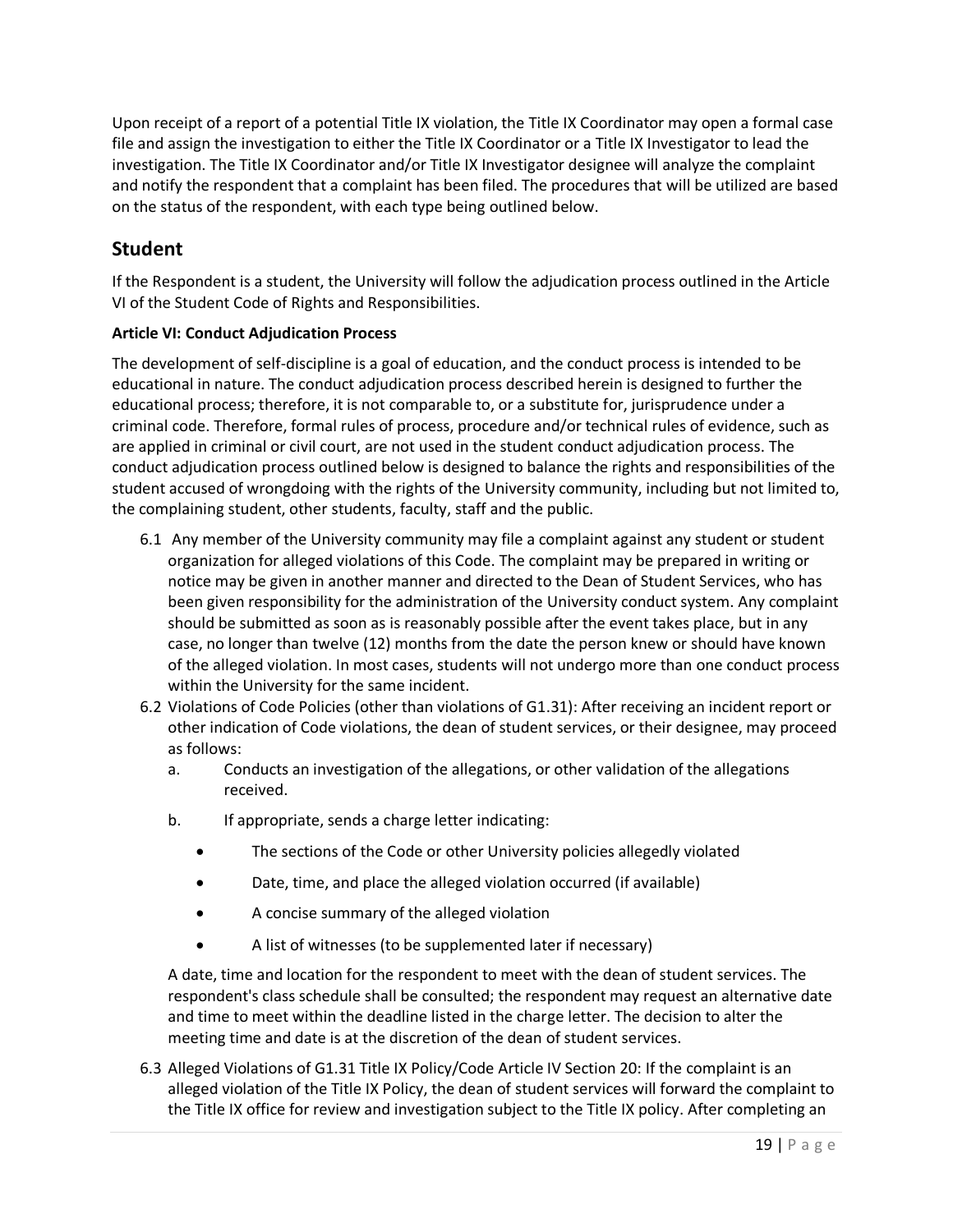investigation, the Title IX office will prepare an investigative report summarizing the investigation and the finding from the investigative report. After receiving the investigative report from the Title IX office, the dean of student services will proceed as follows:

- a. Prepare and send correspondence to the individual identified as the respondent in the Title IX Investigative Report scheduling a Conduct Meeting where the Dean of Student Services will discuss the situation described in the investigative report, the proposed charges against the respondent, the consequences proposed by the dean of student services and the respondent's position on responsibility.
- b. The respondent will be given the opportunity to review the investigative report, the charges of Code violation and given a summary of information to be presented as to allow preparation of refutation. The respondent will be given the opportunity to review any materials from the investigation report including but not limited to: audio recordings, investigative report and exhibits;
- c. Answer questions and provide any necessary clarification of the Code and/or its procedures;
- d. Discuss the respondent's level of responsibility in the conduct situation. The respondent may give additional information, present additional pertinent documents or records pertaining to the incident and present additional witnesses which were not provided during the investigative phase.
- 6.4 Following receipt of the complaint, and in the discretion of the dean of student services, the respondent will have a Conduct Meeting with the dean of student services by the deadline assigned in the correspondence from the dean of student services. At this Conduct Meeting, the following matters may be discussed:
	- a. The dean of student services will review the charges and give a summary of the information to be presented;
	- b. The dean of student services will answer any questions and provide any requested clarification of the Code and/or its procedures;
	- c. The respondent may respond to the charges and provide any information the respondent believes to be relevant in determining responsibility. The respondent shall have an opportunity to present information, ask questions, present records or documentation pertaining to the incident, present witnesses and provide explanations to the dean of student services.
	- d. The dean of student services and the respondent will discuss the respondent's level of responsibility relating to the allegations and attempt to reach an agreement regarding responsibility (or lack of responsibility) and consequences as necessary. If an agreement is reached, a Case Resolution Form (CRF) will be completed by the dean of student services.
	- e. If a respondent fails to attend their scheduled conduct meeting, the dean of student services may, at their discretion, conduct the meeting in the respondent's absence and render a finding of responsibility or no responsibility. In these cases the dean of student services will complete a CRF and send a findings letter to the respondent; the respondent is responsible for fulfilling or upholding the consequences listed within the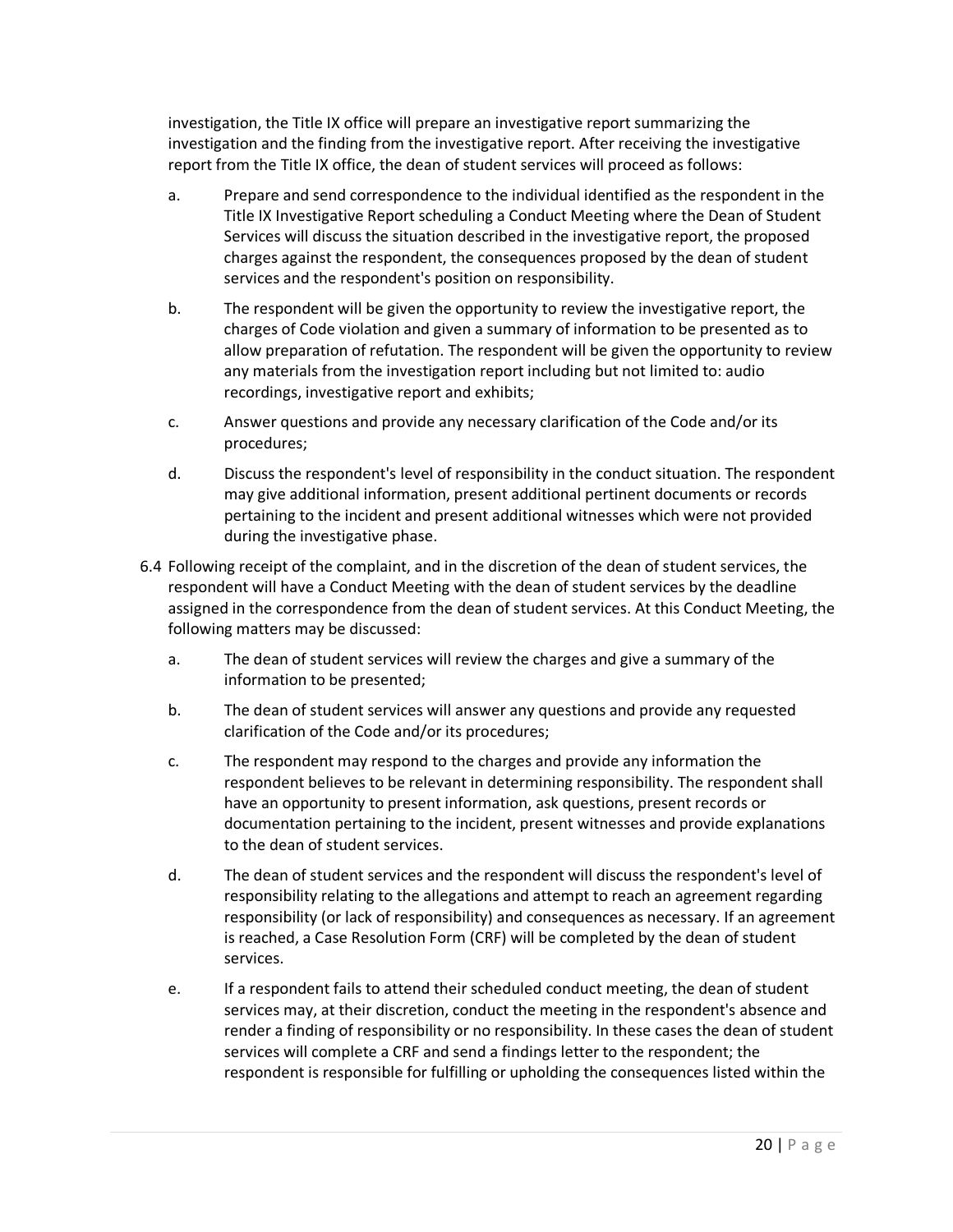letter. The respondent may appeal the conduct decision but must follow the appeals processes outlined in Article VIII of this document.

- f. In matters concerning hearings, the dean of student services will assist both the respondent accused of violating policies and the member of the University community who is filing charges for the purposes of facilitating and understanding the hearing process.
- g. The dean of student services' determination will be made by a preponderance of evidence, on the basis of whether it is more likely than not that the respondent violated the Code of Student Rights and Responsibilities.
- h. In consideration of the limited role of advisors and of the compelling interest of the University to expeditiously resolve allegations of violations of the Code, the work of the dean of student services will not, as a general practice, be delayed due to the unavailability of an advisor. The responding student is responsible for presenting his or her own information and, therefore, advisors are not permitted to speak or to participate directly in any hearing.
- 6.5 Where appropriate, following a Conduct Meeting, the parties may have a right to a hearing as set forth below:
	- a. In cases where the dean of student services and the respondent are unable to come to an agreement on responsibility and/or consequence, or the respondent fails to appear for the Conduct Meeting, and the dean of student services' chosen consequence does not include any separation between the student and the University (e.g. [Article VII](https://wp.missouristate.edu/studentlife/code.htm#article-7.1.h)  [Section 1.h,](https://wp.missouristate.edu/studentlife/code.htm#article-7.1.h) [Article VII Section 1.k,](https://wp.missouristate.edu/studentlife/code.htm#article-7.1.k) [Article VII Section 1.l,](https://wp.missouristate.edu/studentlife/code.htm#article-7.1.l) [Article VII Section 1.m,](https://wp.missouristate.edu/studentlife/code.htm#article-7.1.m) [Article](https://wp.missouristate.edu/studentlife/code.htm#article-7.1.n)  [VII Section 1.n,](https://wp.missouristate.edu/studentlife/code.htm#article-7.1.n) [Article VII Section 1.o](https://wp.missouristate.edu/studentlife/code.htm#article-7.1.o) or [Article VII Section 1.p\)](https://wp.missouristate.edu/studentlife/code.htm#article-7.1.p) then the finding of the dean of student services will be applicable, unless the respondent submits an appeal pursuant to [Article VIII](https://wp.missouristate.edu/studentlife/code.htm#article-8) below.
	- b. In cases where the dean of student services and the respondent are unable to come to an agreement on responsibility and/or consequences, and the dean of student services' chosen consequence includes a sanction separating the student from the University (e.g. [Article VII Section 1.h,](https://wp.missouristate.edu/studentlife/code.htm#article-7.1.h) [Article VII Section 1.k,](https://wp.missouristate.edu/studentlife/code.htm#article-7.1.k) [Article VII Section 1.l,](https://wp.missouristate.edu/studentlife/code.htm#article-7.1.l) [Article VII](https://wp.missouristate.edu/studentlife/code.htm#article-7.1.m)  [Section 1.m,](https://wp.missouristate.edu/studentlife/code.htm#article-7.1.m) [Article VII Section 1.n,](https://wp.missouristate.edu/studentlife/code.htm#article-7.1.n) [Article VII Section 1.o](https://wp.missouristate.edu/studentlife/code.htm#article-7.1.o) or [Article VII Section 1.p\)](https://wp.missouristate.edu/studentlife/code.htm#article-7.1.p), the respondent shall have the right to request a hearing in front of a Hearing authority.
	- c. In cases where the respondent fails to appear for the conduct meeting and the recommended consequences includes separation between the student and the University (e.g. [Article VII Section 1.h,](https://wp.missouristate.edu/studentlife/code.htm#article-7.1.h) [Article VII Section 1.k,](https://wp.missouristate.edu/studentlife/code.htm#article-7.1.k) [Article VII Section](https://wp.missouristate.edu/studentlife/code.htm#article-7.1.l)  [1.l,](https://wp.missouristate.edu/studentlife/code.htm#article-7.1.l) [Article VII Section 1.m,](https://wp.missouristate.edu/studentlife/code.htm#article-7.1.m) [Article VII Section 1.n,](https://wp.missouristate.edu/studentlife/code.htm#article-7.1.n) [Article VII Section 1.o](https://wp.missouristate.edu/studentlife/code.htm#article-7.1.o) or [Article VII](https://wp.missouristate.edu/studentlife/code.htm#article-7.1.p)  [Section 1.p\)](https://wp.missouristate.edu/studentlife/code.htm#article-7.1.p), the dean of student services will designate an entry of "not responsible" and set up a hearing with a Hearing Panel as the Hearing Authority.
- 6.6 Any hearing conducted pursuant to the Code shall be conducted in order to provide a fair opportunity for hearing of every participant's position, explanations and information according to the following guidelines:
	- a. Hearings will be conducted in private. Only individuals serving a defined purpose will be allowed to participate (e.g. complaining and responding students, identified witnesses, advisors to participants, emotional support individuals), and only to the extent necessary for that defined role (i.e. emotional support individuals may sit in close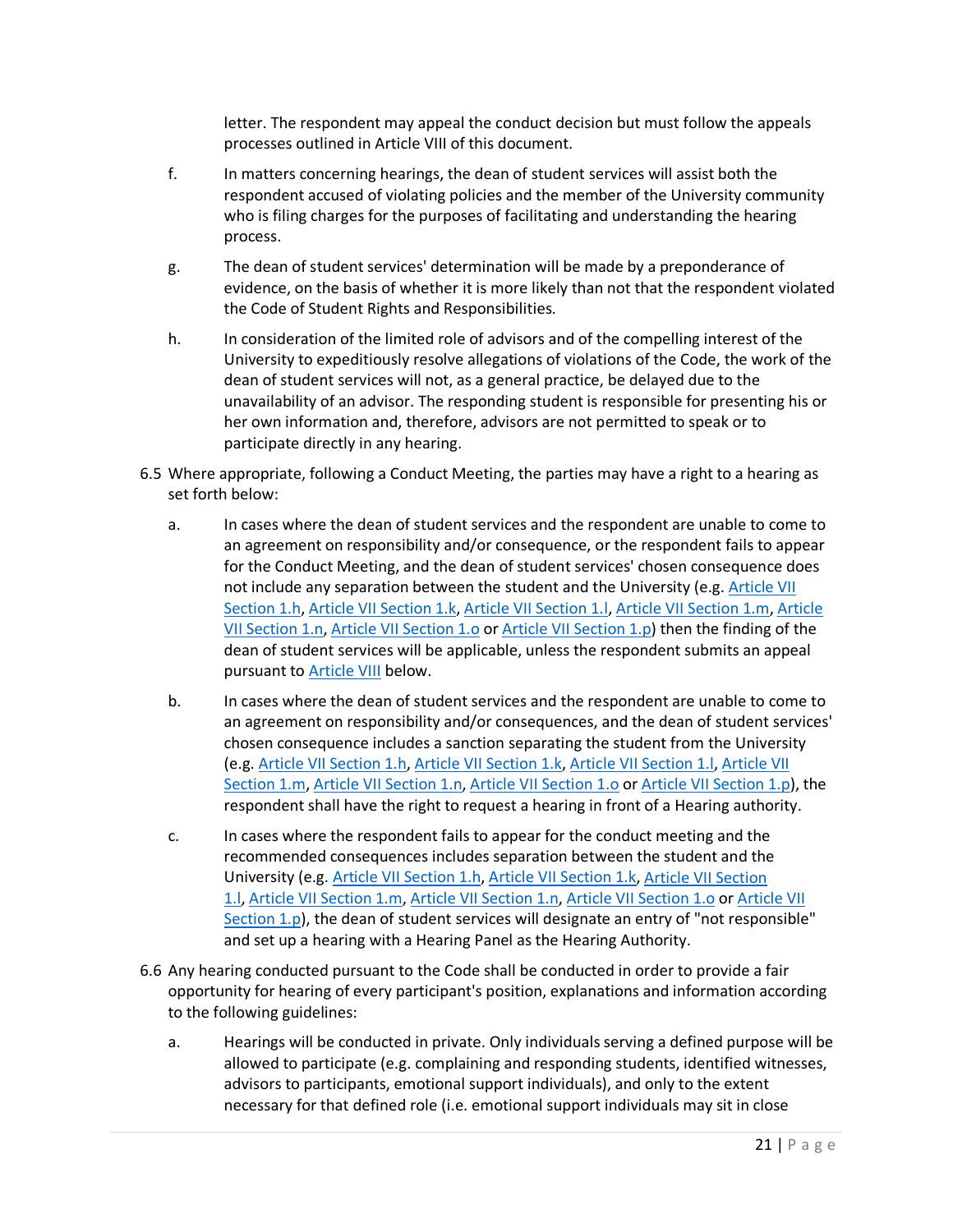proximity to a witness while being questioned, but then must leave for all other aspects of the Hearing.

- b. The parties to a hearing must each inform the dean of student services of witnesses who they intend to have provide information at the hearing at least five (5) business days in advance of the hearing. The Hearing Authority may determine that there are other relevant persons who know information about the situation and invite them to participate in the hearing to share their information.
- c. The Hearing Authority may cause to be removed from the hearing any person who disrupts or impedes the hearing or who fails to adhere to the rulings of the Hearing Authority.
- d. Unless prior arrangements have been approved by the Hearing Authority, the complaining party should appear as part of the dean of student services presentation of charge(s) before the Hearing Authority. If the complainant alleges violation under the [Title IX policy,](https://www.missouristate.edu/policy/g1_31_titleix.htm) a complainant's presence at a hearing is not a prerequisite to proceeding with the hearing.
- e. If the respondent has been properly notified of the hearing, but fails to appear, the hearing may take place in the respondent's absence and the findings and consequences will be binding on the respondent, subject to the respondent's right to appeal pursuant to [Article](https://wp.missouristate.edu/studentlife/code.htm#article-8) VIII.
- f. In hearings involving more than one accused student, the dean of student services, at their discretion, may decide to separately conduct the hearings concerning each student.
- g. Both parties to a hearing have the right to be assisted by an advisor of their choosing at their own expense. A party is only allowed one (1) advisor, unless otherwise approved by the Hearing Authority. The party's advisor may be an attorney. Participants are each responsible for presenting their own information and, therefore, advisors are not permitted to speak or to participate directly in any hearing. It is the responsibility of the participants to notify the dean of student services of the identity of their advisor no later than five (5) business days in advance of the hearing date.
- h. In consideration of the limited role of advisors and of the compelling interest of the University to efficiently resolve allegations of violations of the Code, the work of a Hearing Authority will not, as a general practice, be delayed due to the unavailability of an individual's advisor.
- i. Presenting information and rebutting information presented at a hearing are rights available to both parties. However, certain circumstances may make it prudent to limit either party from submitting direct questions to a witness or participant. Therefore, at the discretion of the dean of student services or Hearing Authority, all questions may be submitted in writing to the Hearing Authority to ask the questions on the party's behalf. Only those questions appropriate and relevant will be allowed by the Hearing Authority. All parties will be allowed similar and timely access to materials introduced during a Hearing.
- j. It is the responsibility of the person desiring the presence of a witness before a hearing to ensure that the witness appears. Because experience has demonstrated that the actual appearance of an individual is of greater value than a written statement, the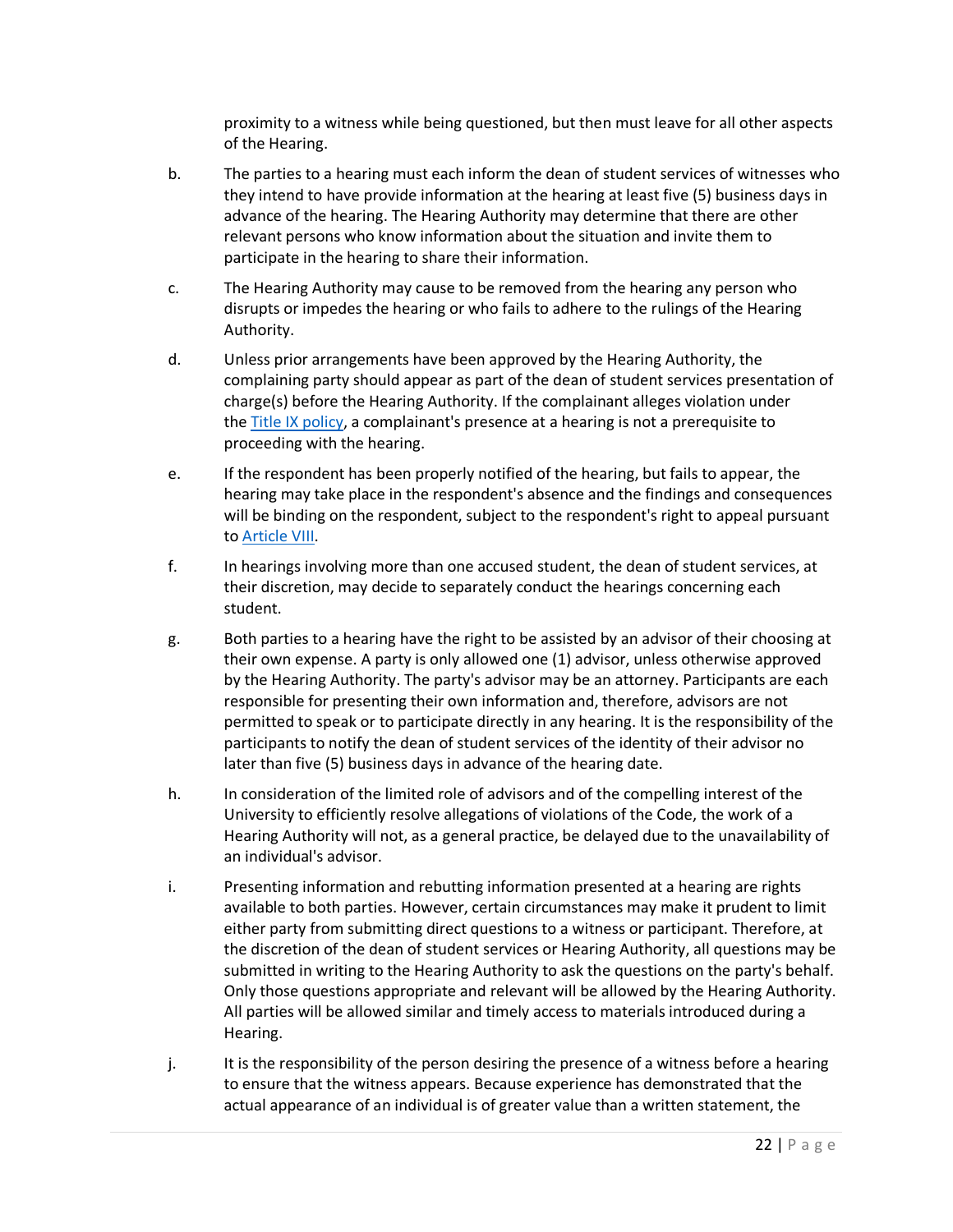latter is discouraged and should not be used unless the individual cannot reasonably be expected to appear. Any written statement must be dated, signed, and notarized unless otherwise allowed by the Hearing Authority. The work of a Hearing Authority will not, as a general practice, be delayed due to the unavailability of a witness.

- k. The Hearing Authority may accept for consideration all information which reasonable persons would accept as having relevance to the allegations. Unduly repetitious, personally abusive information, or evidence overly extraneous to the charges under consideration should be excluded. In cases of alleging a violation of the [Title IX policy,](https://www.missouristate.edu/policy/g1_31_titleix.htm) questioning about the complaining party's sexual history with anyone other than the respondent will not be permitted.
- l. Pertinent records, exhibits, and written statements may be accepted as evidence for consideration at the discretion of the Hearing Authority. The dean of student services must receive such pertinent records, exhibits and written statements at least five (5) business days prior to a hearing for a party to include such evidence in the hearing, unless as otherwise allowed by the Hearing Authority.
- m. All procedural questions during the hearing are subject to the final decision of the Hearing Authority.
- n. The members of the Hearing Authority will conduct deliberations in private as to a respondent's responsibility and, if necessary, appropriate consequences. The Hearing Authority shall determine (by majority vote if the hearing body consists of more than one person) whether the respondent has violated each of the charged sections of the Code.
- o. The Hearing Authority's determination shall be made on the preponderance of evidence, on the basis of whether it is more likely than not that the respondent violated the Code.
- p. Any participant in a hearing who has a disability and requires accommodation in order to fully participate in the hearing should arrange accommodations with the dean of student services or disability services coordinator sufficiently in advance of the hearing.
- q. There may be circumstances, particularly in cases of sexual assault, domestic or dating violence or stalking in which participants to a Hearing may request that individuals are visually blocked from view during the hearing. Such a request will be evaluated on a case-by-case basis by the Hearing Authority. If such a request is granted, every effort will be made to ensure that all parties have the ability to present questions to any individual, regardless of that individual being physically present or visible.
- r. The members of the Hearing Authority will conduct separate deliberations in private as to the appropriate consequences for those violations it has determined the respondent has violated. The Hearing Authority will entertain recommendations from both parties as to appropriate consequence. A respondent's past violations and consequences (including past violations and consequences that occurred at any of the University's campuses or at another institution of higher education) may be relevant and considered when determining action or appropriate consequences.
- 6.7 A digital recording of all hearings will be recorded by the dean of student services and/or the Hearing Authority. The record shall be the property of the University. No other party will be allowed to make a separate recording of any type. Both parties to the proceeding will have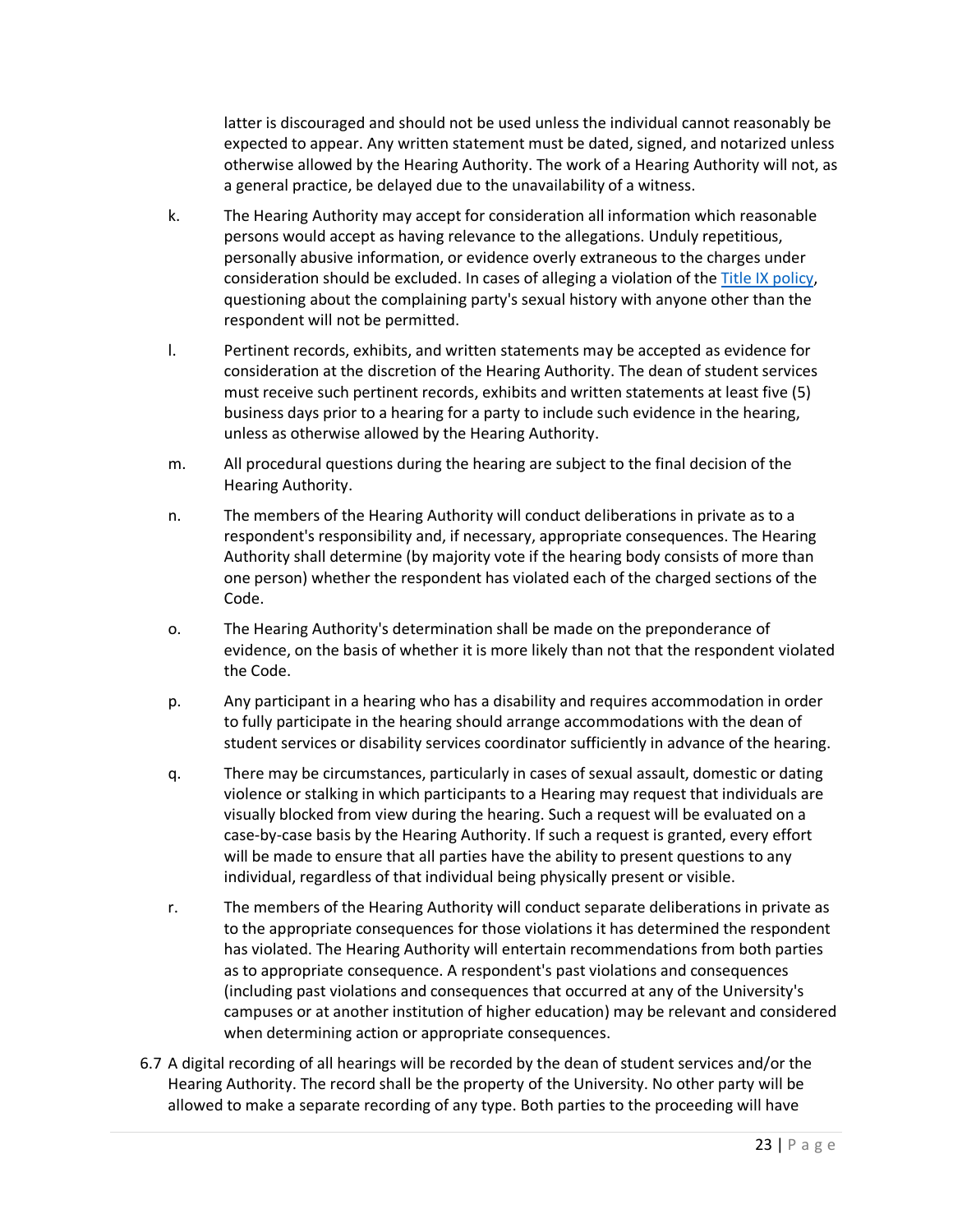access to inspect the digital recording, at the office and the discretion of the dean of student services.

- 6.8 The Hearing Authority will provide the dean of student services with the parties CRF which will outline the Hearing Authority's finding on responsibility and consequences. The CRF will also include a written summary of the Hearing Authority's rationale for its finding of responsibility and consequences. Following completion of a CRF, the respondent will receive an outcome letter from the dean of student services, summarizing any charges and consequences resulting from the conduct adjudication process.
- 6.9 Except in the case of a student charged with failing to obey the summons of a Hearing Authority or University official, no student may be found to have violated the Code solely because the student failed to appear for a hearing. In all cases, the information in support of the charges shall be presented and considered.
- 6.10 The University records of a student may be placed on a hold under this Code when a student:
	- a. Is given sufficient notice to respond to a letter of conduct charges and fails to respond;
	- b. Does not fulfill a conduct consequence within the deadline established by a Hearing Authority or by agreement with the dean of student services;
	- c. Has received a consequence that prohibits future enrollment;
	- d. Has indicated a criminal charge or conviction on the application for admission and must provide requested information to the dean of student services that is relevant to reaching an admissions decision;
	- e. Has been summoned by the dean of student services or a designee for a meeting concerning the student's alleged misconduct and will not comply with the request.
	- f. Is a respondent in a Title IX investigation in which the Title IX investigator has found a violation of the policy by a preponderance of the evidence and has submitted the investigative report to the dean of student services pursuant to this Code.

The purpose of a hold is to compel a student to fulfill an obligation to the dean of student services (including the office of residence life). A Student Life Hold (J Hold) on records denies the student the right to register for future classes or change class registration until the hold on records is removed by the dean of student services when the student fulfills the required conditions. A student receiving a hold may seek relief from the chancellor. The student shall request relief in writing. Upon review, the chancellor can amend the conditions of the hold or remove the hold.

- 6.11 Through the course of the conduct process, the University will maintain records relating to an individual's participation in the conduct process. This conduct file, including the outcome of a conduct meeting or a hearing, and the consequences imposed, are educational records and are protected from release under the Federal Education Rights and Privacy Act (FERPA), except as otherwise required or permitted by law.
	- a. The dean of student services will facilitate the disclosure of the student's conduct file upon written request. In order to request a copy of the conduct file an individual (or their next of kin) should submit a request to the dean of student services.
	- b. Following release of an acceptable written request, the dean of student services will release a redacted version of the student's conduct file. Such redaction will still include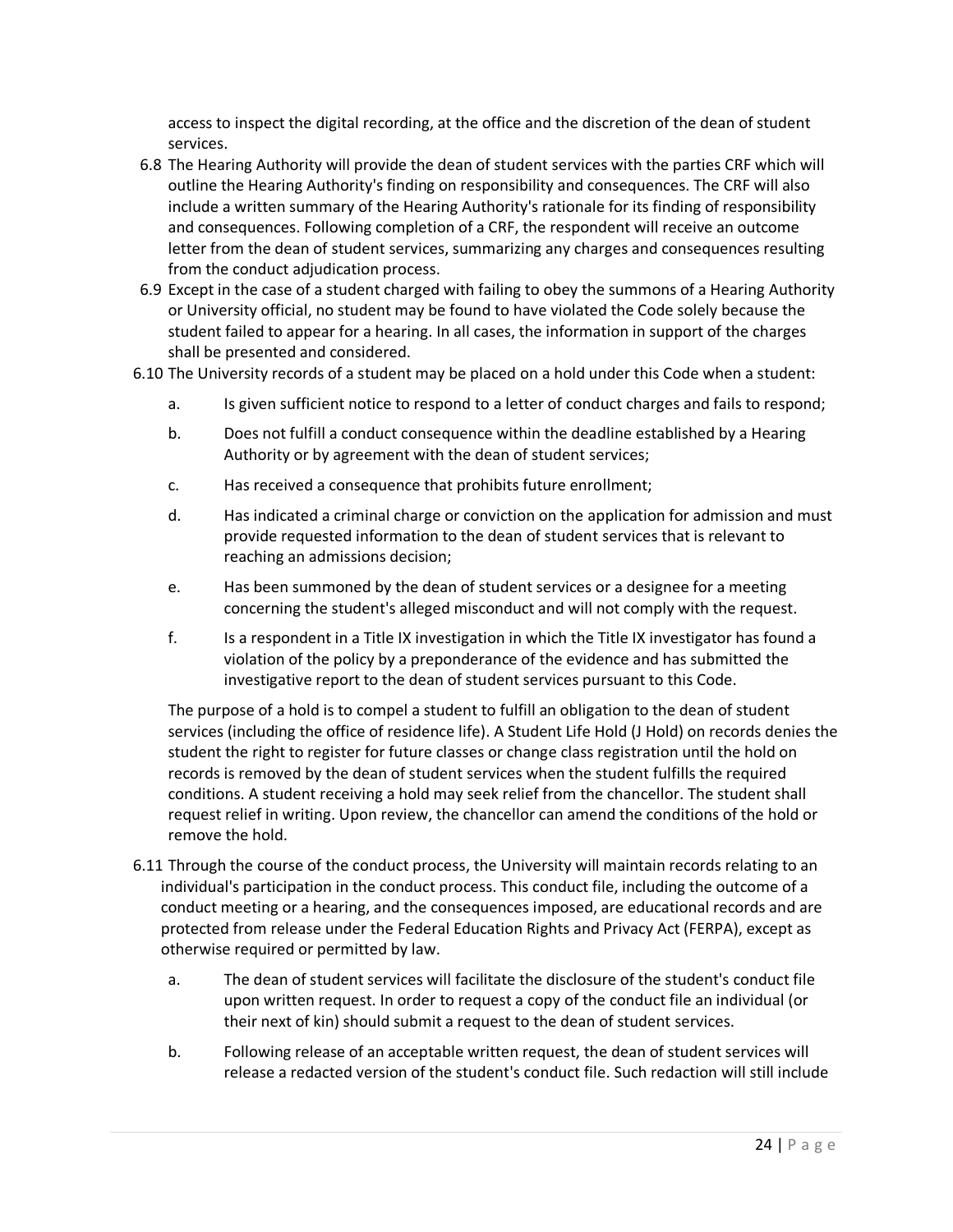the name of the respondent party, the charges pursued in the conduct process, and any consequence imposed against the respondent.

c. Conduct records of student organizations may be requested through the University's custodian of records office.

# **Faculty**

If the Respondent is a faculty member, the University will follow the adjudication process outlined in the Faculty Handbook and the Professional Practice Review Process (PPRP).

#### 14. Academic Personnel Grievance Policies

#### 14.1 Administrative Actions

Prior to invoking the Professional Practices Review Procedure (PPRP), the administrator(s) should demonstrate reasonable attempts to resolve the complaint about the faculty member through informal negotiation. This could include counseling, career development activities, selfimprovement workshops or conferences or mutually agreed upon periodic review and assessment periods. The use of mediators or alternative dispute resolution could also be considered and the University will pay for the cost of the mediator. The dean of academic affairs should be involved in the resolution attempts.

A major sanction on a faculty member may be imposed only after the formal review process set forth in the Professional Practices Review Process (PPRP) has occurred or after consent of the faculty member is obtained. The PPRP process must be used regardless of whether sanctions are being considered for a single faculty member or a group of faculty members. If multiple faculty members are involved, a separate PPRP must be used for each individual faculty member unless all parties agree that one PPRP be conducted.

The imposition of minor sanctions may occur without use of the PPRP; however, a faculty member may utilize the Academic Personnel Grievance Process (section 13.0) to grieve the imposition of a minor sanction.

#### 14.1.1 Major Sanctions

Major sanctions are adverse employment actions and include such things as dismissal, revocation of tenure, demotion of rank, involuntary reassignment to duties which substantially change the nature of the faculty member's responsibilities and suspension of employment without pay. Dismissal of a faculty member may only occur if the statutory reasons set forth in RSMo Section 174.150 are established (incompetence, neglect or refusal to perform duties, dishonesty, drunkenness or immoral conduct). Reassignment which occurs pursuant to Section 14.1.3 is not a University sanction.

#### 14.1.2 Minor Sanctions

Minor sanctions are less serious actions and include such things as formal warnings, letters of reprimand and requests for formal written apologies. If the administration believes that the conduct of a faculty member justifies imposition of a minor sanction, it will notify the faculty member of the basis of the proposed sanction and provide the faculty member with an opportunity to persuade the administration that the proposed minor sanction should not be imposed. A faculty member who believes that a major sanction has been imposed under this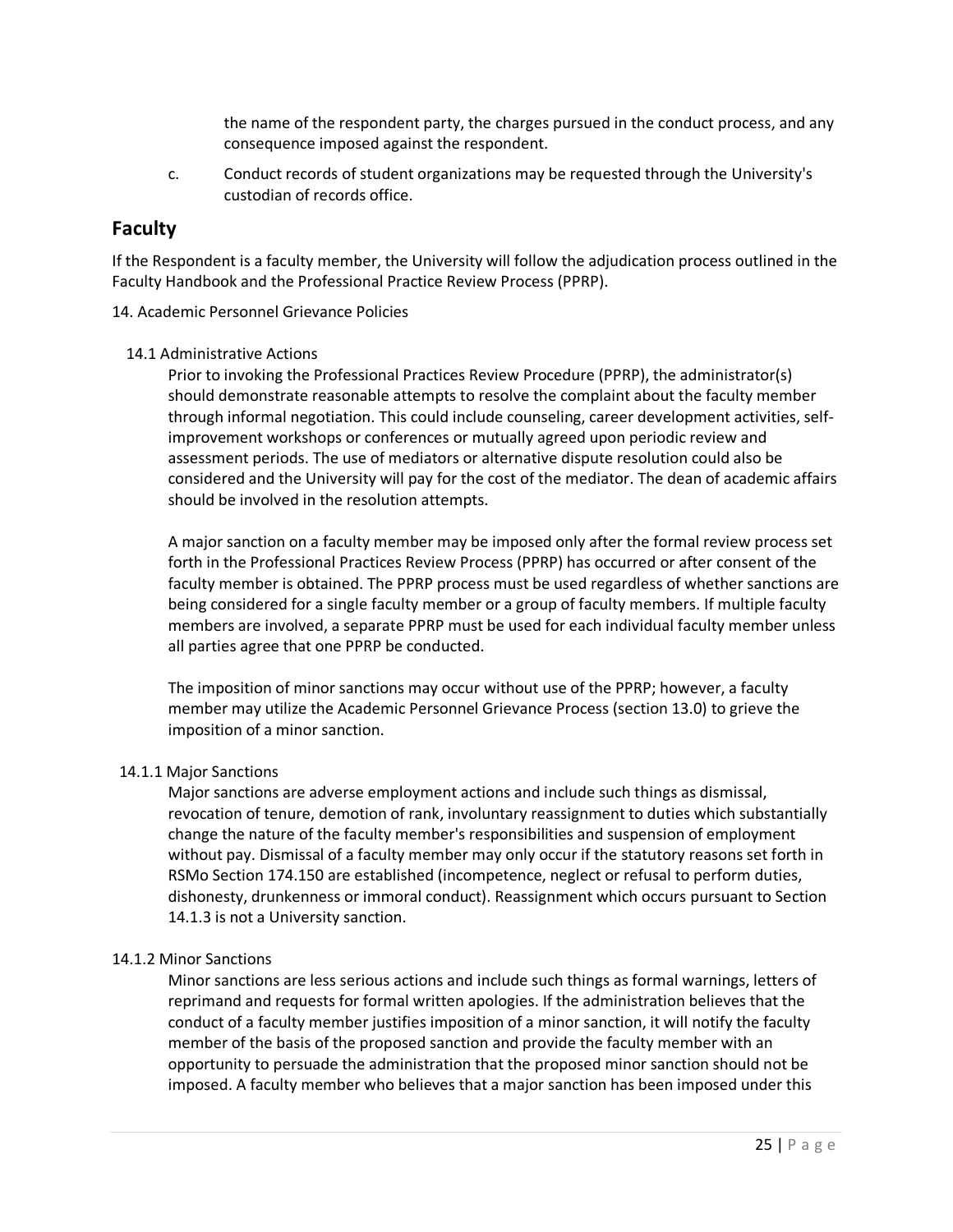section or that a minor sanction has been unjustly imposed, may file a grievance with the APRC (section 13.0).

#### 14.1.3 Reassignments

A faculty member may be removed from classroom teaching or reassigned to other campus duties by the dean of academic affairs if he/she consents to the reassignment. Reassignment may be offered to a faculty member as an alternative remedy as part of the PPRP. A memorandum of understanding (MOU) regarding the reassignment shall be drafted by the dean of academic affairs and faculty member. The faculty member will have up to five business days to sign the MOU. Refusal to consent to a reassignment may not, in itself, be used as a condition or basis for sanctioning a faculty member.

A faculty member may be temporarily reassigned by the chancellor without his/her consent in exceptional circumstances for the good of the University for up to one academic year. The existence of the exceptional circumstances must be verified by the department head, division chair and dean of academic affairs.

A faculty member who believes he/she has been removed from the classroom teaching or reassigned improperly and who is not involved in the PPRP, may file a grievance with the APRC (section 13.0).

#### 14.1.4 Imminent Threat

If a faculty member poses an imminent threat, major sanctions can be imposed before the internal University Informal and Formal Review processes have been initiated.

If there is probable cause to believe that the actions of a faculty member pose an imminent threat to the safety of a member of the University community or if the faculty member has threatened destruction of University property and there is probable cause to believe the threat will be carried out, the dean of academic affairs or chancellor has the authority to suspend the faculty member from his/her teaching or other assignments and/or ban the faculty member from using University property or services.

If a major sanction is imposed based on an imminent threat, the faculty member may initiate the Academic Personnel Grievance Process (section 13.0).

#### 14.2 Origin of Allegations

#### 14.2.1 Allegations of Unprofessional Conduct

The PPRP is initiated by a department head, division chair, dean, chancellor or president if the conduct of a faculty member is considered sufficiently grave to justify imposition of major sanctions. After discussing the situation with the faculty member, the administrator institutes the PPRP by preparing a written complaint and providing it to the faculty member. Only the chancellor may institute the PPRP if a dismissal is a recommended sanction.

Exercising academic freedom of speech or political speech/ affiliation shall not be grounds for dismissal or imposition of major sanctions.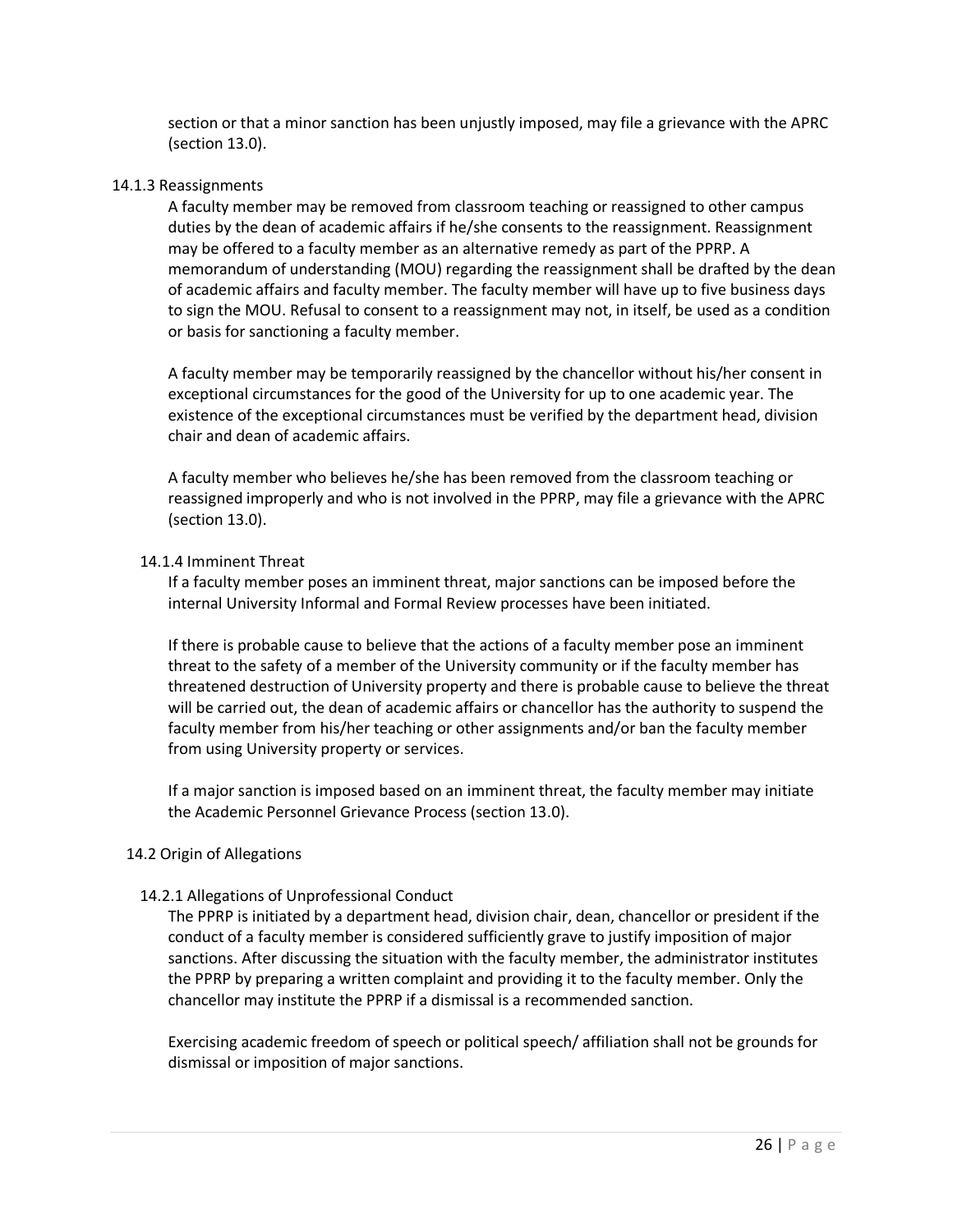Although the PPRP may be initiated only by administrators, faculty or staff may present allegations of unprofessional conduct against another faculty member to the faculty member's department head who should investigate and proceed appropriately. If the department head is unable to resolve the complaint, the person alleging the impropriety may take the matter to the division chair or the dean of academic affairs. If none of the three administrators chooses to initiate the PPRP, the matter is considered resolved.

#### 14.3 The Professional Practices Review Process

#### 14.3.1 Informal Review

Continued attempts for resolution can occur after a written complaint has been filed to initiate the PPRP. If the faculty member and administration can come to an agreement resolving the issues, the PPRP shall be rescinded.

#### 14.3.2 Formal Review

If a mutually agreeable resolution of the dispute has not been reached through informal review, the formal review process may be instituted by the dean of academic affairs or chancellor through written notification of the faculty member and the Academic Personnel Review Commission (APRC). Within 21 days, the APRC shall empanel a Faculty Hearing Panel (FHP) as set forth in Section 13.3.1.2. The APRC shall be available to advise the FHP on procedural issues, to ensure that the PPRP process is followed and to ensure that the faculty member receives due process before sanctions are imposed. The FHP may receive legal advice from the office of general counsel. A faculty member can be removed from classroom teaching and/or reassigned to other campus duties while the PPRP process is proceeding if at least two of the following three administrators agree (department head/designee, division chair and dean of academic affairs). The faculty member shall continue to receive his/her salary throughout the process and it shall not be reduced because of the reassignment.

#### 14.3.3 Documentary Evidence

The formal charges and all evidence utilized during the informal review shall be forwarded to the FHP for review.

The administration and faculty member may present any other written evidence to the FHP, which shall also be presented to the other party.

#### 14.3.4 Prehearing Meetings

At the first FHP meeting, the FHP shall select a chair person, review the written material and review the procedures for conducting the hearing. The chairperson of the APRC shall attend this meeting. The FHP may also hold joint prehearing meetings with the parties in order to understand the simple underlying facts, simplify the issues, effect stipulations of fact, provide for the exchange of information or to achieve other pre hearing objectives as will make the hearing fair, effective and expeditious. The FHP may not interview witnesses at any prehearing meetings. Any additional written material submitted to or requested by the FHP will be shared with the parties.

#### 14.3.5 Hearing

The formal hearing may involve one or more meetings at which witnesses may be examined. Each party shall provide the names of its witnesses to the other party and the FHP in advance of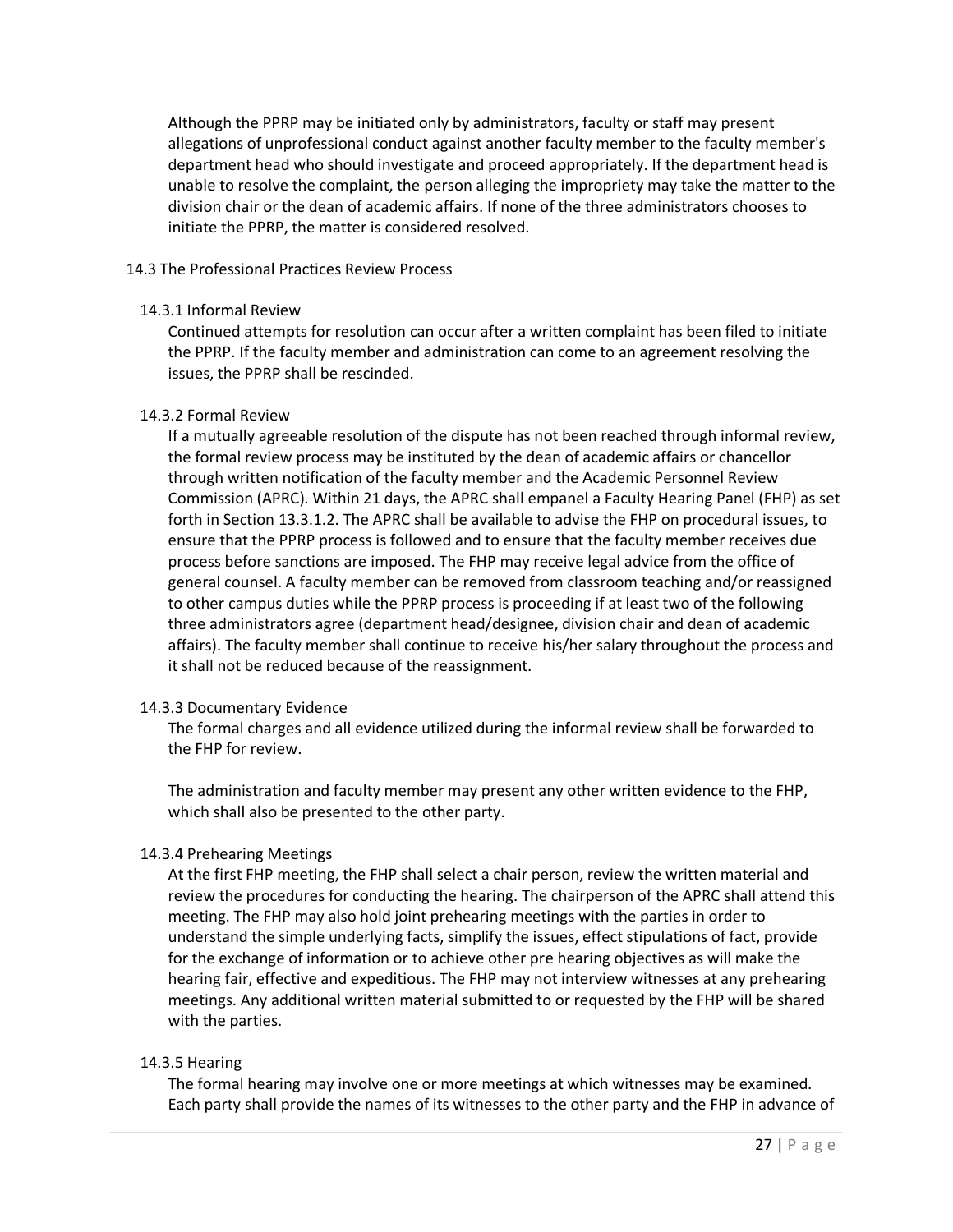the hearing. The administrator initiating the PPRP and the faculty member will each be allowed to present an opening statement without interruption and orally question the witnesses and parties The FHP may also orally question the witnesses and parties. The administrator and the faculty member may be represented by counsel, but counsel shall not be permitted to question the witnesses or parties. The Missouri Rules of Evidence need not be followed, but the FHP will base its finding on only reliable evidence. A verbatim record of the hearing will be taken and made available to the parties at the University's cost.

#### 14.3.6 Burden of Proof

The administration must prove its case against the faculty member by a preponderance of the evidence.

#### 14.3.7 Confidentiality

To the extent practical, the informal and formal PPRP shall be confidential. All proceedings of the FHP shall be conducted in private and the FHP report shall be available only to the parties to the grievance, those involved in the process and those acting on any appeal.

#### 14.3.8 Report

The FHP shall prepare a written report divided into findings of fact and recommendations with supporting reasons which shall be presented to the dean of academic affairs and the faculty member within 7 days of the conclusion of the hearing. A minority report also may be prepared.

#### 14.3.9 Time Period

The time between the empaneling of the FHP and the preparation of the FHP report shall be no longer than 60 days unless there are exceptional circumstances. Extensions must be approved by the APRC.

#### 14.4 Post-Hearing Procedure

#### 14.4.1 Dean of Academic Affairs Review

The dean of academic affairs shall accept the FHP findings of fact but is not required to accept the FHP recommendations or sanctions. If the dean of academic affairs imposes different sanctions on a faculty member than recommended by the FHP, said sanctions shall be set forth in writing and presented to the faculty member within 14 days of the date of the FHP report. If the dean of academic affairs is a party to the dispute, the chancellor will fulfill this function.

#### 14.4.2 Appeal Rights

If major sanctions are imposed by the dean of academic affairs on a faculty member, the faculty member may prepare a written appeal to the chancellor within 14 days of receiving the decision of the dean of academic affairs. The chancellor will rule on the appeal within 30 days of its receipt and notify the faculty member of the results in writing.

#### 14.4.3 Right to Appeal to the Board of Governors

When the FHP, dean of academic affairs and chancellor do not agree on the sanctions, the faculty member shall have the right to appeal to the Board of Governors. If the sanction is dismissal, the decision may always be appealed to the Board of Governors. The appeal must be filed within 14 days of the receipt of written notification regarding implementation of sanctions from the chancellor.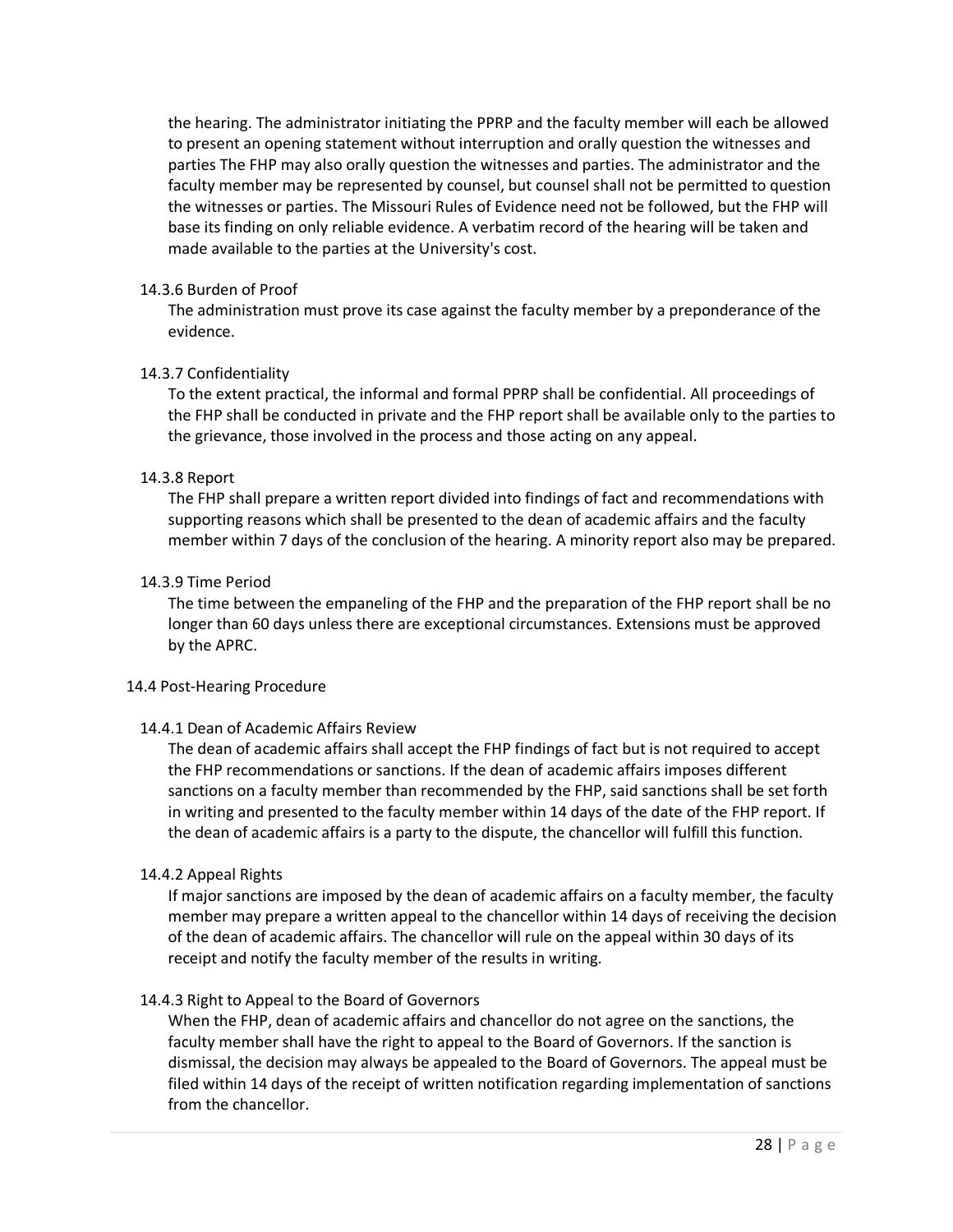14.4.4 Information Provided to the Board of Governors

The Board of Governors reviews the case, including all documentation, written findings and recommendations. The following reports must be forwarded to the Board of Governors for review:

- 1. Comments and Recommendations of the APRC
- 2. Findings of Fact and Recommendations of the FHP and
- 3. Recommendations of the dean of academic affairs and chancellor.

14.4.5 Board of Governors is Final Authority.

# **Staff**

If the Respondent is a staff member, the university will utilize the process outlined in the Employee Handbook.

#### **9.4 Disciplinary guidelines**

Employees whose work performance does not meet required standards or who violate rules, regulations or policies of the university may be disciplined according to the seriousness or repetition of the violation. While formal disciplinary steps usually are not required for dismissal of probationary or parttime employees, supervisors and department heads must contact the office of human resources regarding appropriate dismissal procedures for all employees including probationary or part-time employees before taking such action.

Certain actions can cause employees to be disciplined, including but not limited to the following:

- Insubordination
- Refusal to obey directions or accept assignments; refusal to work required overtime
- Inefficiency, incompetency or inability in the performance of duties
- Careless workmanship or negligence in the performance of duties
- Disregarding safety and/or security regulations
- "Horseplay" which endangers self or other employees
- Sleeping, loitering or loafing during working hours
- Reporting to work under the influence of drugs or alcohol; refusal to consent to drug or alcohol testing
- Unlawful manufacture, distribution, dispensing, possession or use of controlled substances on university property or as part of university activities
- Possession, use or distribution of alcohol on university property. The possession, use or distribution of alcohol in conjunction with university activities not on university property shall be in compliance with applicable federal laws, state laws and local ordinances
- Excessive, unnecessary or unauthorized use of university supplies, materials, equipment or vehicles particularly for personal purposes
- Unauthorized use or misuse of all computer systems, equipment and software
- Careless, negligent or improper use of university property including official vehicles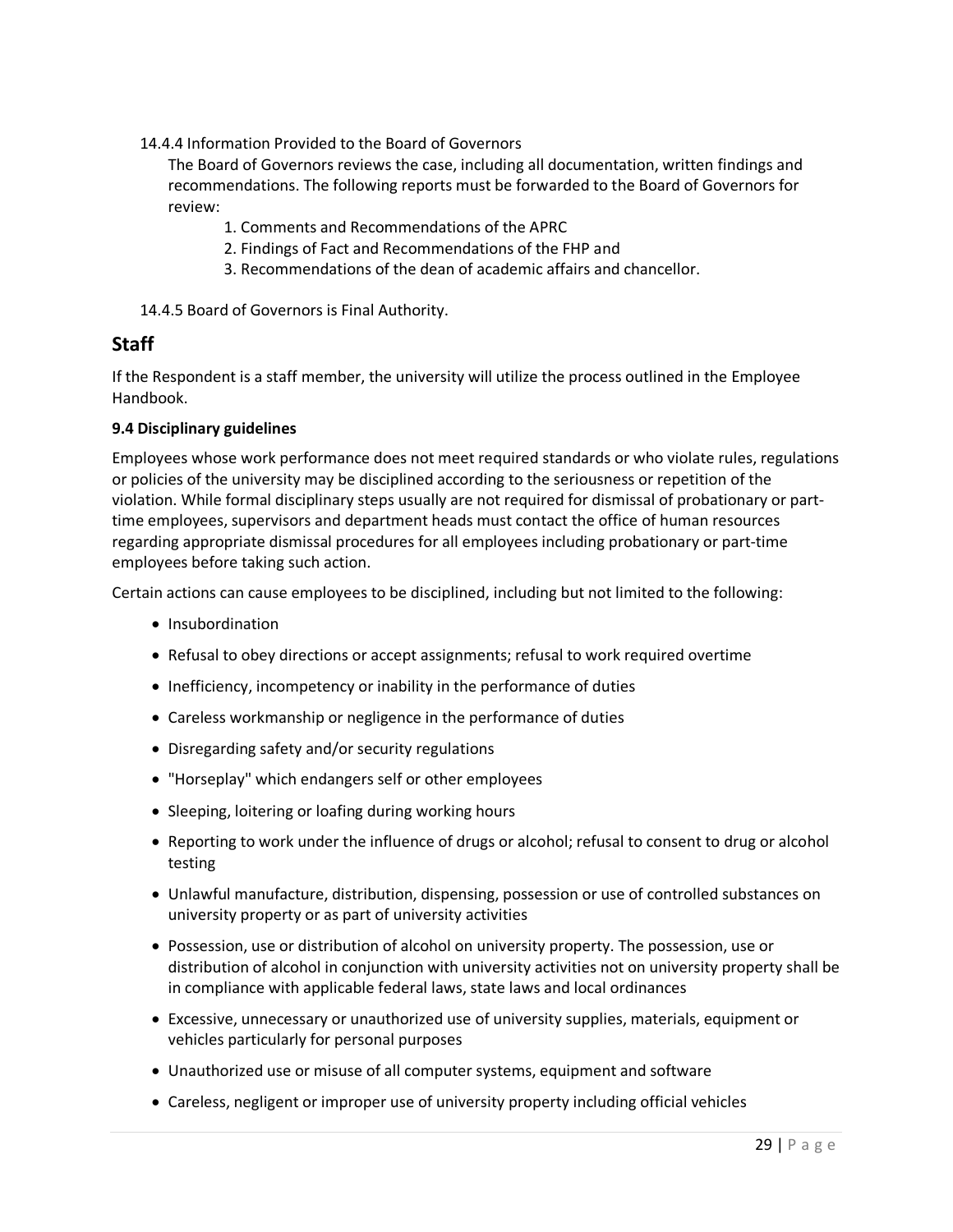- Conducting personal business on the job
- Excessive or unauthorized use of telephones
- Habitual or flagrant improper use of leave privileges; failure to return from approved leave of absence
- Continual tardiness or chronic absenteeism; failure to notify supervisor of absence
- Leaving the job during working hours without permission
- Fraudulent acts, dishonesty or misrepresentation including falsifying employment application or work records or other university work records: including their own or another employee's work record such as falsifying time records
- Conviction of a criminal act or illegal activity reasonably related to conduct relevant to the workplace
- Fighting or using obscene, abusive or threatening language or gestures
- Theft or not reporting one's knowledge of theft of university property
- Gambling during working hours
- Unauthorized possession of ammunition, firearms, explosive weapons or other weapons as defined in Missouri Revised Statutes Section 571.010(2),(6),(10),(11),(13),(17) and (18), on university premises or while on university business. Authorization to possess such items on university property may be granted by the director of safety and transportation or his/her designee
- Viewing, creating and/or distributing pornographic materials while at work or utilizing university resources
- Violating the university's nondiscrimination and/or sexual harassment policy
- Violating university rules, policies or regulations or departmental work rules
- Unauthorized release of confidential information from official records
- Disorderly or immoral conduct on the university premises
- Smoking where prohibited
- Misconduct off duty which reflects discredit on or causes embarrassment to the university or to the state of Missouri

#### **9.7 General provisions for disciplinary actions**

Disciplinary actions must be documented in writing. A copy of the disciplinary action must be given to the employee involved. A copy of the disciplinary action must also be sent to the director of human resources. With the exception of the first warnings, a copy shall also be included as a permanent part of the employee's personnel file.

Employees represented by the bargaining unit and covered under the memorandum of agreement between the university and The International Brotherhood of Electrical Workers (IBEW) and/or The International Brotherhood of Teamsters Local Union 245 have the right to request the presence of the union steward at a disciplinary meeting in which the employee is to be issued any written discipline.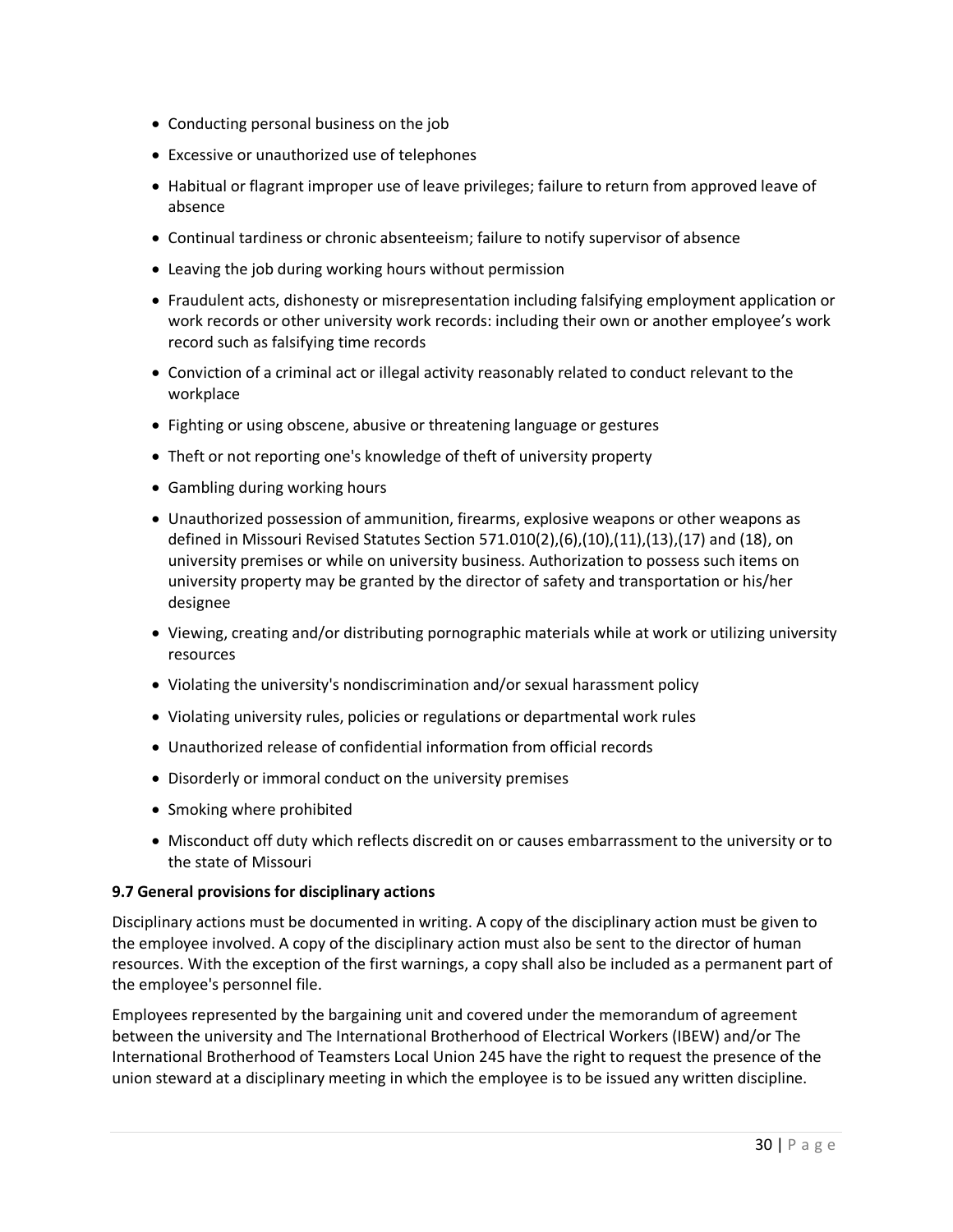If the disciplinary action take is a termination of employment, an employee will be provided with notice of the reason for the proposed termination and afforded an opportunity to respond to the proposed action prior to the implementation of the termination.

It is the policy of the university to be fair and impartial in all its relations with employees and to recognize the dignity of the individual. Fairness and consistency require that certain general principles of administering discipline be followed by all supervisors. Representatives in the office of human resources are available to discuss the appropriate course of action in a particular case. Disciplinary action involving transfer, compensation reduction, withholding salary increases, demotion, suspension or dismissal are accomplished upon the recommendation of the department head, appropriate vice president, and with the approval of the director of human resources.

# **Rights of the Parties in an Institutional Proceeding:**

During the course of the process described in the previous section, both the accuser and the individual accused of the offense are entitled to:

- 1. A prompt, fair and impartial process from the initial investigation to the final result.
	- A prompt, fair and impartial process is one that is:
		- o Completed within reasonably prompt timeframes designated by the institution's policy, including a process that allows for the extension of timeframes for good cause, with written notice to the accuser and the accused of the delay and the reason for the delay.
		- o Conducted in a manner that:
			- Is consistent with the institution's policies and transparent to the accuser and the accused.
			- Includes timely notice of meetings at which the accuser or accused, or both, may be present; and
			- **Provides timely access to the accuser, the accused and appropriate officials to any** information that will be used during the informal and formal disciplinary meetings and hearings.
		- o Conducted by officials who do not have a conflict of interest or bias for or against the accuser or the accused.
- 2. Proceedings conducted by officials who, at a minimum, receive annual training on the issues related to dating violence, domestic violence, sexual assault and stalking and on how to conduct an investigation and hearing process that protects the safety of victims and promotes accountability.
	- Faculty and Staff members who serve on a Title IX hearing panel are required to attend an introductory training session upon their appointment. Additionally, they are required to attend a training session each semester in order to serve. The Office of Student Conduct will also provide monthly optional trainings which panel members are encouraged to attend.

Title IX Investigators attended training from outside organizations about best practices for Title IX investigations.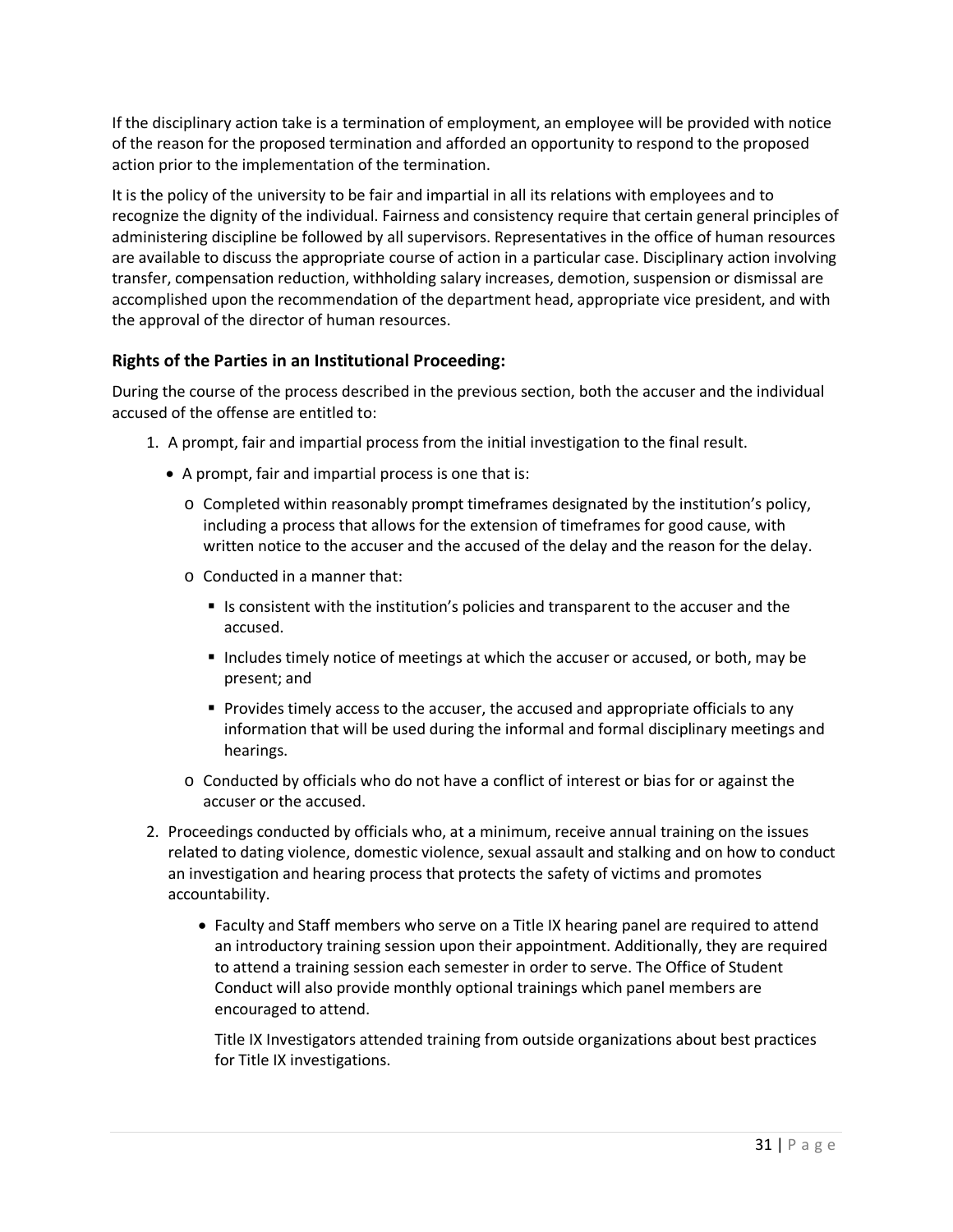- 3. The same opportunities to have others present during any institutional disciplinary proceeding, including the opportunity to be accompanied to any related meeting or proceeding by the advisor of their choice. The institution may not limit the choice of advisor but may establish limits regarding the extent to which that advisor may participate in the proceeding, as long as those limits apply equally to both parties.
- 4. Have the outcome determined using the preponderance of the evidence standard.
- 5. Simultaneous, written notification of the results of the proceeding, any procedures for either party to appeal the result, any change to the result, and when the result becomes final. For this purpose, "result" means "any initial, interim and final decision by an official or entity authorized to resolve disciplinary matters" and must include the rationale for reaching the result and any sanctions imposed.

### **Possible Sanctions or Protective Measures that the University May Impose for Dating Violence, Domestic Violence, Sexual Assault or Stalking Offenses:**

The potential sanctions for violations of this policy by members of the university community, depends on the particular classification of the Respondent.

### **Student**

If the Respondent is a student, the university will follow the adjudication process outlined in the Code. As found in the Code, possible sanctions for Students found to have violated this policy may include:

- Warnings
- Probation (from university or residence halls)
- Suspension (from university or residence halls)
- Residence Hall Expulsion
- Denial of Privilege to Re-enroll
- Dismissal
- Revocation of Admission
- Revocation of Degree
- Withholding of Degree

# **Faculty**

If the Respondent is a faculty member, the university will follow the adjudication process outlined in the Faculty Handbook and the Professional Practice Review Process ("PPRP"). Possible sanctions for violations of this policy include:

- Warnings
- Letters of reprimand
- Suspension of employment without pay
- Involuntary reassignment of duties
- Revocation of tenure
- Demotion of rank
- Dismissal

# **Staff**

If the Respondent is a staff member, the university will utilize the process outlined in the Employee Handbook. Possible sanctions for violations of this policy include:

- 
- Warnings  **Warnings Reprimand**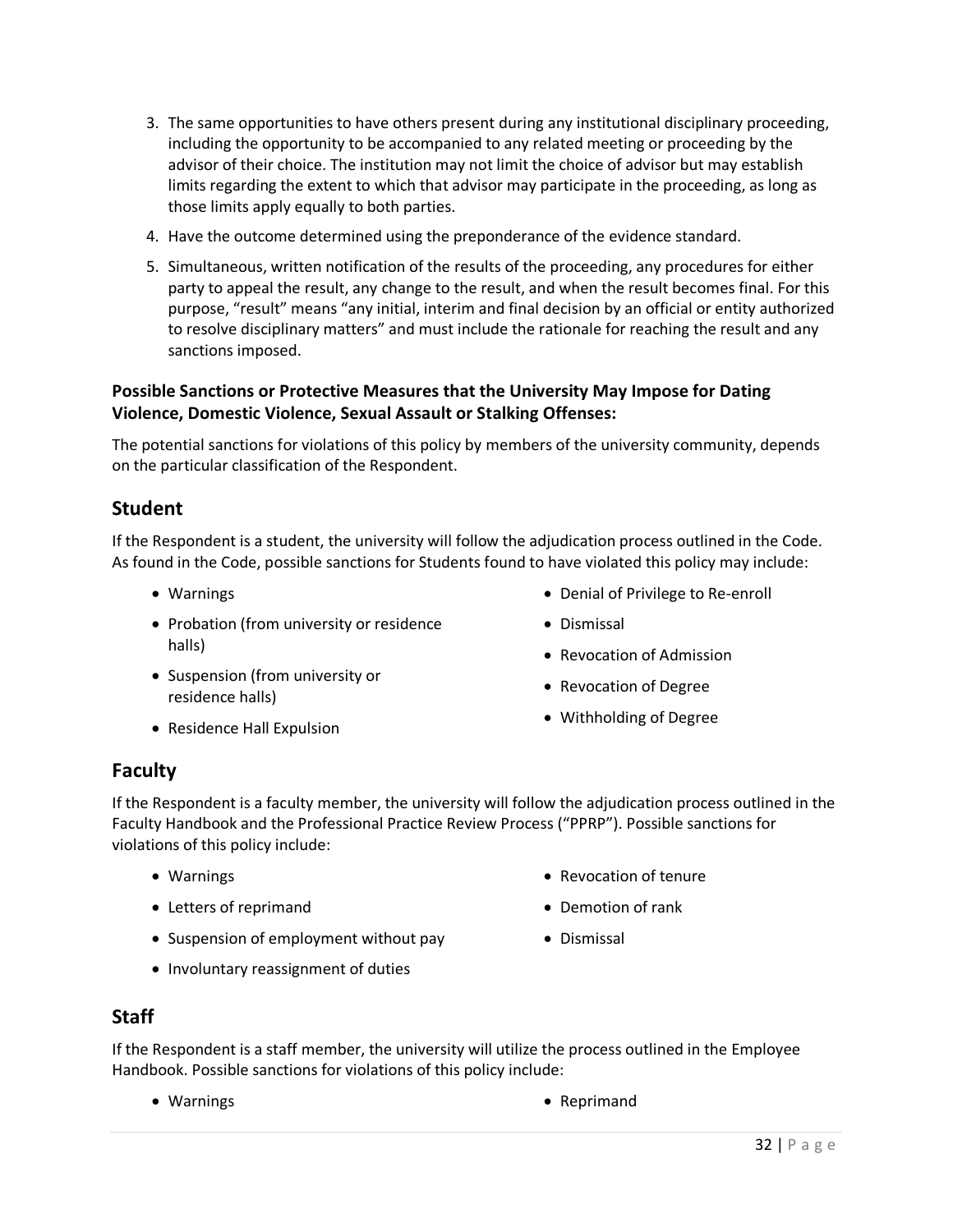• Transfer

• Withholding of salary increases

• Suspension without pay

• Demotion

• Compensation reduction

• Dismissal

In addition, the University can make available to the victim a range of protective measures. They include: forbidding the accused from entering the victim's residence hall and from communicating with the victim, other institutional no-contact orders, security escorts, modifications to academic requirements or class schedules, changes in working situations, etc.

# **Publicly Available Recordkeeping:**

The University will complete any publicly available recordkeeping, including Clery Act reporting and disclosures, without the inclusion of personally identifiable information about victims of dating violence, domestic violence, sexual assault, and stalking who make reports of such to the University to the extent permitted by law.

# **Victims to Receive Written Notification of Rights:**

When a student or employee reports to the University that he or she has been a victim of dating violence, domestic violence, sexual assault, or stalking, whether the offense occurred on or off campus, the University will provide the student or employee a written explanation of his or her rights and options as described in the paragraphs above.

# **Sex Offender Registration Program:**

The Campus Sex Crimes Prevention Act of 2000 requires institutions of higher education to advise members of the campus community where they can obtain information provided by the state concerning registered sex offenders. It also requires sex offenders to notify the state of each institution of higher education in the state at which they are employed or enrolled or carrying on a vocation. The state is then required to notify the University of any such information it receives. Anyone interested in determining whether such persons are on this campus may do so by contacting the Director of business and support services at (417) 255-7258. State registry of sex offender information may be accessed at the following link:

<http://www.mshp.dps.missouri.gov/MSHPWeb/PatrolDivisions/CRID/SOR/SORPage.html>

# **Timely Warnings and Emergency Response**

# *Timely Warnings*

In the event of criminal activity occurring either on campus or off campus that in the judgment of the Dean of Academic Affairs, Dean of Student Services, Director, Business and Support Services, and Chancellor constitutes a serious or continuing threat to members of the campus community, a campuswide "timely warning" will be issued. Examples of such situations may include a sexual assault or a series of motor vehicle thefts in the area that merit a warning because they present a continuing threat to the campus community. Warnings will be communicated to students and employees via one or more of the methods discussed later in this section. Updates to the warnings will be provided as appropriate.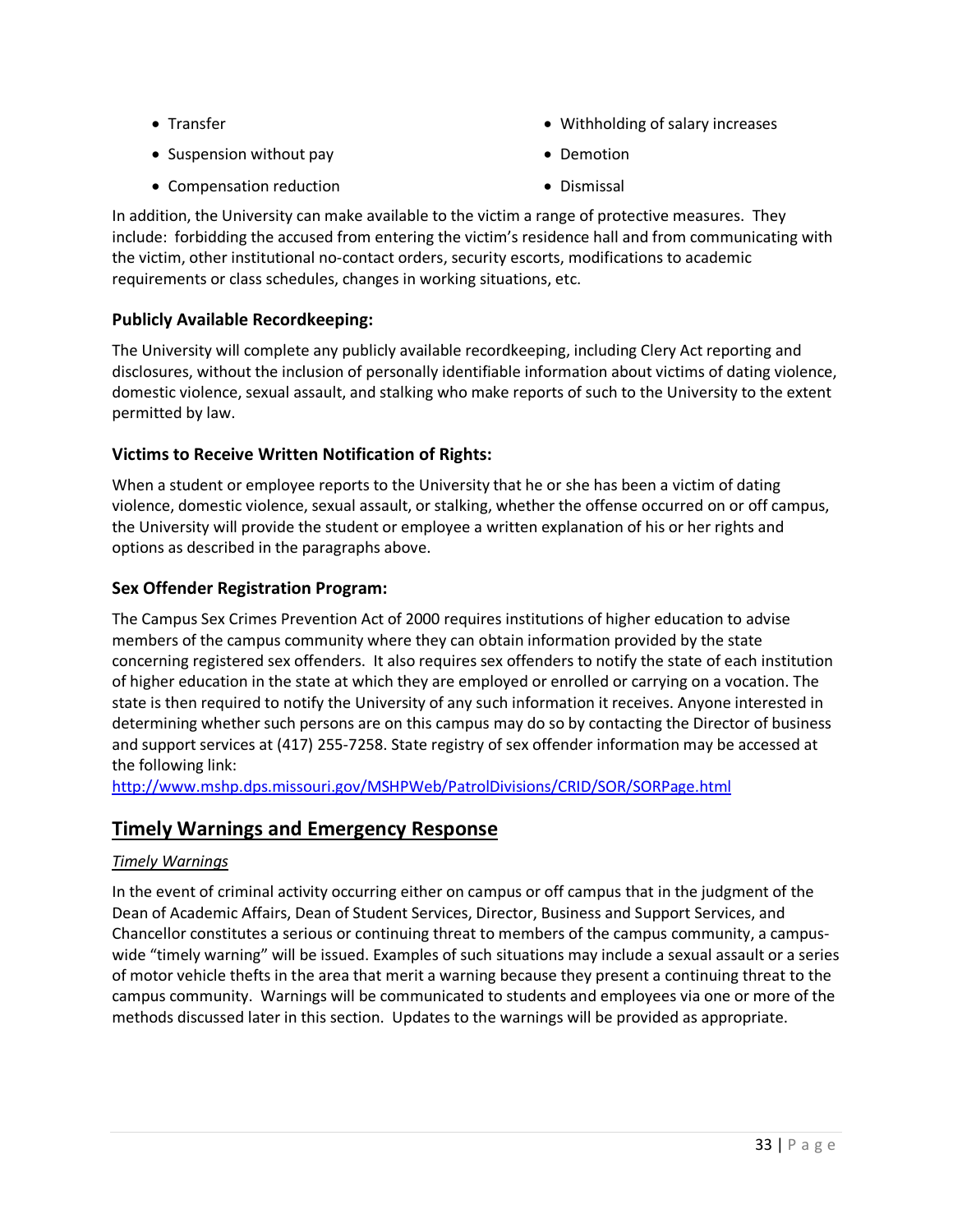Anyone with information warranting a timely warning should immediately report the circumstances to:

- Chancellor, 417-255-7900
- Dean of Student Services, 417-255-7225
- Director, Business and Support Services, 417-255-7258

The University has communicated with local law enforcement asking them to notify the University if it receives reports or information warranting a timely warning.

#### *Emergency Response*

The University has an emergency management plan designed to ensure there is a timely and effective response in the event of a significant emergency or dangerous situation occurring on campus involving an immediate threat to the health or safety of members of the campus community. Such situations include, but are not limited to: tornadoes, bomb threats, chemical spills, disease outbreaks, fires, active shooters, etc. The University has communicated with local police requesting their cooperation in informing the University about situations reported to them that may warrant an emergency response.

Students, staff and visitors are encouraged to notify the Director of Business and Support Services at 417-255-7258 of any emergency or potentially dangerous situations.

The Director of Business and Support Services will access available sources of information from campus administrative staff and local authorities to confirm the existence of the danger and will be responsible for initiating the institution's response and for marshaling the appropriate local emergency response authorities for assistance. Depending on the nature of the emergency, other University departments may be involved in the confirmation process.

Once the emergency is confirmed and based on its nature, the Director of Business and Support Services will consult with other appropriate University officials to determine the appropriate segment or segments of the University community to be notified.

The Director of Business and Support Services in collaboration with other appropriate personnel, will determine who should be notified, and will, without delay, and taking into account the safety of the community, determine the content of the notification and initiate the notification system, unless issuing a notification will, in the professional judgment of responsible authorities, compromise efforts to assist a victim or to contain, respond to or otherwise mitigate the emergency.

Depending on the segments of the campus the notification will target, the content of the notification may differ. When appropriate, the content of the notification will be determined in consultation with local authorities. Also, as appropriate, the notification will give guidance as to whether its recipients should shelter in place or evacuate their location.

The Director of Business and Support Services will direct the issuance of emergency notifications, which will be accomplished using one or more of methods discussed later in this section, depending on the nature of the threat and the segment of the campus community being threatened.

If deemed necessary, the direction of the Director of Business and Support Services, the university will notify local law enforcement of the emergency if they are not already aware of it and local media outlets in order that the larger community outside the campus will be aware of the emergency.

#### *Methods for Issuing Timely Warnings and Emergency Notifications*

The method(s) listed below may be utilized when the University issues a timely warning or emergency notification to the campus community.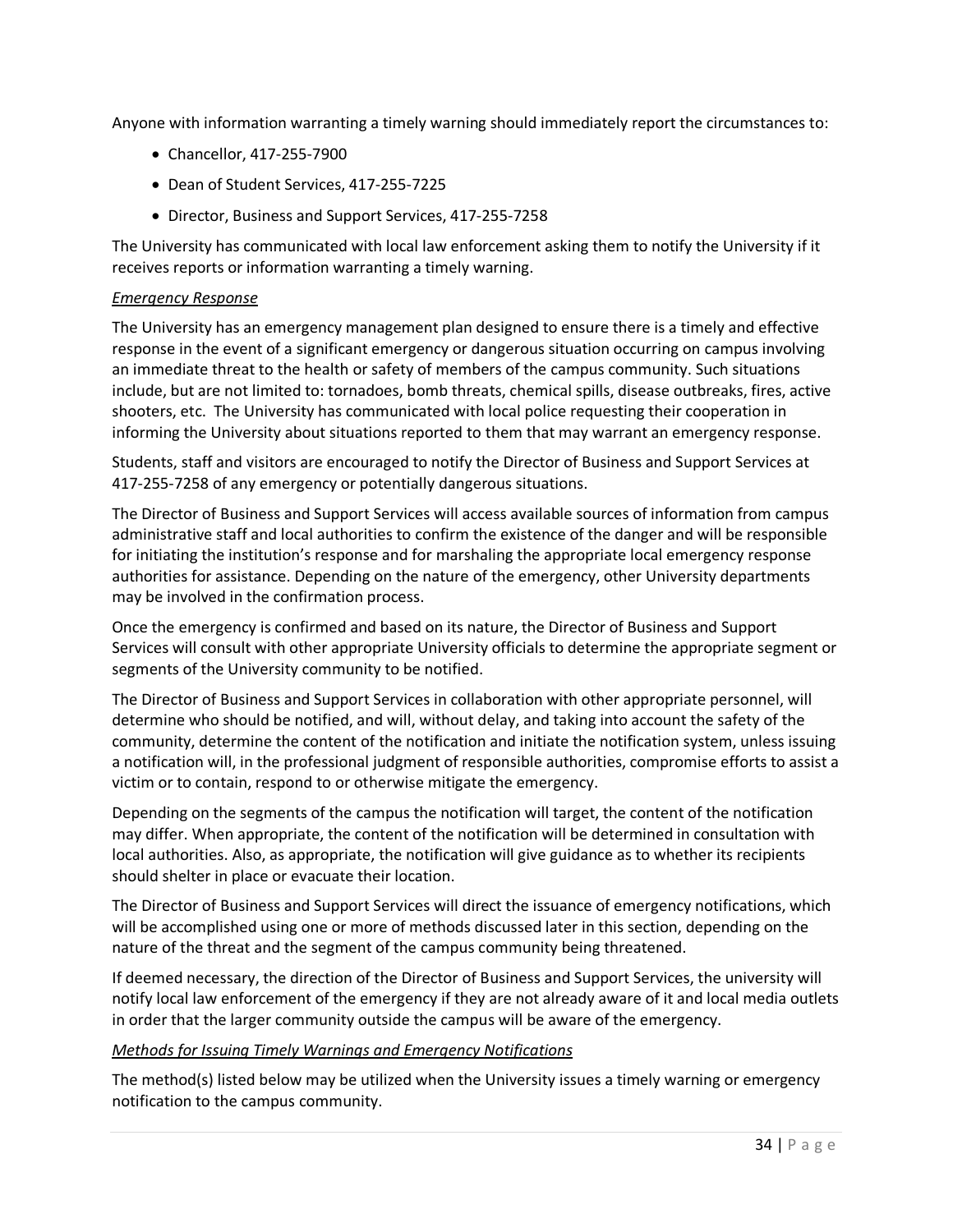| Method                         | <b>Sign-Up Instructions</b> |
|--------------------------------|-----------------------------|
| University webpage             | N/A                         |
| MSU-Alert (voice, email, text) | opt-out system              |
| Phone                          | N/A                         |
| Email                          | N/A                         |

#### *Testing & Documentation*

The University tests its emergency response and evacuation procedures at least once a year. The tests may be announced or unannounced. Also, at various times the Emergency Management Team will meet to train and test and evaluate the University's emergency response plan.

The Director of Business and Support Services maintains a record of these tests and training exercises, including a description of them, the dates and times they were held and an indication of whether they were announced or unannounced. In connection with at least one such test, the University will distribute to its students and employee's information to remind them of the University's emergency response and evacuation procedures.

# **Missing Student Policy**

If a member of the University community has reason to believe that a student who resides in on-campus housing is missing, that information should be reported immediately to the Residence Life Manager at (417) 256-1870, the Coordinator of Student Life & Development at (417) 255-7233, and the Director of Business and Support Services at (417) 255-7258. Anyone receiving a missing student report will immediately notify campus safety (or local law enforcement, if necessary) so that an investigation can be initiated. In addition to registering a general emergency contact, students residing in on-campus housing have the option to identify confidentially an individual to be contacted by the University only in the event the student is determined to be missing for more than 24 hours. If a student has identified such an individual, the University will notify that individual no later than 24 hours after the student is determined to be missing. The option to identify a contact person in the event the person is determined missing is in addition to identifying a general emergency contact person, but they can be the same individual for both purposes. A student's confidential contact information will be accessible only by authorized campus officials and law enforcement in the course of the investigation

In accordance with the Higher Education Act of 2008, all students who reside in on-campus housing may identify an individual who will be contacted by University or law enforcement personnel after it has been determined that the student is missing. If campus officials determine that a student for whom a missing person report has been filed has been missing for more than 24 hours, then within the next 24 hours, they must: notify the individual identified by the student to be contacted in this circumstance; notify a parent or guardian if the student is under 18 years old; and notify law enforcement. If at any time foul play is suspected or suspicious circumstances are uncovered, the Director of Business and Support Services and law enforcement officials will be contacted immediately.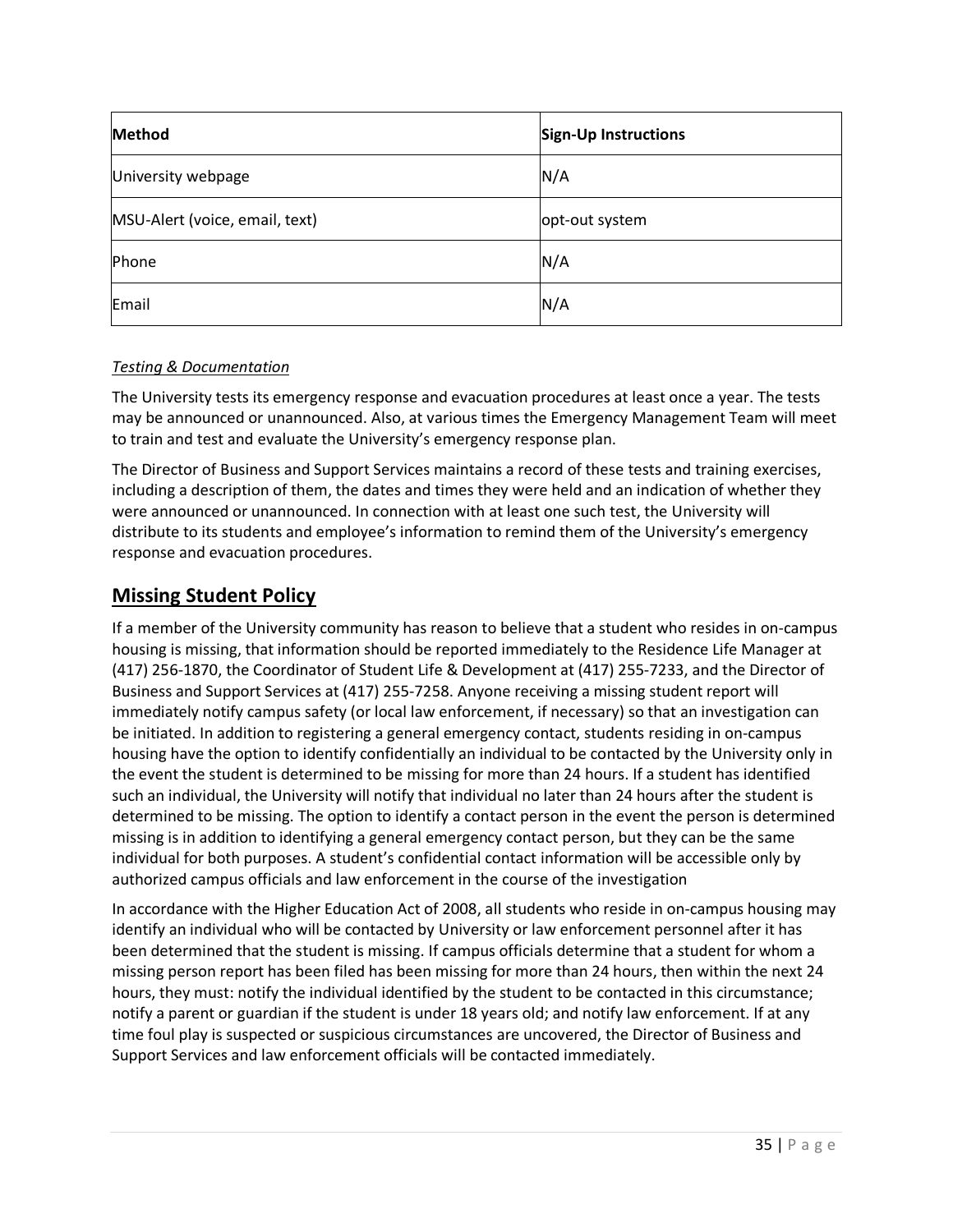# **Organizations or Persons to Whom a Report should be made**

The organization or persons to which individuals should report a student as missing includes: Resident Assistants, Coordinator of Student Life & Development, Residence Life Manager, Dean of Student Services, and/or the Director of Business and Support Services.

### **Procedure for Informing Students**

During the first floor meeting of the fall semester, Resident Assistants (RAs) will cover confidential contact information with students. During the first week of the spring semester, the RAs will meet with all new students to provide missing-person policy information. Written information describing the process of submitting the confidential contact will be included along with the form for students to complete. Students can submit the form to the RAs at which time a date will be placed on the form. A file will be kept in the Coordinator of Student Life & Development's office until the beginning of the next academic year when the forms will be shredded. Students can change the information on their form at any time by asking for a new form from the RAs. The new form will be placed in the file, and the old form will be shredded.

# **Procedure for Determining if a Student is Missing**

If a student is reported missing, the person receiving the report should be sure to obtain the reporting person's name, relationship to the student and contact information where the reporting person can be reliably reached. The person receiving the report should obtain local directory information about the missing student and immediately notify the Residence Life Manager or the Coordinator of Student Life & Development.

The Residence Life Manager or the Coordinator of Student Life & Development should refer to the Reported Missing Student Checklist and contact the reporting person to obtain the additional information needed. If the Residence Life Manager or Coordinator of Student Life & Development determines at any point that there is a credible threat to the well-being of the student reported as missing, the Residence Life Manager or Coordinator of Student Life & Development should inform the Director of Business and Support Services who will, if deemed necessary, call and request West Plains Police assistance and also inform the Chancellor. The coordinator should then proceed to contact known student friends/relationships, beginning with roommates/suitemates and the missing student's resident assistant. The Residence Life Manager or Coordinator of Student Life & Development should also use direct and indirect methods of leaving messages for the student to make contact immediately. The purpose at this point is to determine if the student is truly missing or has simply failed to make the desired contact with the reporting person. If the student is located or is determined not to be missing, the student should be advised to contact the reporting person. The Residence Life Manager or Coordinator of Student Life & Development may also contact the reporting person and relay that the student is not missing and has been asked to contact the reporting person.

If pursuing known contacts has not yielded confirmation that the student is not missing, the Residence Life Manager or Coordinator of Student Life & Development should use one or more of the following measures to determine recent activity by the student reported as missing:

- Meal plan utilization
- Mailbox activity
- Class attendance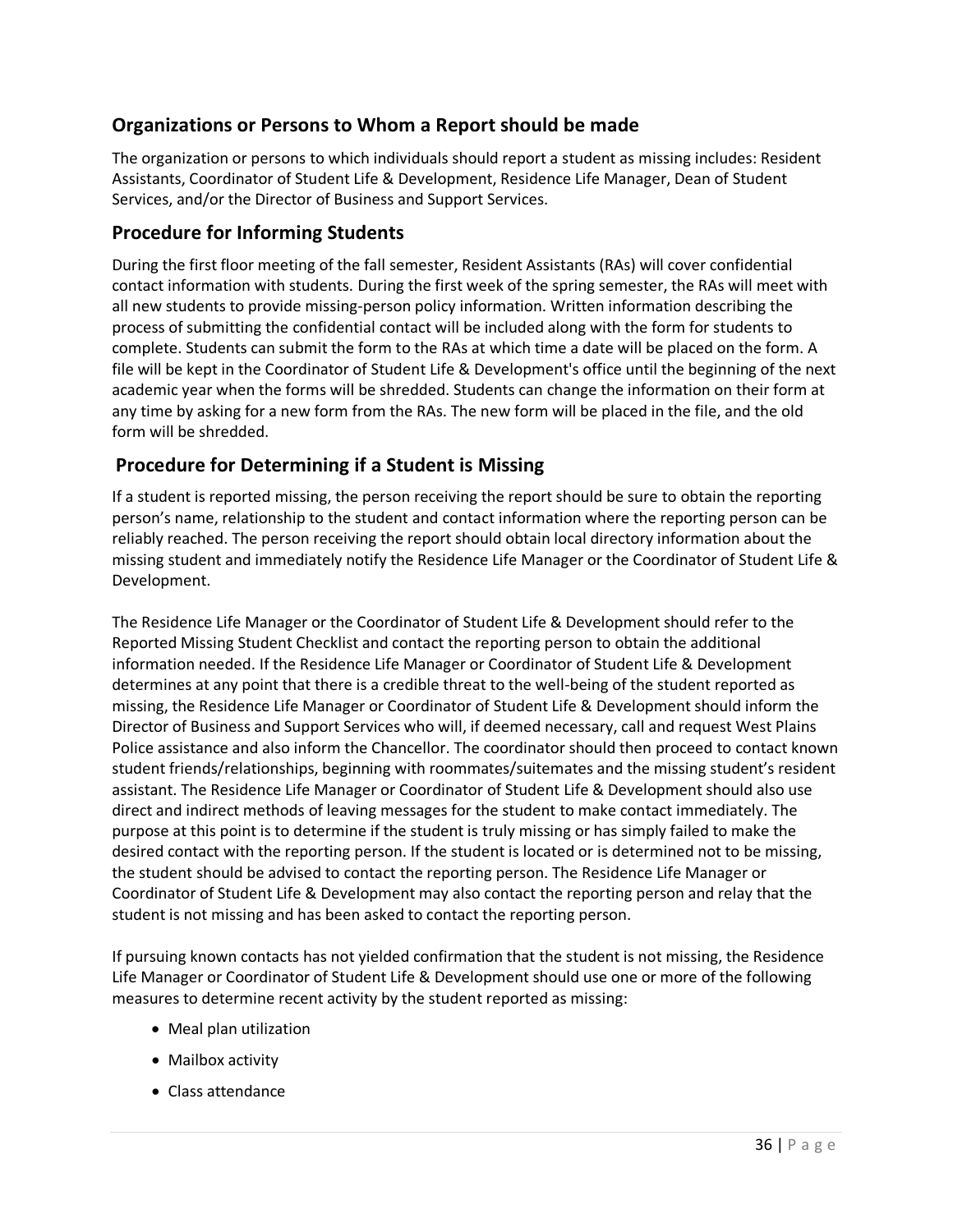• In-plain-sight examination of room to see signs of recent use or planned departure

If the results of these activity measures suggest that the student is indeed missing and unaccounted for, the Director of Business and Support Services will immediately notify the West Plains Police Department and request law enforcement investigation. All information obtained about the missing student through the residence hall investigation should be shared with law enforcement representatives. The Residence Life Manager or Coordinator of Student Life & Development is responsible for notification of the missing student's identified contact if the student has been missing for 24 hours. If the student is under 18 years of age and not an emancipated individual (by court order, no longer under the control or responsibility of parents), the Residence Life Manager or Coordinator of Student Life & Development shall immediately contact the custodial parent or guardian.

# **Procedure for Notification of Missing Student**

If University officials determine that a student for whom a missing-person report has been filed has been missing for 24 hours, then within the next 24 hours, they must:

- Notify the individual identified by the student to be contacted in this circumstance
- If the student is under 18 years old, notify a custodial parent/guardian and any other designated contact person
- Notify law enforcement.

The above procedures do not preclude University officials from making a determination that a student is missing before the student has been missing for a full 24 hours or initiating notification procedures as soon as it determines that the student is missing.

After investigating a missing person report, if it is determined that the student has been missing for 24 hours, the University will notify local police authorities unless it was local law enforcement that made the determination that the student is missing. If the missing student is under the age of 18 and is not emancipated, the University will also notify that student's custodial parent or legal guardian within 24 hours of the determination that the student is missing, in addition to notifying any additional contact person designated by the student.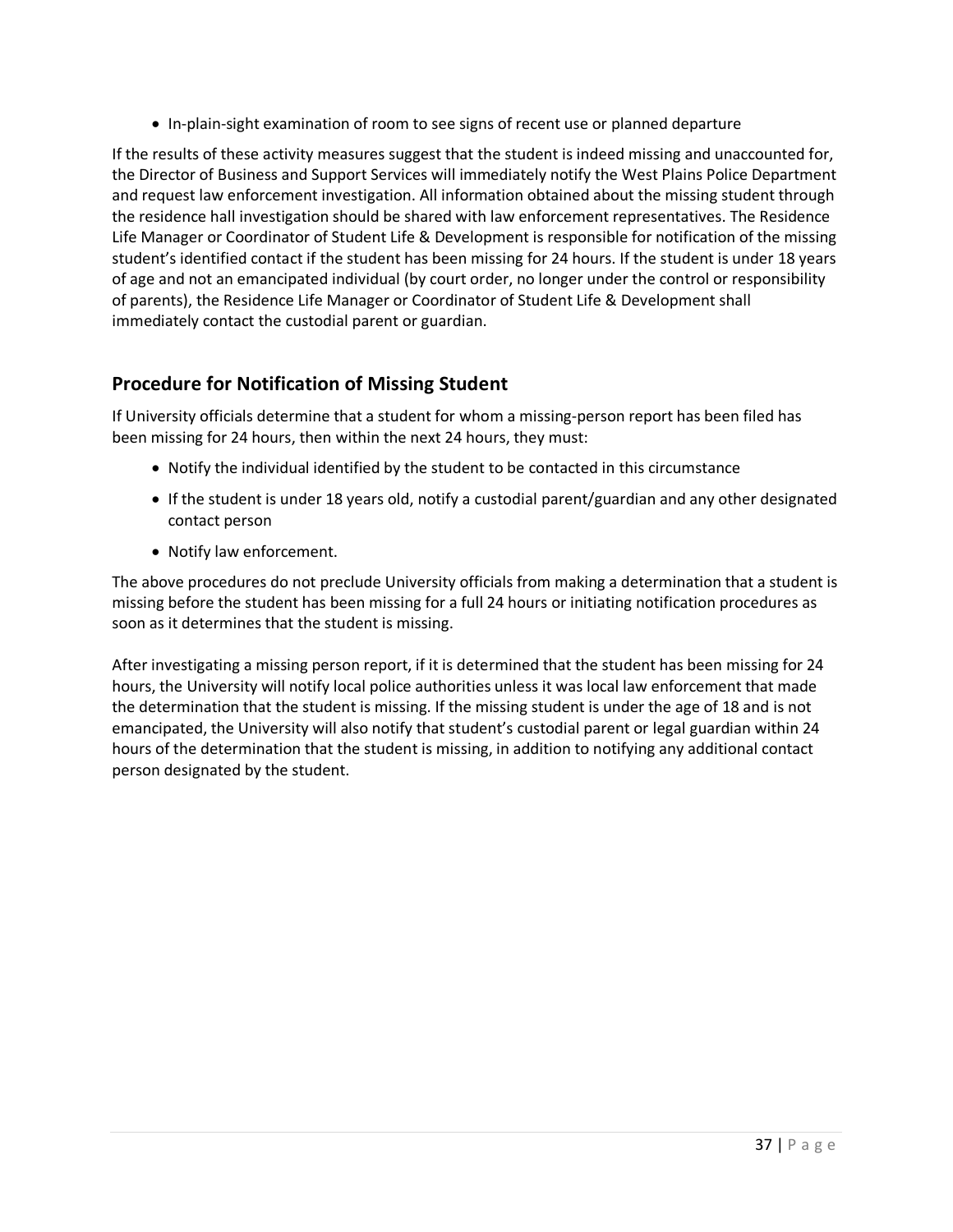# **Crime Statistics**

The summary of crimes for the West Plains Campus over the past three calendar years follows:

|                                                 | <b>On Campus</b> |              |                | <b>On Campus</b><br><b>Housing</b> |              |                | <b>Non Campus</b>             |             |             | <b>Public</b><br>Property |              |             |
|-------------------------------------------------|------------------|--------------|----------------|------------------------------------|--------------|----------------|-------------------------------|-------------|-------------|---------------------------|--------------|-------------|
| <b>Crime</b>                                    |                  |              |                | 2018 2017 2016 2018                | 2017         | 2016           | 2018 2017 2016 2018 2017 2016 |             |             |                           |              |             |
| Murder/Non-Negligent<br>Manslaughter            | $\mathbf 0$      | $\pmb{0}$    | $\mathbf 0$    | 0                                  | $\mathbf 0$  | $\mathbf 0$    | 0                             | $\mathbf 0$ | $\mathbf 0$ | 0                         | $\mathbf 0$  | $\mathbf 0$ |
| Manslaughter by Negligence                      | $\pmb{0}$        | 0            | $\pmb{0}$      | 0                                  | $\mathbf 0$  | $\mathbf 0$    | 0                             | $\mathbf 0$ | $\mathbf 0$ | 0                         | $\mathbf 0$  | $\mathbf 0$ |
| Rape                                            | 2                | $\pmb{0}$    | $\mathbf 0$    | 0                                  | $\mathbf 0$  | $\mathbf 0$    | 0                             | $\mathbf 0$ | 0           | 0                         | 0            | $\mathbf 0$ |
| Fondling                                        | $\mathbf 0$      | $\pmb{0}$    | $\pmb{0}$      | 0                                  | $\mathbf 0$  | $\mathbf 0$    | 0                             | $\mathbf 0$ | $\mathbf 0$ | 0                         | $\mathbf 0$  | $\mathbf 0$ |
| <b>Statutory Rape</b>                           | $\boldsymbol{0}$ | 0            | $\mathbf 0$    | 0                                  | $\mathbf 0$  | $\mathbf 0$    | 0                             | $\mathbf 0$ | $\mathbf 0$ | 0                         | $\mathbf 0$  | $\mathbf 0$ |
| Incest                                          | $\pmb{0}$        | 0            | $\pmb{0}$      | 0                                  | $\mathbf 0$  | $\mathbf 0$    | 0                             | $\mathbf 0$ | $\mathbf 0$ | 0                         | 0            | $\mathbf 0$ |
| <b>Aggravated Assault</b>                       | $\mathbf 0$      | 0            | $\mathbf 0$    | 0                                  | $\mathbf 0$  | $\mathbf 0$    | 0                             | $\mathbf 0$ | 0           | 0                         | $\mathbf 0$  | $\mathbf 0$ |
| Burglary                                        | $\boldsymbol{0}$ | $\mathbf 0$  | $\mathsf 0$    | 0                                  | $\mathbf 0$  | $\mathbf 0$    | 0                             | $\mathbf 0$ | $\mathbf 0$ | 0                         | $\mathbf 0$  | $\mathbf 0$ |
| Robbery                                         | $\mathbf 0$      | $\pmb{0}$    | $\pmb{0}$      | 0                                  | $\mathbf 0$  | $\mathbf 0$    | 0                             | $\mathbf 0$ | $\mathbf 0$ | 0                         | 0            | 0           |
| Motor Vehicle Theft                             | 1                | $\pmb{0}$    | $\pmb{0}$      | 0                                  | $\mathbf 0$  | $\mathbf 0$    | 0                             | $\mathbf 0$ | $\mathbf 0$ | 0                         | $\pmb{0}$    | $\mathbf 0$ |
| Arson                                           | $\mathbf 0$      | $\pmb{0}$    | $\pmb{0}$      | 0                                  | $\mathbf 0$  | $\mathbf 0$    | 0                             | $\mathbf 0$ | $\mathbf 0$ | 0                         | $\mathbf 0$  | $\mathbf 0$ |
| Arrest - Liquor Law Violation                   | $\mathbf 0$      | $\pmb{0}$    | $\mathbf 0$    | 0                                  | $\mathbf 0$  | $\mathbf 0$    | 0                             | $\mathbf 0$ | $\mathbf 0$ | 0                         | $\mathbf 0$  | $\mathbf 0$ |
| Arrest - Drug Abuse Violation                   | $\pmb{0}$        | 0            | $\pmb{0}$      | 0                                  | $\mathbf 0$  | $\mathbf 0$    | 0                             | $\mathbf 0$ | $\mathbf 0$ | 0                         | 0            | $\mathbf 0$ |
| <b>Arrest - Weapon Violation</b>                | $\mathbf 0$      | 0            | 0              | 0                                  | $\mathbf 0$  | 0              | 0                             | $\mathbf 0$ | 0           | 0                         | $\Omega$     | $\mathbf 0$ |
| Disciplinary Referral - Liquor Law<br>Violation | 1                | 3            | $\overline{2}$ | $\mathbf{1}$                       | 3            | $\overline{2}$ | 0                             | $\mathbf 0$ | 0           | 0                         | $\mathbf{0}$ | $\mathbf 0$ |
| Disciplinary Referral - Drug Abuse<br>Violation | $\bf 8$          | 3            | $\mathbf 1$    | 5                                  | 3            | $\mathbf 1$    | $\pmb{0}$                     | $\pmb{0}$   | $\pmb{0}$   | $\boldsymbol{0}$          | $\mathbf 0$  | $\pmb{0}$   |
| Disciplinary Referral - Weapon<br>Violation     | $\pmb{0}$        | $\mathbf{1}$ | $\mathbf{1}$   | 0                                  | $\mathbf{1}$ | $\mathbf{1}$   | $\mathbf 0$                   | $\mathbf 0$ | 0           | $\mathbf 0$               | $\pmb{0}$    | $\pmb{0}$   |
| Domestic Violence                               | $\pmb{0}$        | $\pmb{0}$    | $\pmb{0}$      | 0                                  | $\pmb{0}$    | $\pmb{0}$      | 0                             | $\mathbf 0$ | 0           | 0                         | 0            | $\pmb{0}$   |
| Dating Violence                                 | $\pmb{0}$        | $\pmb{0}$    | $\pmb{0}$      | 0                                  | $\pmb{0}$    | $\pmb{0}$      | 0                             | $\mathbf 0$ | $\mathbf 0$ | 0                         | 0            | $\pmb{0}$   |
| Stalking                                        | $\mathbf{1}$     | $\pmb{0}$    | $\pmb{0}$      | 0                                  | $\pmb{0}$    | $\pmb{0}$      | 0                             | $\pmb{0}$   | 0           | 0                         | 0            | 0           |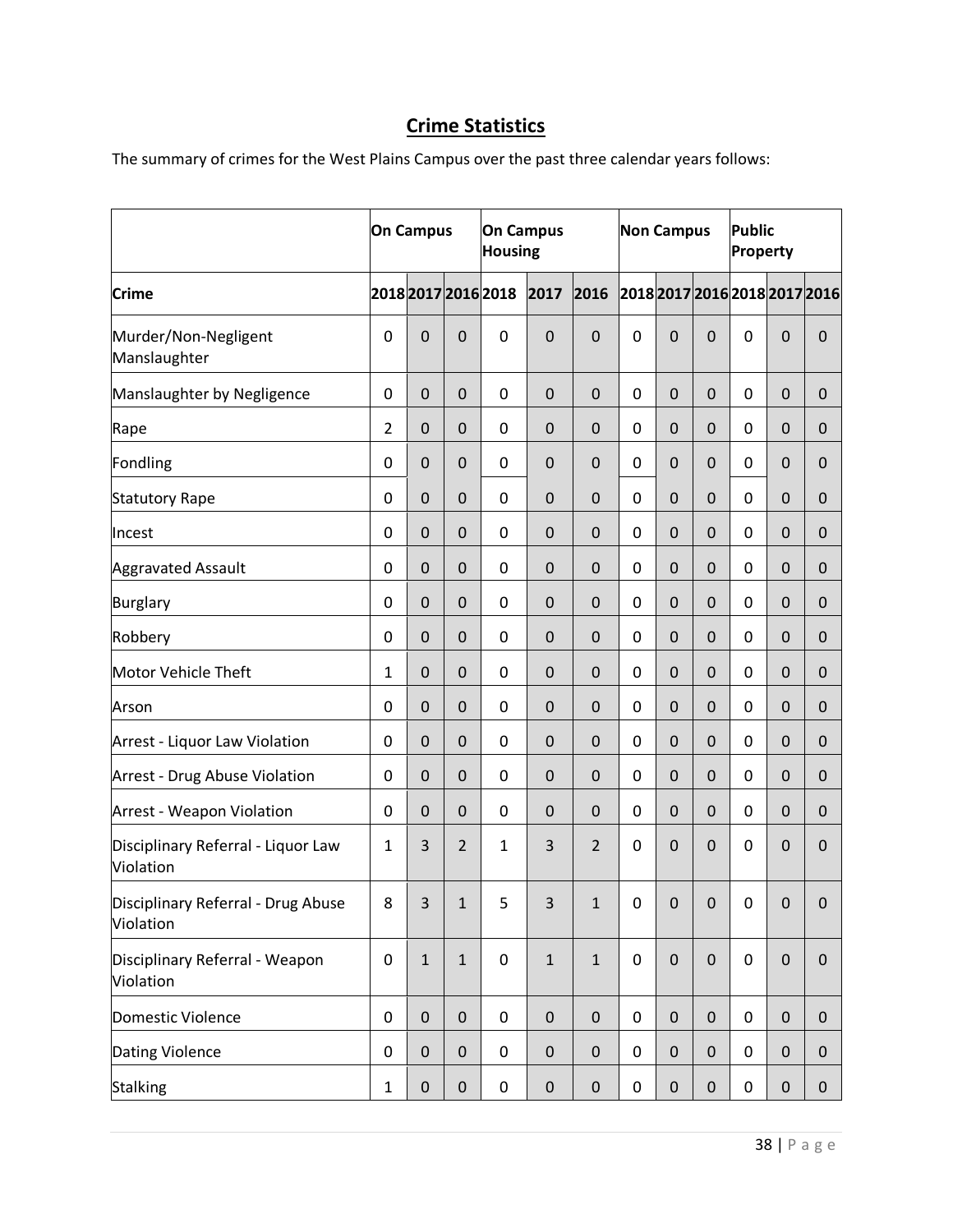#### **Hate crimes:**

: No hate crimes reported.

- : No hate crimes reported.
- : No hate crimes reported.

#### **Crimes unfounded by the University:**

: 0 unfounded crimes.

: 0 unfounded crimes.

: 0 unfounded crimes.

#### **Statistics for unfounded crimes provided by law enforcement agencies:**

: 0 unfounded crimes.

- : 0 unfounded crimes.
- : 0 unfounded crimes.

#### **Data from law enforcement agencies:**

• The data above reflects statistics provided from law enforcement agencies related to crimes that occurred on the University's Clery Geography.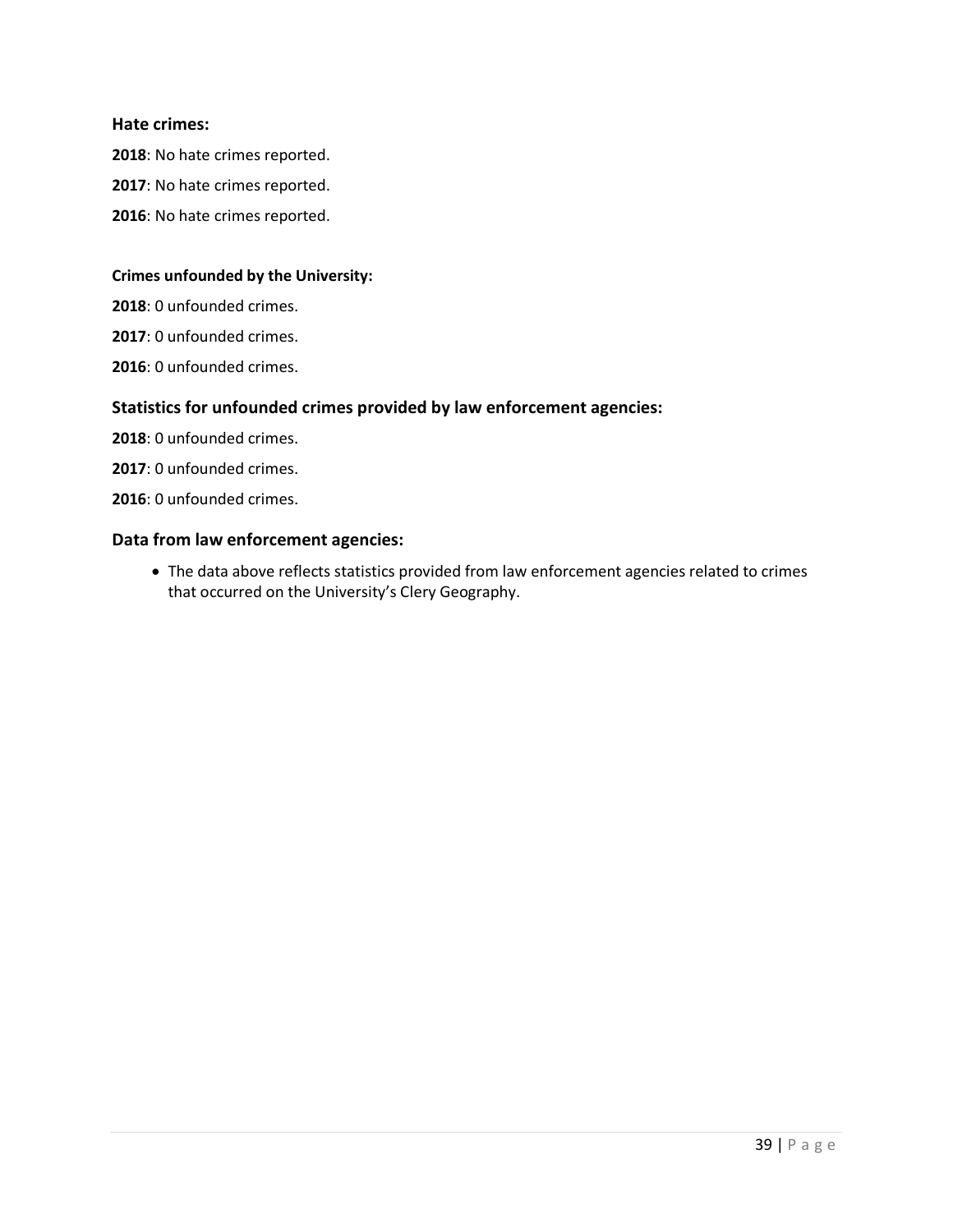# **Crime Statistics**

The summary of crimes for the Mt. Grove Campus over the past three calendar years follows:

|                                                 | <b>On Campus</b> |             |             | <b>On Campus</b><br><b>Housing</b> |             |             | <b>Non Campus</b>             |                |                | <b>Public</b><br>Property |                |             |
|-------------------------------------------------|------------------|-------------|-------------|------------------------------------|-------------|-------------|-------------------------------|----------------|----------------|---------------------------|----------------|-------------|
| <b>Crime</b>                                    |                  |             |             | 2018 2017 2016 2018                | 2017        | 2016        | 2018 2017 2016 2018 2017 2016 |                |                |                           |                |             |
| Murder/Non-Negligent<br>Manslaughter            | $\mathbf 0$      | $\pmb{0}$   | 0           | $\pmb{0}$                          | $\mathbf 0$ | $\mathbf 0$ | 0                             | $\mathbf 0$    | $\mathbf 0$    | 0                         | $\mathbf 0$    | $\mathbf 0$ |
| Manslaughter by Negligence                      | $\pmb{0}$        | $\pmb{0}$   | $\mathbf 0$ | $\mathbf 0$                        | $\mathbf 0$ | $\mathbf 0$ | 0                             | $\mathbf 0$    | $\mathbf 0$    | 0                         | $\mathbf 0$    | 0           |
| Rape                                            | $\mathbf 0$      | $\pmb{0}$   | $\mathbf 0$ | 0                                  | $\mathbf 0$ | $\mathbf 0$ | 0                             | $\mathbf 0$    | $\mathbf 0$    | 0                         | $\mathbf 0$    | $\mathbf 0$ |
| Fondling                                        | $\mathbf 0$      | $\mathbf 0$ | $\mathbf 0$ | $\mathbf 0$                        | $\mathbf 0$ | $\mathbf 0$ | 0                             | $\mathbf 0$    | $\mathbf 0$    | 0                         | $\mathbf 0$    | $\mathbf 0$ |
| <b>Statutory Rape</b>                           | 0                | 0           | 0           | 0                                  | $\mathbf 0$ | $\mathbf 0$ | 0                             | $\mathbf 0$    | $\mathbf 0$    | 0                         | $\mathbf 0$    | $\mathbf 0$ |
| Incest                                          | 0                | 0           | 0           | 0                                  | $\mathbf 0$ | 0           | 0                             | 0              | 0              | 0                         | 0              | 0           |
| <b>Aggravated Assault</b>                       | $\mathbf 0$      | $\mathbf 0$ | $\mathbf 0$ | 0                                  | $\mathbf 0$ | $\mathbf 0$ | 0                             | $\mathbf 0$    | $\overline{0}$ | 0                         | $\overline{0}$ | $\mathbf 0$ |
| Burglary                                        | $\mathbf 0$      | $\mathbf 0$ | $\mathbf 0$ | 0                                  | $\mathbf 0$ | $\mathbf 0$ | 0                             | $\mathbf 0$    | $\mathbf 0$    | 0                         | $\mathbf 0$    | $\mathbf 0$ |
| Robbery                                         | $\pmb{0}$        | $\pmb{0}$   | 0           | 0                                  | $\mathbf 0$ | $\mathbf 0$ | 0                             | $\mathbf 0$    | $\mathbf 0$    | 0                         | $\mathbf{0}$   | 0           |
| Motor Vehicle Theft                             | $\mathbf 0$      | 0           | $\mathbf 0$ | 0                                  | $\mathbf 0$ | $\mathbf 0$ | 0                             | $\mathbf 0$    | $\mathbf 0$    | 0                         | $\mathbf 0$    | $\mathbf 0$ |
| Arson                                           | $\mathbf 0$      | $\pmb{0}$   | $\pmb{0}$   | $\mathbf 0$                        | $\mathbf 0$ | $\mathbf 0$ | $\mathbf 0$                   | $\mathbf 0$    | $\mathbf 0$    | 0                         | $\mathbf 0$    | $\mathbf 0$ |
| Arrest - Liquor Law Violation                   | $\mathbf 0$      | $\mathbf 0$ | $\mathbf 0$ | $\mathbf 0$                        | $\mathbf 0$ | $\mathbf 0$ | 0                             | 0              | $\mathbf 0$    | 0                         | $\mathbf 0$    | $\mathbf 0$ |
| Arrest - Drug Abuse Violation                   | 0                | 0           | 0           | 0                                  | $\mathbf 0$ | $\mathbf 0$ | 0                             | $\mathbf 0$    | $\mathbf 0$    | 0                         | $\mathbf 0$    | $\mathbf 0$ |
| <b>Arrest - Weapon Violation</b>                | 0                | $\pmb{0}$   | $\mathbf 0$ | 0                                  | $\mathbf 0$ | $\mathbf 0$ | 0                             | $\mathbf 0$    | $\mathbf 0$    | 0                         | $\overline{0}$ | $\mathbf 0$ |
| Disciplinary Referral - Liquor Law<br>Violation | 0                | $\mathbf 0$ | $\mathbf 0$ | 0                                  | $\Omega$    | $\mathbf 0$ | 0                             | 0              | $\overline{0}$ | 0                         | $\overline{0}$ | $\mathbf 0$ |
| Disciplinary Referral - Drug Abuse<br>Violation | $\pmb{0}$        | $\pmb{0}$   | $\pmb{0}$   | $\pmb{0}$                          | $\pmb{0}$   | $\mathsf 0$ | $\pmb{0}$                     | $\overline{0}$ | $\pmb{0}$      | $\pmb{0}$                 | $\pmb{0}$      | $\mathbf 0$ |
| Disciplinary Referral - Weapon<br>Violation     | $\pmb{0}$        | $\pmb{0}$   | $\pmb{0}$   | $\pmb{0}$                          | $\pmb{0}$   | $\mathbf 0$ | $\mathbf 0$                   | $\mathbf 0$    | $\pmb{0}$      | 0                         | $\pmb{0}$      | $\mathbf 0$ |
| Domestic Violence                               | $\pmb{0}$        | $\pmb{0}$   | $\pmb{0}$   | 0                                  | $\pmb{0}$   | $\pmb{0}$   | 0                             | $\mathbf 0$    | $\pmb{0}$      | 0                         | 0              | $\mathbf 0$ |
| Dating Violence                                 | $\pmb{0}$        | $\pmb{0}$   | $\pmb{0}$   | 0                                  | $\pmb{0}$   | $\pmb{0}$   | 0                             | $\mathbf 0$    | $\pmb{0}$      | 0                         | $\pmb{0}$      | $\pmb{0}$   |
| <b>Stalking</b>                                 | $\pmb{0}$        | $\pmb{0}$   | 0           | 0                                  | $\pmb{0}$   | $\pmb{0}$   | 0                             | 0              | 0              | 0                         | 0              | 0           |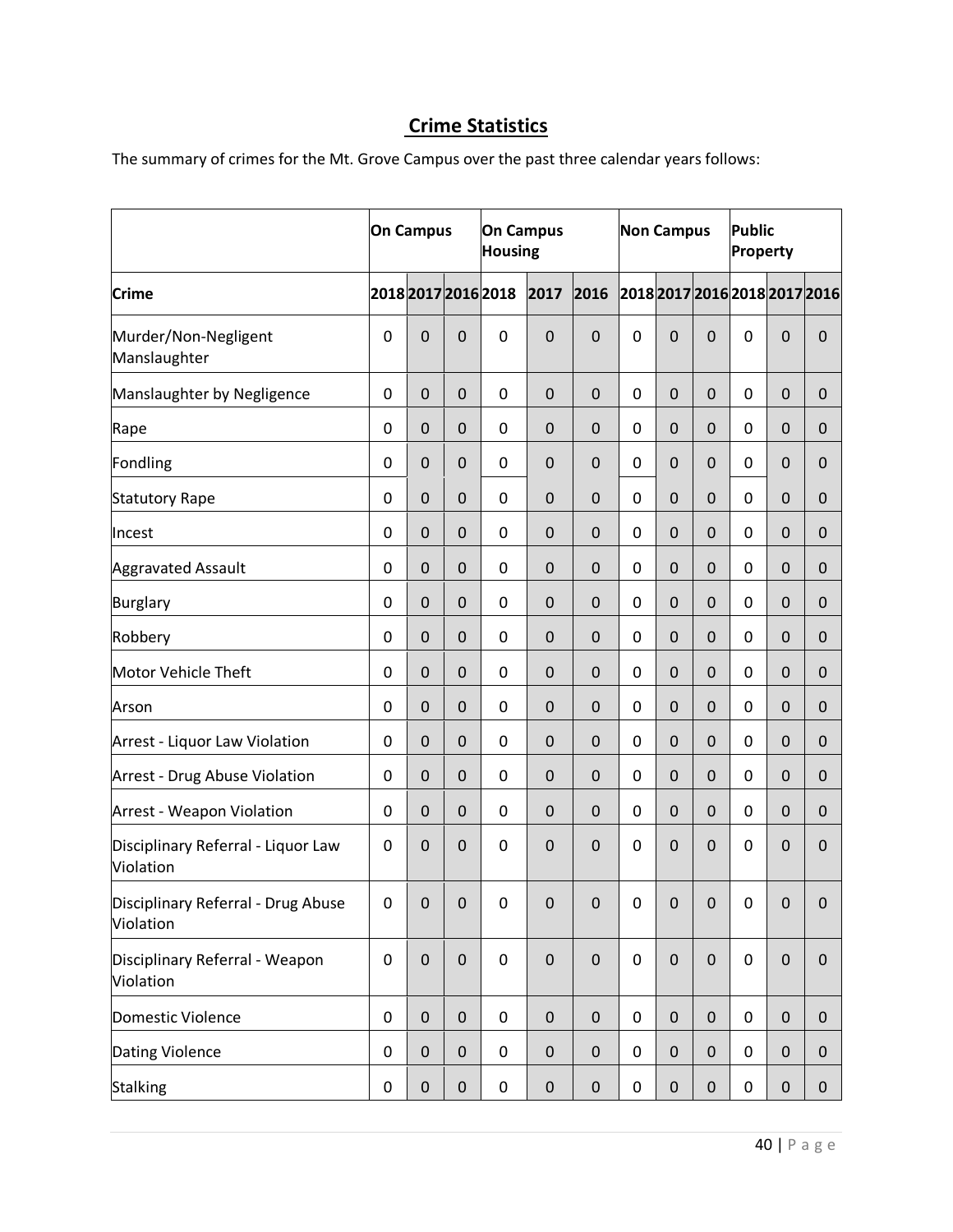#### **Hate crimes:**

: No hate crimes reported.

- : No hate crimes reported.
- : No hate crimes reported.

#### **Crimes unfounded by the University:**

: 0 unfounded crimes.

: 0 unfounded crimes.

: 0 unfounded crimes.

#### **Statistics for unfounded crimes provided by law enforcement agencies:**

: 0 unfounded crimes.

: 0 unfounded crimes.

: 0 unfounded crimes.

#### **Data from law enforcement agencies:**

The data above reflects statistics provided from law enforcement agencies related to crimes that occurred on the University's Clery Geography.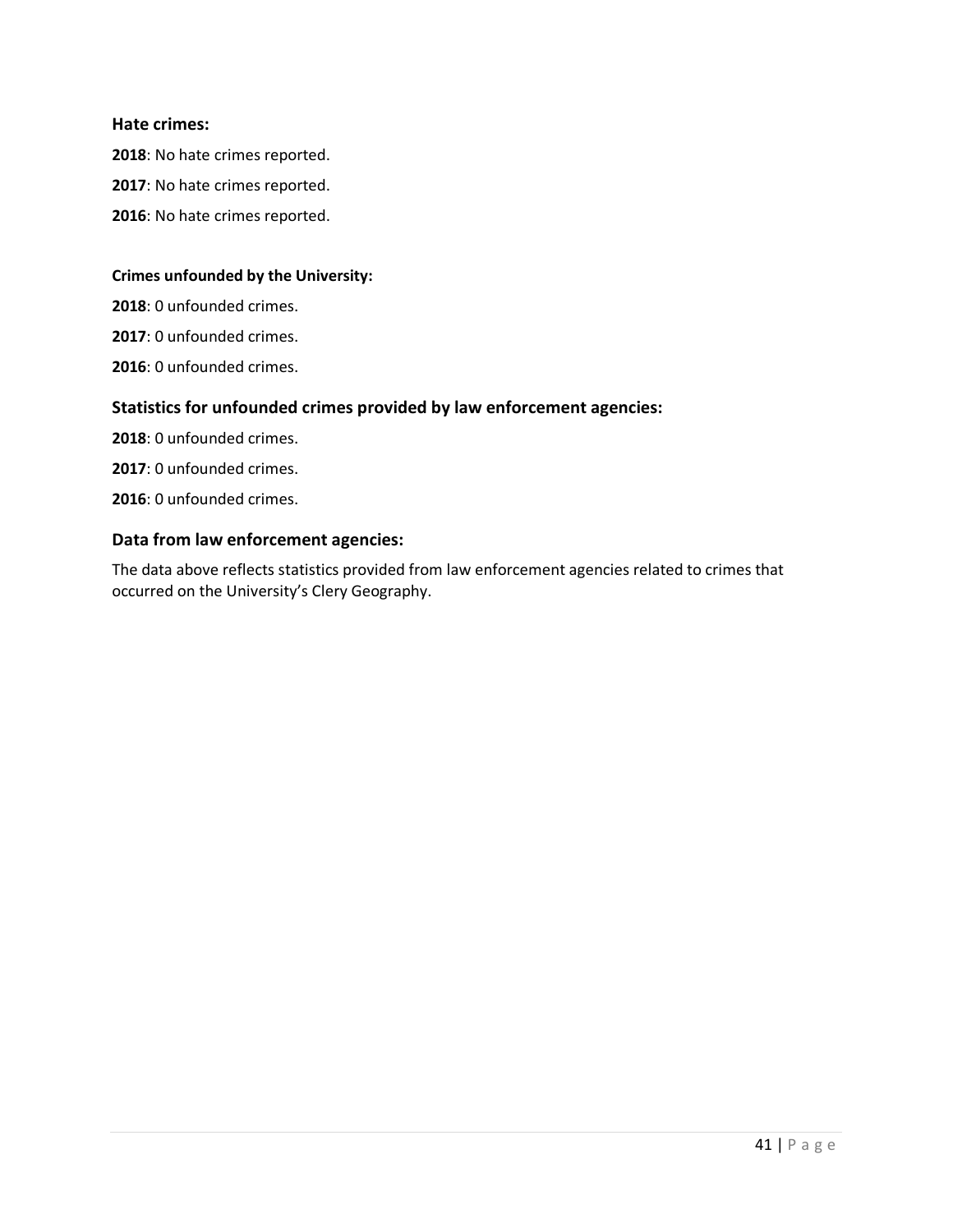# **Crime Statistics**

The summary of crimes for the Dalian Campus over the past three calendar years follows:

|                                                 | <b>On Campus</b> |                     |                     | <b>On Campus</b><br><b>Housing</b> |                  |              | <b>Non Campus</b>             |             |             | <b>Public</b><br>Property |                |                  |
|-------------------------------------------------|------------------|---------------------|---------------------|------------------------------------|------------------|--------------|-------------------------------|-------------|-------------|---------------------------|----------------|------------------|
| <b>Crime</b>                                    |                  |                     |                     | 2018 2017 2016 2018                | 2017             | 2016         | 2018 2017 2016 2018 2017 2016 |             |             |                           |                |                  |
| Murder/Non-Negligent<br>Manslaughter            | $\mathbf 0$      | $\mathsf{O}\xspace$ | $\mathbf 0$         | 0                                  | $\mathbf 0$      | $\mathbf 0$  | $\mathbf 0$                   | $\mathbf 0$ | $\mathbf 0$ | 0                         | $\mathbf 0$    | $\mathbf 0$      |
| Manslaughter by Negligence                      | $\boldsymbol{0}$ | $\pmb{0}$           | $\pmb{0}$           | 0                                  | $\mathbf 0$      | $\mathbf 0$  | $\pmb{0}$                     | $\mathbf 0$ | 0           | 0                         | 0              | $\boldsymbol{0}$ |
| Rape                                            | $\mathbf 0$      | $\pmb{0}$           | $\pmb{0}$           | 0                                  | $\mathbf 0$      | $\mathbf{1}$ | 0                             | $\mathbf 0$ | $\mathbf 0$ | 0                         | $\mathbf 0$    | $\mathbf 0$      |
| Fondling                                        | $\mathbf 0$      | $\pmb{0}$           | $\pmb{0}$           | 0                                  | $\mathbf 0$      | $\mathbf 0$  | 0                             | $\mathbf 0$ | $\mathbf 0$ | 0                         | $\mathbf 0$    | $\mathbf 0$      |
| Statutory Rape                                  | $\pmb{0}$        | 0                   | $\pmb{0}$           | 0                                  | $\mathbf 0$      | $\mathbf 0$  | 0                             | $\mathbf 0$ | $\mathbf 0$ | 0                         | 0              | $\mathbf 0$      |
| Incest                                          | 0                | 0                   | 0                   | 0                                  | $\mathbf 0$      | $\mathbf 0$  | 0                             | $\mathbf 0$ | 0           | 0                         | 0              | $\mathbf 0$      |
| <b>Aggravated Assault</b>                       |                  | $\pmb{0}$           | $\pmb{0}$           | 0                                  | $\mathbf 0$      | $\mathbf 0$  | 0                             | $\mathbf 0$ | $\mathbf 0$ | 0                         | $\mathbf 0$    | $\mathbf 0$      |
| Burglary                                        | $\mathbf 0$      | $\mathbf 0$         | $\mathbf 0$         | 0                                  | $\mathbf 0$      | $\mathbf 0$  | 0                             | $\mathbf 0$ | $\mathbf 0$ | 0                         | $\mathbf 0$    | $\mathbf 0$      |
| Robbery                                         | $\mathbf 0$      | 0                   | $\pmb{0}$           | 0                                  | $\mathbf 0$      | $\mathbf 0$  | 0                             | $\mathbf 0$ | $\mathbf 0$ | 0                         | $\mathbf 0$    | $\mathbf 0$      |
| Motor Vehicle Theft                             | $\mathbf 0$      | $\mathsf{O}\xspace$ | $\mathsf{O}\xspace$ | 0                                  | $\mathbf 0$      | $\mathbf 0$  | 0                             | $\mathbf 0$ | $\mathbf 0$ | 0                         | $\mathbf 0$    | $\mathbf 0$      |
| Arson                                           | $\boldsymbol{0}$ | $\pmb{0}$           | $\pmb{0}$           | 0                                  | $\mathbf 0$      | $\mathbf 0$  | 0                             | $\mathbf 0$ | $\mathbf 0$ | 0                         | $\pmb{0}$      | $\mathbf 0$      |
| Arrest - Liquor Law Violation                   | 0                | 0                   | $\pmb{0}$           | 0                                  | $\mathbf 0$      | $\mathbf 0$  | 0                             | $\mathbf 0$ | $\mathbf 0$ | 0                         | $\mathbf 0$    | $\mathbf 0$      |
| Arrest - Drug Abuse Violation                   | $\mathbf 0$      | 0                   | $\pmb{0}$           | 0                                  | $\mathbf 0$      | $\mathbf 0$  | 0                             | $\mathbf 0$ | 0           | 0                         | 0              | $\mathbf 0$      |
| <b>Arrest - Weapon Violation</b>                | $\boldsymbol{0}$ | $\pmb{0}$           | $\mathsf{O}\xspace$ | 0                                  | $\mathbf 0$      | $\mathbf 0$  | 0                             | $\mathbf 0$ | $\mathbf 0$ | 0                         | $\mathbf 0$    | $\mathbf 0$      |
| Disciplinary Referral - Liquor Law<br>Violation | $\mathbf 0$      | $\mathbf 0$         | $\mathbf 0$         | 0                                  | $\mathbf 0$      | $\mathbf 0$  | 0                             | $\mathbf 0$ | $\mathbf 0$ | 0                         | $\overline{0}$ | $\mathbf 0$      |
| Disciplinary Referral - Drug Abuse<br>Violation | 0                | $\pmb{0}$           | $\pmb{0}$           | $\pmb{0}$                          | $\pmb{0}$        | $\mathbf 0$  | 0                             | $\mathbf 0$ | $\pmb{0}$   | 0                         | $\mathbf 0$    | $\pmb{0}$        |
| Disciplinary Referral - Weapon<br>Violation     | $\pmb{0}$        | $\pmb{0}$           | $\pmb{0}$           | $\pmb{0}$                          | $\boldsymbol{0}$ | $\pmb{0}$    | $\pmb{0}$                     | $\mathbf 0$ | $\pmb{0}$   | $\mathbf 0$               | $\pmb{0}$      | $\pmb{0}$        |
| Domestic Violence                               | $\pmb{0}$        | $\pmb{0}$           | $\boldsymbol{0}$    | 0                                  | $\mathbf 0$      | $\mathbf 0$  | 0                             | $\mathbf 0$ | 0           | $\mathbf 0$               | $\pmb{0}$      | $\mathbf 0$      |
| Dating Violence                                 | $\pmb{0}$        | $\pmb{0}$           | $\pmb{0}$           | 0                                  | $\pmb{0}$        | $\pmb{0}$    | 0                             | $\mathbf 0$ | 0           | 0                         | $\pmb{0}$      | $\pmb{0}$        |
| <b>Stalking</b>                                 | $\pmb{0}$        | $\pmb{0}$           | $\pmb{0}$           | $\pmb{0}$                          | $\pmb{0}$        | $\pmb{0}$    | 0                             | $\pmb{0}$   | 0           | 0                         | 0              | $\pmb{0}$        |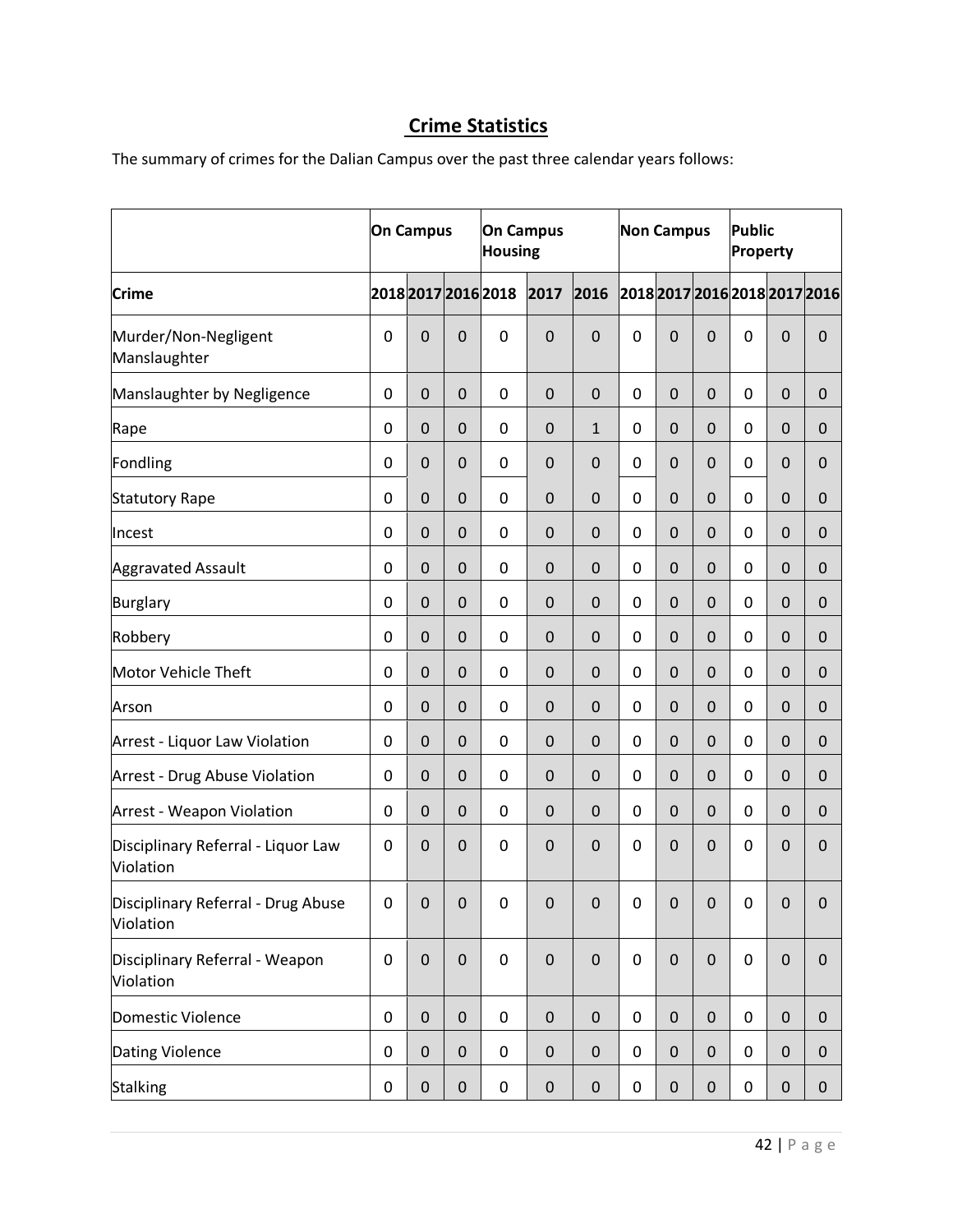#### **Hate crimes:**

: No hate crimes reported.

- : No hate crimes reported.
- : No hate crimes reported.

#### **Crimes unfounded by the University:**

: 0 unfounded crimes.

: 0 unfounded crimes.

: 0 unfounded crimes.

#### **Statistics for unfounded crimes provided by law enforcement agencies:**

: 0 unfounded crimes.

: 0 unfounded crimes.

: 0 unfounded crimes.

#### **Data from law enforcement agencies:**

The data above reflects statistics provided from law enforcement agencies related to crimes that occurred on the University's Clery Geography.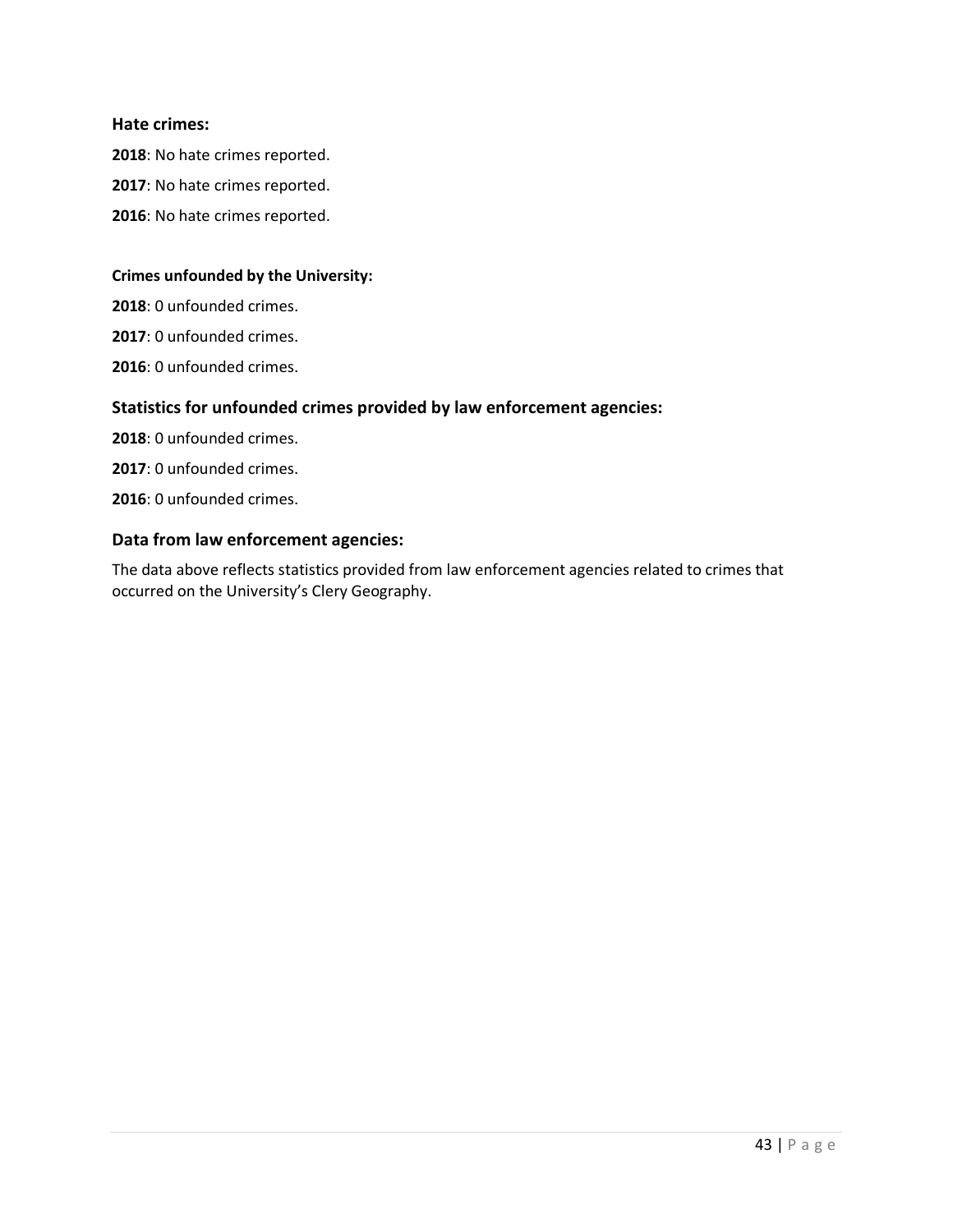# **Annual Fire Safety Report**

# **Housing Facilities and Fire Safety Systems**

The University maintains on-campus housing for its students. Below is a description of fire safety systems and the number of fire drills conducted during the previous calendar year.

| <b>Facility</b>                                                                      | <b>Fire Alarm</b><br>Monitoring<br>Done on Site | <b>Partial Sprinkler</b><br>System | <b>Full Sprinkler</b><br>System | Smoke<br><b>Detection</b> | <b>Fire</b><br>Extinguisher<br><b>Devices</b> | <b>Evacuation Plans &amp;</b><br><b>Placards</b> | Number of evacuation<br>(fire) drills in previous<br>calendar year |
|--------------------------------------------------------------------------------------|-------------------------------------------------|------------------------------------|---------------------------------|---------------------------|-----------------------------------------------|--------------------------------------------------|--------------------------------------------------------------------|
| Grizzly<br>House, 401<br>West Trish<br>Knight<br>Street,<br>West Plains,<br>MO 65775 | X                                               |                                    | Χ                               | Χ                         | Χ                                             | Χ                                                | 4                                                                  |
| Grizzly<br>Lofts, 665<br>Missouri<br>Avenue,<br>West Plains,<br>MO 65775             | X                                               |                                    | Χ                               | Χ                         | X                                             | Χ                                                | 4                                                                  |

**Campus:** Missouri State University - West Plains, 128 Garfield Avenue, West Plains, MO 65775

# **Policies on Portable Appliances, Smoking and Open Flames**

These guidelines, located in the Guide to Residence Hall Living, detail the policies on portable electrical appliances, smoking, and open flames:

- Smoking and/or possession of a lit substance, including the possession of candles, candle warmers, incense and flame-heated potpourri pots, is prohibited in any residence hall room and/or in any public area including elevators, bathrooms, hallways, lounges, laundry rooms, lobbies, balconies, within 50 feet of all entrances and exits of all residence halls, unless otherwise specified.
- Items not allowed in the residence hall rooms and/or public areas include heaters/heating units (except UL-approved heating blankets), halogen touchier lamps, waterbeds, fog machines, personal washers/dryers or dishwashers, candles (with or without wicks), air conditioners, outside antennae, flammable liquids, incense, alcoholic beverages/containers, non-university provided refrigerators and microwaves, personal surveillance systems in public places, any open-coiled appliances, toaster ovens, pizza cookers, hot plates, sandwich makers, electric skillets, deep fat fryers/Fry Daddies, BBQ grills and George Foreman grills.

The fire alarm system, fire extinguishers, exit doors, sprinkler system, and lights are installed for the residents' protection. Tampering with fire equipment including smoke detectors, and sprinklers, can result in civil prosecution, disciplinary measures and/or possible fines.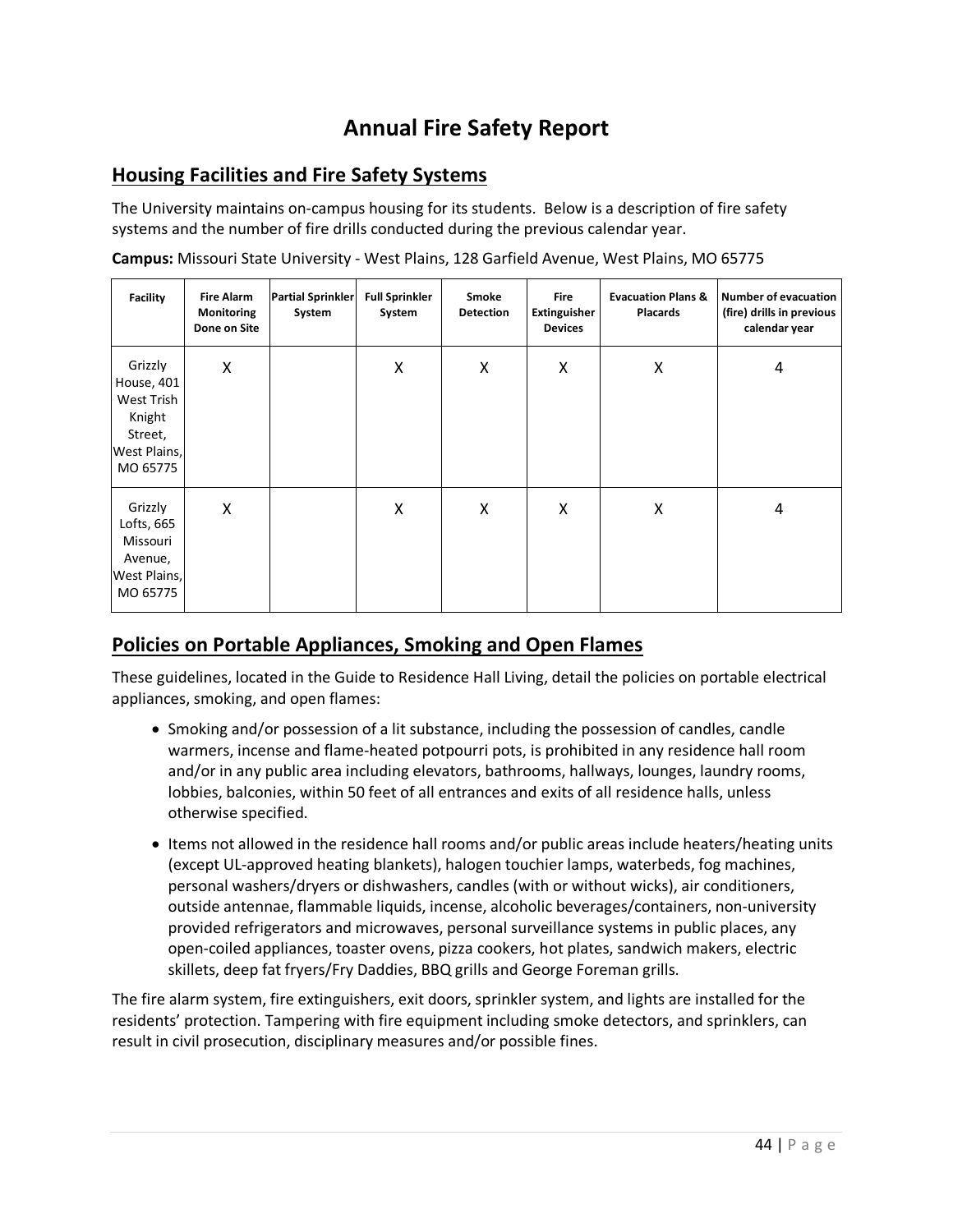The University regards false fire alarms and arson as serious threats to the well-being of the residence hall community. Reflecting this priority, rewards are paid to individuals assisting in the conviction of persons tampering with the fire alarm system and/or those involved in arson activities.

The fire doors at the Grizzly House and Grizzly Lofts are considered part of the fire safety equipment of the residence hall. Improper propping or rigging of the door to prevent it from closing is a direct violation of University policy.

A \$100 reward shall be paid to an individual(s) providing information that leads to the conviction in the campus judiciary system or in a court of law of a person(s) guilty of turning in a false fire alarm or activating the sprinkler system on the university campus.

A \$100 reward shall be paid to an individual(s) that leads to the conviction in the campus judiciary system or in a court of law of an individual(s) responsible for arson activities on the University campus.

The University reserves the right to make periodic inspections of campus housing to ensure fire safety systems are operational and that the policy on prohibited items is being complied with. Prohibited items, if found, will be confiscated and donated or discarded without reimbursement.

# **Fire Evacuation Procedures**

**In the event of a fire, any person should immediately call the West Plains Fire Department (417-256-2424 or 911) and, as quickly as possible, also notify their immediate supervisor and/or the Director of Business and Support Services.**

# **In the event the fire alarm sounds:**

- 1. Leave the residence hall at once, using the nearest stairway exit. Depart the room immediately, but dress in preparation for exiting into the outdoors (e.g., shoes, coats, etc.).
- 2. Ensure door is fully closed after leaving your room.
- 3. Never use the elevator during a drill or actual fire.
- 4. Evacuate to the designated emergency evacuation location, given at the required RA meeting and posted on the Emergency Procedures poster located in each residence room, community room, and at the end of each hallway. Do not return to the residence hall until given the all-clear signal by safety personnel or Residence Life staff. **Note:** If you are away from your room when the fire alarm sounds, do not return to your room

but leave the residence hall via the nearest exit.

# **In the event of a fire:**

- 1. Contain the fire, if possible, by closing the door.
- 2. Notify your RA immediately. Fire alarms are located in each hallway.
- 3. Leave the residence hall by the nearest exit. Do not use an elevator. Close the room and hallway doors behind you. Remain calm at all times.
- 4. Evacuate to the designated emergency evacuation location, given at the required RA meeting and posted on the Emergency Procedures poster located in each residence room, community room, and at the end of each hallway.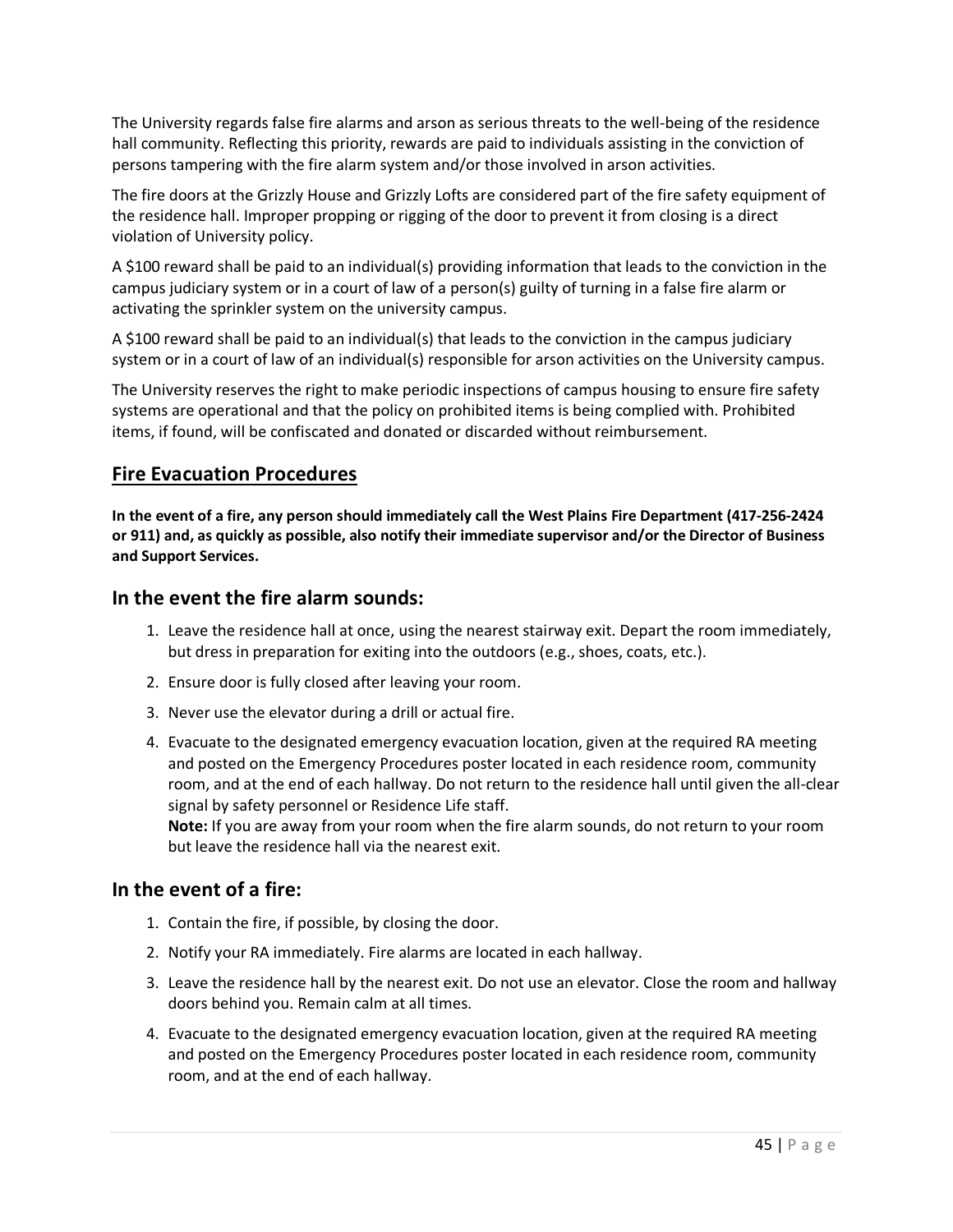5. Do not return to the residence hall until given the all-clear signal by a member of the Residence Life staff.

**Note:** No matter how small the fire, and even if it is already extinguished, report it to the RA immediately.

# **If There is an Actual Fire:**

- 1. Call 911 immediately, although the Fire Department may already have been contacted.
- 2. Begin the evacuation of the building and do not permit re-entry until the all clear signal has been given by authorized Residence Life staff.
- 3. Take building roster to evacuation location and account for residents.

# **Fire Education and Training Programs**

Fire safety education programs for all residents of on-campus student housing and all employees with responsibilities related to that housing are held at the beginning of each semester. Their purpose is to: familiarize everyone with the fire safety system in each facility, train them on procedures to follow if there is a fire and inform them of the University's fire safety policies. Information distributed includes maps of each facility's evacuation route and any fire alarms and fire suppression equipment available in the facility. Attendees are advised that participation in fire drills is mandatory and any student with a disability is given the option of having a "buddy" assigned to assist him or her.

# **Reporting Fires**

The University is required to disclose each year statistical data on all fires that occurred in on-campus student housing. When a fire alarm is pulled and/or the fire department responds to a fire, these incidents are captured. If you encounter a fire that presents an emergency situation, ensure your own safety and then please call 911.

There may also be instances when a fire is extinguished quickly and an alarm is not pulled or a response by the fire department was not necessary. It is important that these incidents be recorded as well. Therefore, if you are aware of such a fire, see evidence of one or hear about one, you should contact the Director of Business and Support Services at (417) 255-7258. When providing notification of a fire, give as much information as possible about the location, date, time and cause of the fire.

# **Plans for Future Improvements**

though there are currently no set plans for future improvements in fire safety, Missouri State University-West Plains plans to explore the feasibility of integrating an addressable fire alarm system with remote notification capabilities into the existing fire protection system.